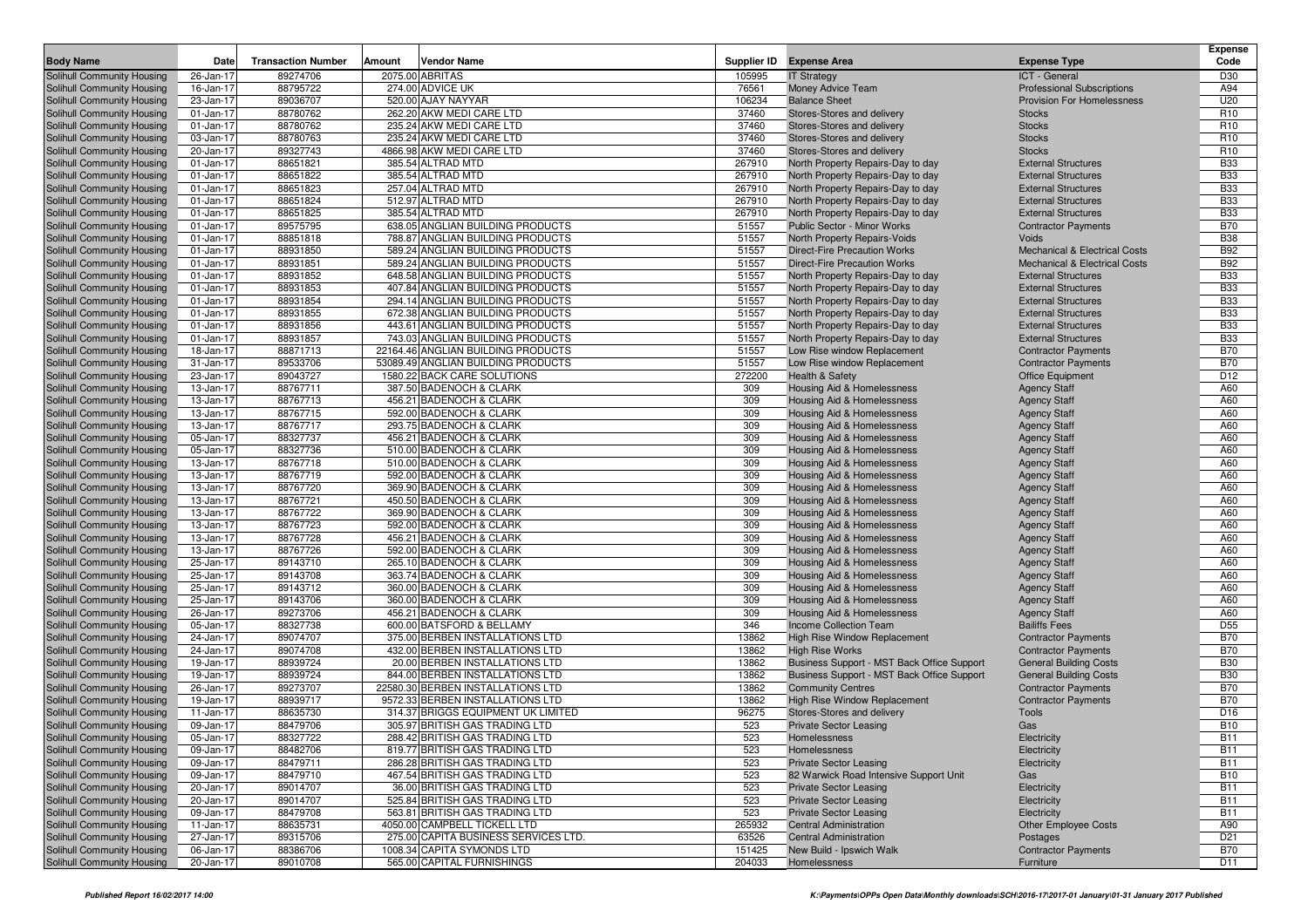| <b>Body Name</b>                                         | Date                   | <b>Transaction Number</b> | Amount<br><b>Vendor Name</b>                                       |                  | Supplier ID Expense Area                                                 | <b>Expense Type</b>                                          | <b>Expense</b><br>Code        |
|----------------------------------------------------------|------------------------|---------------------------|--------------------------------------------------------------------|------------------|--------------------------------------------------------------------------|--------------------------------------------------------------|-------------------------------|
| <b>Solihull Community Housing</b>                        | 20-Jan-17              | 89010707                  | 565.00 CAPITAL FURNISHINGS                                         | 204033           | Homelessness                                                             | Furniture                                                    | D <sub>11</sub>               |
| Solihull Community Housing                               | 20-Jan-17              | 89010709                  | 565.00 CAPITAL FURNISHINGS                                         | 204033           | Homelessness                                                             | Furniture                                                    | D11                           |
| Solihull Community Housing                               | 20-Jan-17              | 89010720                  | 310.00 CAPITAL FURNISHINGS                                         | 204033           | Homelessness                                                             | Furniture                                                    | D11                           |
| Solihull Community Housing                               | 20-Jan-17              | 89010721                  | 270.00 CAPITAL FURNISHINGS                                         | 204033           | Homelessness                                                             | Furniture                                                    | D11                           |
| Solihull Community Housing                               | 20-Jan-17              | 89010724                  | 385.00 CAPITAL FURNISHINGS                                         | 204033           | Homelessness                                                             | Furniture                                                    | D11                           |
| Solihull Community Housing                               | 20-Jan-17              | 89010727                  | 265.00 CAPITAL FURNISHINGS                                         | 204033           | Homelessness                                                             | Furniture                                                    | D11                           |
| Solihull Community Housing                               | 11-Jan-17              | 88596726                  | 1925.00 CDC TECHNICAL SERVICES LTD                                 | 206942           | <b>High Rise CCTV</b>                                                    | <b>Contractor Payments</b>                                   | <b>B70</b>                    |
| Solihull Community Housing                               | 19-Jan-17              | 88939715                  | 3157.58 CENTRAL (HIGH RISE) LTD                                    | 26181            | <b>High Rise Works</b>                                                   | <b>Contractor Payments</b>                                   | <b>B70</b>                    |
| Solihull Community Housing                               | 01-Jan-17              | 88619121                  | 639.71 CENTRAL (HIGH RISE) LTD                                     | 26181            | <b>Mechanical &amp; Electrical</b>                                       | <b>Utility Related Works</b>                                 | <b>B34</b>                    |
| Solihull Community Housing                               | 01-Jan-17              | 88619123                  | 591.38 CENTRAL (HIGH RISE) LTD<br>275.35 CENTRAL (HIGH RISE) LTD   | 26181            | <b>Mechanical &amp; Electrical</b>                                       | <b>Utility Related Works</b>                                 | <b>B34</b>                    |
| Solihull Community Housing                               | 01-Jan-17              | 88619126                  |                                                                    | 26181<br>26181   | <b>Mechanical &amp; Electrical</b><br><b>Mechanical &amp; Electrical</b> | <b>Utility Related Works</b><br><b>Utility Related Works</b> | <b>B34</b><br><b>B34</b>      |
| Solihull Community Housing<br>Solihull Community Housing | 01-Jan-17<br>01-Jan-17 | 88619127<br>88619129      | 887.07 CENTRAL (HIGH RISE) LTD<br>730.38 CENTRAL (HIGH RISE) LTD   | 26181            | <b>Mechanical &amp; Electrical</b>                                       | <b>Utility Related Works</b>                                 | <b>B34</b>                    |
| Solihull Community Housing                               | 01-Jan-17              | 88619132                  | 1675.21 CENTRAL (HIGH RISE) LTD                                    | 26181            | Flat Re-roofing                                                          | <b>Contractor Payments</b>                                   | <b>B70</b>                    |
| Solihull Community Housing                               | 01-Jan-17              | 88619133                  | 805.02 CENTRAL (HIGH RISE) LTD                                     | 26181            | <b>Mechanical &amp; Electrical</b>                                       | <b>Utility Related Works</b>                                 | <b>B34</b>                    |
| Solihull Community Housing                               | 01-Jan-17              | 88619135                  | 268.34 CENTRAL (HIGH RISE) LTD                                     | 26181            | <b>Mechanical &amp; Electrical</b>                                       | <b>Utility Related Works</b>                                 | <b>B34</b>                    |
| Solihull Community Housing                               | 01-Jan-17              | 88619137                  | 237.00 CENTRAL (HIGH RISE) LTD                                     | 26181            | <b>Mechanical &amp; Electrical</b>                                       | <b>Utility Related Works</b>                                 | <b>B34</b>                    |
| Solihull Community Housing                               | 01-Jan-17              | 88619138                  | 237.00 CENTRAL (HIGH RISE) LTD                                     | 26181            | <b>Mechanical &amp; Electrical</b>                                       | <b>Utility Related Works</b>                                 | <b>B34</b>                    |
| Solihull Community Housing                               | 01-Jan-17              | 88619139                  | 295.69 CENTRAL (HIGH RISE) LTD                                     | 26181            | <b>Mechanical &amp; Electrical</b>                                       | <b>Utility Related Works</b>                                 | <b>B34</b>                    |
| Solihull Community Housing                               | 01-Jan-17              | 88619142                  | 248.34 CENTRAL (HIGH RISE) LTD                                     | 26181            | <b>Mechanical &amp; Electrical</b>                                       | <b>Utility Related Works</b>                                 | <b>B34</b>                    |
| Solihull Community Housing                               | 09-Jan-17              | 88459708                  | 2620.00 CHARTER OFFICE EQUIPMENT LTD                               | 748              | <b>Endeavour House</b>                                                   | <b>General Building Costs</b>                                | <b>B30</b>                    |
| Solihull Community Housing                               | 09-Jan-17              | 88459708                  | 5776.00 CHARTER OFFICE EQUIPMENT LTD                               | 748              | <b>Endeavour House</b>                                                   | Furniture                                                    | D11                           |
| Solihull Community Housing                               | 13-Jan-17              | 88726711                  | 25000.00 CHARTERED INSTITUTE OF HOUSING                            | 750              | <b>Central Administration</b>                                            | <b>Grants and Subscriptions</b>                              | D92                           |
| Solihull Community Housing                               | 13-Jan-17              | 88726710                  | -25000.00 CHARTERED INSTITUTE OF HOUSING                           | 750              | <b>Central Administration</b>                                            | <b>Grants and Subscriptions</b>                              | D92                           |
| Solihull Community Housing                               | 06-Jan-17              | 88387706                  | 1503.00 CLEARWATER TECHNOLOGY LTD                                  | 81715            | Client ¿ H & S Water Risk                                                | <b>Water Risks</b>                                           | <b>B13</b>                    |
| Solihull Community Housing                               | 24-Jan-17              | 89074716                  | 884.84 CLEARWATER TECHNOLOGY LTD                                   | 81715            | Client ¿ H & S Water Risk                                                | <b>Water Risks</b>                                           | <b>B13</b>                    |
| Solihull Community Housing                               | 17-Jan-17              | 88863713                  | 9.28 COLLECTIVE ENTERPRISE LTD                                     | 109777           | <b>Endeavour House</b>                                                   | <b>Other Premises Costs</b>                                  | <b>B90</b>                    |
| Solihull Community Housing                               | 17-Jan-17              | 88863713                  | 47.03 COLLECTIVE ENTERPRISE LTD                                    | 109777           | <b>Endeavour House</b>                                                   | <b>Office Expenses</b>                                       | D <sub>20</sub>               |
| Solihull Community Housing                               | 17-Jan-17              | 88863713                  | 1064.93 COLLECTIVE ENTERPRISE LTD                                  | 109777           | <b>Endeavour House</b>                                                   | Stationery                                                   | D <sub>25</sub>               |
| Solihull Community Housing                               | 17-Jan-17              | 88863713                  | 1203.78 COLLECTIVE ENTERPRISE LTD                                  | 109777           | <b>Endeavour House</b>                                                   | <b>ICT Consumables</b>                                       | D33                           |
| Solihull Community Housing                               | 17-Jan-17              | 88863713                  | 162.57 COLLECTIVE ENTERPRISE LTD                                   | 109777           | <b>Endeavour House</b>                                                   | <b>Catering Provisions</b>                                   | D75                           |
| Solihull Community Housing                               | 17-Jan-17              | 88863713                  | 70.42 COLLECTIVE ENTERPRISE LTD                                    | 109777           | <b>Endeavour House</b>                                                   | Printing                                                     | D80                           |
| Solihull Community Housing                               | 17-Jan-17              | 88863713                  | 91.15 COLLECTIVE ENTERPRISE LTD                                    | 109777           | <b>Endeavour House</b>                                                   | <b>Publicity &amp; Promotions</b>                            | D93                           |
| Solihull Community Housing                               | 17-Jan-17              | 88863713                  | 13.52 COLLECTIVE ENTERPRISE LTD                                    | 109777           | <b>Endeavour House</b>                                                   | Printing                                                     | D80<br>D93                    |
| Solihull Community Housing                               | 17-Jan-17<br>17-Jan-17 | 88863713<br>88863713      | 164.13 COLLECTIVE ENTERPRISE LTD<br>3.38 COLLECTIVE ENTERPRISE LTD | 109777<br>109777 | <b>Endeavour House</b><br><b>Endeavour House</b>                         | <b>Publicity &amp; Promotions</b><br>Printing                | D80                           |
| Solihull Community Housing<br>Solihull Community Housing | 17-Jan-17              | 88866709                  | 3.03 COLLECTIVE ENTERPRISE LTD                                     | 109777           | <b>Endeavour House</b>                                                   | <b>Other Premises Costs</b>                                  | <b>B90</b>                    |
| Solihull Community Housing                               | 17-Jan-17              | 88866709                  | 15.37 COLLECTIVE ENTERPRISE LTD                                    | 109777           | <b>Endeavour House</b>                                                   | <b>Office Expenses</b>                                       | D <sub>20</sub>               |
| Solihull Community Housing                               | 17-Jan-17              | 88866709                  | 348.04 COLLECTIVE ENTERPRISE LTD                                   | 109777           | <b>Endeavour House</b>                                                   | Stationery                                                   | D <sub>25</sub>               |
| Solihull Community Housing                               | 17-Jan-17              | 88866709                  | 393.42 COLLECTIVE ENTERPRISE LTD                                   | 109777           | <b>Endeavour House</b>                                                   | <b>ICT Consumables</b>                                       | D33                           |
| Solihull Community Housing                               | 17-Jan-17              | 88866709                  | 53.13 COLLECTIVE ENTERPRISE LTD                                    | 109777           | <b>Endeavour House</b>                                                   | <b>Catering Provisions</b>                                   | D75                           |
| Solihull Community Housing                               | 17-Jan-17              | 88866709                  | 23.01 COLLECTIVE ENTERPRISE LTD                                    | 109777           | <b>Endeavour House</b>                                                   | Printing                                                     | D80                           |
| Solihull Community Housing                               | 17-Jan-17              | 88866709                  | 29.79 COLLECTIVE ENTERPRISE LTD                                    | 109777           | <b>Endeavour House</b>                                                   | <b>Publicity &amp; Promotions</b>                            | D93                           |
| Solihull Community Housing                               | 17-Jan-17              | 88866709                  | 4.42 COLLECTIVE ENTERPRISE LTD                                     | 109777           | <b>Endeavour House</b>                                                   | Printing                                                     | D80                           |
| Solihull Community Housing                               | 17-Jan-17              | 88866709                  | 53.64 COLLECTIVE ENTERPRISE LTD                                    | 109777           | <b>Endeavour House</b>                                                   | <b>Publicity &amp; Promotions</b>                            | D93                           |
| Solihull Community Housing                               | 17-Jan-17              | 88866709                  | 1.10 COLLECTIVE ENTERPRISE LTD                                     | 109777           | <b>Endeavour House</b>                                                   | Printing                                                     | D80                           |
| Solihull Community Housing                               | 17-Jan-17              | 88866716                  | 5.30 COLLECTIVE ENTERPRISE LTD                                     | 109777           | <b>Endeavour House</b>                                                   | <b>Other Premises Costs</b>                                  | <b>B90</b>                    |
| Solihull Community Housing                               | 17-Jan-17              | 88866716                  | 26.85 COLLECTIVE ENTERPRISE LTD                                    | 109777           | <b>Endeavour House</b>                                                   | <b>Office Expenses</b>                                       | D <sub>20</sub>               |
| Solihull Community Housing                               | 17-Jan-17              | 88866716                  | 607.90 COLLECTIVE ENTERPRISE LTD                                   | 109777           | <b>Endeavour House</b>                                                   | Stationery                                                   | D <sub>25</sub>               |
| Solihull Community Housing                               | 17-Jan-17              | 88866716                  | 687.15 COLLECTIVE ENTERPRISE LTD                                   | 109777           | <b>Endeavour House</b>                                                   | <b>ICT Consumables</b>                                       | D33                           |
| Solihull Community Housing                               | 17-Jan-17              | 88866716                  | 92.80 COLLECTIVE ENTERPRISE LTD                                    | 109777           | <b>Endeavour House</b>                                                   | <b>Catering Provisions</b>                                   | D75                           |
| Solihull Community Housing                               | 17-Jan-17              | 88866716                  | 40.20 COLLECTIVE ENTERPRISE LTD                                    | 109777           | <b>Endeavour House</b>                                                   | Printing                                                     | D80                           |
| Solihull Community Housing                               | 17-Jan-17              | 88866716                  | 52.03 COLLECTIVE ENTERPRISE LTD                                    | 109777           | <b>Endeavour House</b>                                                   | <b>Publicity &amp; Promotions</b>                            | D93                           |
| Solihull Community Housing                               | 17-Jan-17              | 88866716                  | 7.72 COLLECTIVE ENTERPRISE LTD                                     | 109777           | <b>Endeavour House</b>                                                   | Printing                                                     | D80                           |
| Solihull Community Housing                               | 17-Jan-17              | 88866716                  | 93.69 COLLECTIVE ENTERPRISE LTD                                    | 109777           | <b>Endeavour House</b>                                                   | <b>Publicity &amp; Promotions</b>                            | D93                           |
| Solihull Community Housing                               | 17-Jan-17              | 88866716                  | 1.93 COLLECTIVE ENTERPRISE LTD                                     | 109777           | <b>Endeavour House</b>                                                   | Printing                                                     | D80                           |
| Solihull Community Housing<br>Solihull Community Housing | 17-Jan-17              | 88865706                  | 5.07 COLLECTIVE ENTERPRISE LTD<br>25.73 COLLECTIVE ENTERPRISE LTD  | 109777<br>109777 | <b>Endeavour House</b><br><b>Endeavour House</b>                         | <b>Other Premises Costs</b>                                  | <b>B90</b><br>D <sub>20</sub> |
| Solihull Community Housing                               | 17-Jan-17<br>17-Jan-17 | 88865706<br>88865706      | 582.43 COLLECTIVE ENTERPRISE LTD                                   | 109777           | <b>Endeavour House</b>                                                   | <b>Office Expenses</b>                                       | D <sub>25</sub>               |
| Solihull Community Housing                               | 17-Jan-17              | 88865706                  | 658.35 COLLECTIVE ENTERPRISE LTD                                   | 109777           | <b>Endeavour House</b>                                                   | Stationery<br><b>ICT Consumables</b>                         | D33                           |
| Solihull Community Housing                               | 17-Jan-17              | 88865706                  | 88.91 COLLECTIVE ENTERPRISE LTD                                    | 109777           | <b>Endeavour House</b>                                                   | <b>Catering Provisions</b>                                   | D75                           |
| Solihull Community Housing                               | 17-Jan-17              | 88865706                  | 38.52 COLLECTIVE ENTERPRISE LTD                                    | 109777           | <b>Endeavour House</b>                                                   | Printing                                                     | D80                           |
| Solihull Community Housing                               | 17-Jan-17              | 88865706                  | 49.86 COLLECTIVE ENTERPRISE LTD                                    | 109777           | <b>Endeavour House</b>                                                   | <b>Publicity &amp; Promotions</b>                            | D93                           |
| Solihull Community Housing                               | 17-Jan-17              | 88865706                  | 7.40 COLLECTIVE ENTERPRISE LTD                                     | 109777           | <b>Endeavour House</b>                                                   | Printing                                                     | D80                           |
|                                                          |                        |                           |                                                                    |                  |                                                                          |                                                              |                               |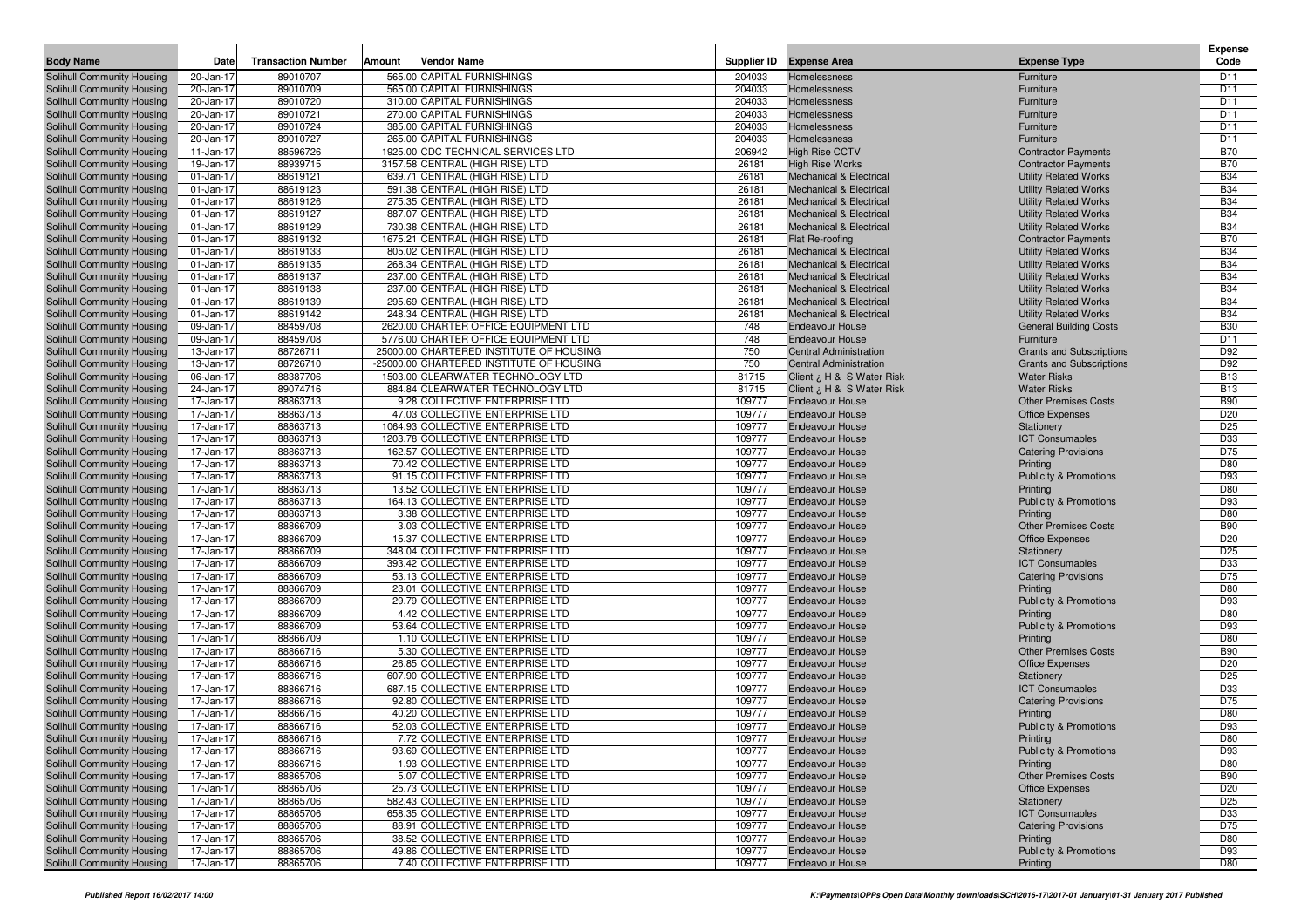|                                                          |                        |                           |        |                                                     |                  |                                                                        |                                                | <b>Expense</b>           |
|----------------------------------------------------------|------------------------|---------------------------|--------|-----------------------------------------------------|------------------|------------------------------------------------------------------------|------------------------------------------------|--------------------------|
| <b>Body Name</b>                                         | Date                   | <b>Transaction Number</b> | Amount | Vendor Name                                         |                  | Supplier ID Expense Area                                               | <b>Expense Type</b>                            | Code                     |
| Solihull Community Housing                               | 17-Jan-17              | 88865706                  |        | 89.76 COLLECTIVE ENTERPRISE LTD                     | 109777           | <b>Endeavour House</b>                                                 | <b>Publicity &amp; Promotions</b>              | D93                      |
| Solihull Community Housing                               | 17-Jan-17              | 88865706                  |        | 1.84 COLLECTIVE ENTERPRISE LTD                      | 109777           | <b>Endeavour House</b>                                                 | Printing                                       | D80                      |
| Solihull Community Housing                               | 20-Jan-17              | 89013707                  |        | 1564.50 COMMUNITY SAFETY PROFESSIONALS LTD          | 272003           | Training                                                               | Training                                       | A80                      |
| Solihull Community Housing                               | 20-Jan-17              | 89013708                  |        | 759.50 COMMUNITY SAFETY PROFESSIONALS LTD           | 272003           | Training                                                               | Training                                       | A80                      |
| Solihull Community Housing                               | 12-Jan-17              | 89085779                  |        | 995.00 CONTOUR SHOWERS LTD                          | 267185           | Stores-Stores and delivery                                             | <b>Stocks</b>                                  | R <sub>10</sub>          |
| Solihull Community Housing                               | 20-Jan-17              | 89193761                  |        | 995.00 CONTOUR SHOWERS LTD                          | 267185           | Stores-Stores and delivery                                             | <b>Stocks</b>                                  | R <sub>10</sub>          |
| Solihull Community Housing                               | 05-Jan-17              | 88330707                  |        | 603.25 CTC KINGSHURST ACADEMY                       | 977              | Customer, Communication & Information Team                             | <b>Tenant Expenses</b>                         | D61                      |
| Solihull Community Housing                               | 24-Jan-17              | 89074713                  |        | 549.00 DAMPCO (UK) LTD                              | 1028             | North Property Repairs-Day to day                                      | <b>External Structures</b>                     | <b>B33</b>               |
| Solihull Community Housing                               | 11-Jan-17              | 88635719                  |        | 601.62 DANIEL OWEN LTD                              | 254088           | North Property Repairs-Day to day                                      | <b>Agency Staff</b>                            | A60                      |
| Solihull Community Housing                               | 11-Jan-17              | 88635717                  |        | 473.40 DANIEL OWEN LTD                              | 254088           | North Property Repairs-Day to day                                      | <b>Agency Staff</b>                            | A60                      |
| Solihull Community Housing                               | 11-Jan-17              | 88635726                  |        | 235.77 DANIEL OWEN LTD                              | 254088           | North Property Repairs-Day to day                                      | <b>Agency Staff</b>                            | A60                      |
| Solihull Community Housing                               | 11-Jan-17              | 88635727                  |        | 244.59 DANIEL OWEN LTD                              | 254088           | North Property Repairs-Day to day                                      | <b>Agency Staff</b>                            | A60                      |
| Solihull Community Housing                               | 16-Jan-17              | 88795726                  |        | 357.72 DANIEL OWEN LTD                              | 254088           | North Property Repairs-Day to day                                      | <b>Agency Staff</b>                            | A60                      |
| Solihull Community Housing                               | 20-Jan-17              | 89018710                  |        | 228.81 DANIEL OWEN LTD                              | 254088           | North Property Repairs-Day to day                                      | <b>Agency Staff</b>                            | A60                      |
| Solihull Community Housing                               | 30-Jan-17              | 89430706                  |        | 583.86 DANIEL OWEN LTD                              | 254088           | North Property Repairs-Day to day                                      | <b>Agency Staff</b>                            | A60                      |
| Solihull Community Housing                               | 30-Jan-17              | 89427709                  |        | 601.62 DANIEL OWEN LTD                              | 254088           | North Property Repairs-Day to day                                      | <b>Agency Staff</b>                            | A60                      |
| Solihull Community Housing                               | 30-Jan-17              | 89427707                  |        | 583.86 DANIEL OWEN LTD                              | 254088           | North Property Repairs-Day to day                                      | <b>Agency Staff</b>                            | A60                      |
| Solihull Community Housing                               | 30-Jan-17              | 89432706                  |        | 601.62 DANIEL OWEN LTD                              | 254088           | North Property Repairs-Day to day                                      | <b>Agency Staff</b>                            | A60                      |
| Solihull Community Housing                               | 01-Jan-17              | 88931815                  |        | 135.00 DMW ENVIRONMENTAL                            | 180827           | North Property Repairs-Day to day                                      | <b>Other Works</b>                             | <b>B32</b>               |
| Solihull Community Housing                               | 01-Jan-17              | 88931815                  |        | 135.00 DMW ENVIRONMENTAL                            | 180827           | North Property Repairs-Day to day                                      | <b>Contractor Payments</b>                     | <b>B70</b>               |
| Solihull Community Housing                               | 01-Jan-17              | 88931816                  |        | 85.00 DMW ENVIRONMENTAL                             | 180827           | Direct-Adaptations-Showers                                             | <b>Internal Works</b>                          | <b>B31</b>               |
| Solihull Community Housing                               | 01-Jan-17              | 88931816                  |        | 135.00 DMW ENVIRONMENTAL                            | 180827           | Direct-Adaptations-Showers                                             | <b>Internal Works</b>                          | <b>B31</b>               |
| Solihull Community Housing                               | 01-Jan-17              | 88931816                  |        | 135.00 DMW ENVIRONMENTAL                            | 180827           | Direct-Adaptations-Showers                                             | <b>Internal Works</b>                          | <b>B31</b><br><b>B31</b> |
| Solihull Community Housing                               | 01-Jan-17              | 88931816                  |        | 85.00 DMW ENVIRONMENTAL<br>85.00 DMW ENVIRONMENTAL  | 180827           | Direct-Adaptations-Showers                                             | <b>Internal Works</b>                          |                          |
| Solihull Community Housing                               | 01-Jan-17              | 88931816<br>88931816      |        |                                                     | 180827<br>180827 | Direct-Adaptations-Showers                                             | <b>Internal Works</b><br><b>Internal Works</b> | <b>B31</b><br><b>B31</b> |
| Solihull Community Housing                               | 01-Jan-17              | 88931816                  |        | 85.00 DMW ENVIRONMENTAL<br>135.00 DMW ENVIRONMENTAL | 180827           | Direct-Adaptations-Showers                                             | <b>Internal Works</b>                          | <b>B31</b>               |
| Solihull Community Housing<br>Solihull Community Housing | 01-Jan-17<br>01-Jan-17 | 88931816                  |        | 135.00 DMW ENVIRONMENTAL                            | 180827           | Direct-Adaptations-Showers<br>Direct-Adaptations-Showers               | <b>Internal Works</b>                          | <b>B31</b>               |
|                                                          |                        | 88931817                  |        | 95.00 DMW ENVIRONMENTAL                             | 180827           |                                                                        | <b>Internal Works</b>                          | <b>B31</b>               |
| Solihull Community Housing<br>Solihull Community Housing | 01-Jan-17<br>01-Jan-17 | 88931817                  |        | 95.00 DMW ENVIRONMENTAL                             | 180827           | North Property Repairs-Day to day<br>North Property Repairs-Day to day | <b>Internal Works</b>                          | <b>B31</b>               |
| Solihull Community Housing                               | 01-Jan-17              | 88931817                  |        | 95.00 DMW ENVIRONMENTAL                             | 180827           | North Property Repairs-Day to day                                      | <b>Internal Works</b>                          | <b>B31</b>               |
| Solihull Community Housing                               | 01-Jan-17              | 88931817                  |        | 95.00 DMW ENVIRONMENTAL                             | 180827           | North Property Repairs-Day to day                                      | <b>Internal Works</b>                          | <b>B31</b>               |
| Solihull Community Housing                               | 01-Jan-17              | 88931817                  |        | 95.00 DMW ENVIRONMENTAL                             | 180827           | North Property Repairs-Day to day                                      | <b>Internal Works</b>                          | <b>B31</b>               |
| Solihull Community Housing                               | 01-Jan-17              | 88931817                  |        | 95.00 DMW ENVIRONMENTAL                             | 180827           | North Property Repairs-Day to day                                      | <b>Internal Works</b>                          | <b>B31</b>               |
| Solihull Community Housing                               | 01-Jan-17              | 88931817                  |        | 95.00 DMW ENVIRONMENTAL                             | 180827           | North Property Repairs-Day to day                                      | <b>Internal Works</b>                          | <b>B31</b>               |
| Solihull Community Housing                               | 01-Jan-17              | 88931817                  |        | 95.00 DMW ENVIRONMENTAL                             | 180827           | North Property Repairs-Day to day                                      | <b>Internal Works</b>                          | <b>B31</b>               |
| Solihull Community Housing                               | 01-Jan-17              | 88931817                  |        | 95.00 DMW ENVIRONMENTAL                             | 180827           | North Property Repairs-Day to day                                      | <b>Internal Works</b>                          | <b>B31</b>               |
| Solihull Community Housing                               | 01-Jan-17              | 88931817                  |        | 95.00 DMW ENVIRONMENTAL                             | 180827           | North Property Repairs-Day to day                                      | <b>Internal Works</b>                          | <b>B31</b>               |
| Solihull Community Housing                               | 01-Jan-17              | 88931817                  |        | 95.00 DMW ENVIRONMENTAL                             | 180827           | North Property Repairs-Day to day                                      | <b>Internal Works</b>                          | <b>B31</b>               |
| Solihull Community Housing                               | 01-Jan-17              | 88931817                  |        | 95.00 DMW ENVIRONMENTAL                             | 180827           | North Property Repairs-Day to day                                      | <b>Internal Works</b>                          | <b>B31</b>               |
| Solihull Community Housing                               | $01 - Jan - 17$        | 88931817                  |        | 95.00 DMW ENVIRONMENTAL                             | 180827           | North Property Repairs-Day to day                                      | <b>Internal Works</b>                          | <b>B31</b>               |
| Solihull Community Housing                               | 01-Jan-17              | 88931817                  |        | 95.00 DMW ENVIRONMENTAL                             | 180827           | North Property Repairs-Day to day                                      | <b>Internal Works</b>                          | <b>B31</b>               |
| Solihull Community Housing                               | 01-Jan-17              | 88931818                  |        | 95.00 DMW ENVIRONMENTAL                             | 180827           | North Property Repairs-Day to day                                      | <b>Internal Works</b>                          | <b>B31</b>               |
| Solihull Community Housing                               | 01-Jan-17              | 88931818                  |        | 95.00 DMW ENVIRONMENTAL                             | 180827           | North Property Repairs-Day to day                                      | <b>Internal Works</b>                          | <b>B31</b>               |
| Solihull Community Housing                               | 01-Jan-17              | 88931818                  |        | 95.00 DMW ENVIRONMENTAL                             | 180827           | North Property Repairs-Day to day                                      | <b>Internal Works</b>                          | <b>B31</b>               |
| Solihull Community Housing                               | 01-Jan-17              | 88931818                  |        | 95.00 DMW ENVIRONMENTAL                             | 180827           | North Property Repairs-Day to day                                      | <b>Internal Works</b>                          | <b>B31</b>               |
| Solihull Community Housing                               | 01-Jan-17              | 88931818                  |        | 95.00 DMW ENVIRONMENTAL                             | 180827           | North Property Repairs-Day to day                                      | <b>Internal Works</b>                          | <b>B31</b>               |
| Solihull Community Housing                               | 01-Jan-17              | 88931818                  |        | 95.00 DMW ENVIRONMENTAL                             | 180827           | North Property Repairs-Day to day                                      | <b>Internal Works</b>                          | <b>B31</b>               |
| Solihull Community Housing                               | 01-Jan-17              | 88931818                  |        | 95.00 DMW ENVIRONMENTAL                             | 180827           | North Property Repairs-Day to day                                      | <b>Internal Works</b>                          | <b>B31</b>               |
| Solihull Community Housing                               | 01-Jan-17              | 88931818                  |        | 95.00 DMW ENVIRONMENTAL                             | 180827           | North Property Repairs-Day to day                                      | <b>Internal Works</b>                          | <b>B31</b>               |
| Solihull Community Housing                               | 01-Jan-17              | 88931818                  |        | 95.00 DMW ENVIRONMENTAL                             | 180827           | North Property Repairs-Day to day                                      | <b>Internal Works</b>                          | <b>B31</b>               |
| Solihull Community Housing                               | 01-Jan-17              | 88931818                  |        | 95.00 DMW ENVIRONMENTAL                             | 180827           | North Property Repairs-Day to day                                      | <b>Internal Works</b>                          | <b>B31</b>               |
| Solihull Community Housing                               | 01-Jan-17              | 88931818                  |        | 95.00 DMW ENVIRONMENTAL                             | 180827           | North Property Repairs-Day to day                                      | <b>Internal Works</b>                          | <b>B31</b>               |
| Solihull Community Housing                               | 01-Jan-17              | 88931818                  |        | 85.00 DMW ENVIRONMENTAL                             | 180827           | North Property Repairs-Day to day                                      | <b>Internal Works</b>                          | <b>B31</b>               |
| Solihull Community Housing                               | 01-Jan-17              | 88931818                  |        | 135.00 DMW ENVIRONMENTAL                            | 180827           | North Property Repairs-Day to day                                      | <b>Internal Works</b>                          | <b>B31</b>               |
| Solihull Community Housing                               | $01$ -Jan-17           | 88931818                  |        | 135.00 DMW ENVIRONMENTAL                            | 180827           | North Property Repairs-Day to day                                      | <b>Internal Works</b>                          | <b>B31</b>               |
| Solihull Community Housing                               | 01-Jan-17              | 88931818                  |        | 95.00 DMW ENVIRONMENTAL                             | 180827           | North Property Repairs-Day to day                                      | <b>Internal Works</b>                          | <b>B31</b>               |
| Solihull Community Housing                               | 01-Jan-17              | 88931818                  |        | 95.00 DMW ENVIRONMENTAL                             | 180827           | North Property Repairs-Day to day                                      | <b>Internal Works</b>                          | <b>B31</b>               |
| Solihull Community Housing                               | 01-Jan-17              | 88931818                  |        | 95.00 DMW ENVIRONMENTAL                             | 180827           | North Property Repairs-Day to day                                      | <b>Internal Works</b>                          | <b>B31</b>               |
| Solihull Community Housing                               | 01-Jan-17              | 88931818                  |        | 135.00 DMW ENVIRONMENTAL                            | 180827           | North Property Repairs-Day to day                                      | <b>Contractor Payments</b>                     | <b>B70</b>               |
| Solihull Community Housing                               | 01-Jan-17              | 88931818                  |        | 135.00 DMW ENVIRONMENTAL                            | 180827           | North Property Repairs-Day to day                                      | <b>Contractor Payments</b>                     | <b>B70</b>               |
| Solihull Community Housing                               | 01-Jan-17              | 88931818                  |        | 135.00 DMW ENVIRONMENTAL                            | 180827           | North Property Repairs-Day to day                                      | <b>Contractor Payments</b>                     | B70                      |
| Solihull Community Housing                               | 01-Jan-17              | 88931818                  |        | 135.00 DMW ENVIRONMENTAL                            | 180827           | North Property Repairs-Day to day                                      | <b>Contractor Payments</b>                     | <b>B70</b>               |
| Solihull Community Housing                               | 01-Jan-17              | 88931818                  |        | 135.00 DMW ENVIRONMENTAL                            | 180827           | North Property Repairs-Day to day                                      | <b>Contractor Payments</b>                     | <b>B70</b>               |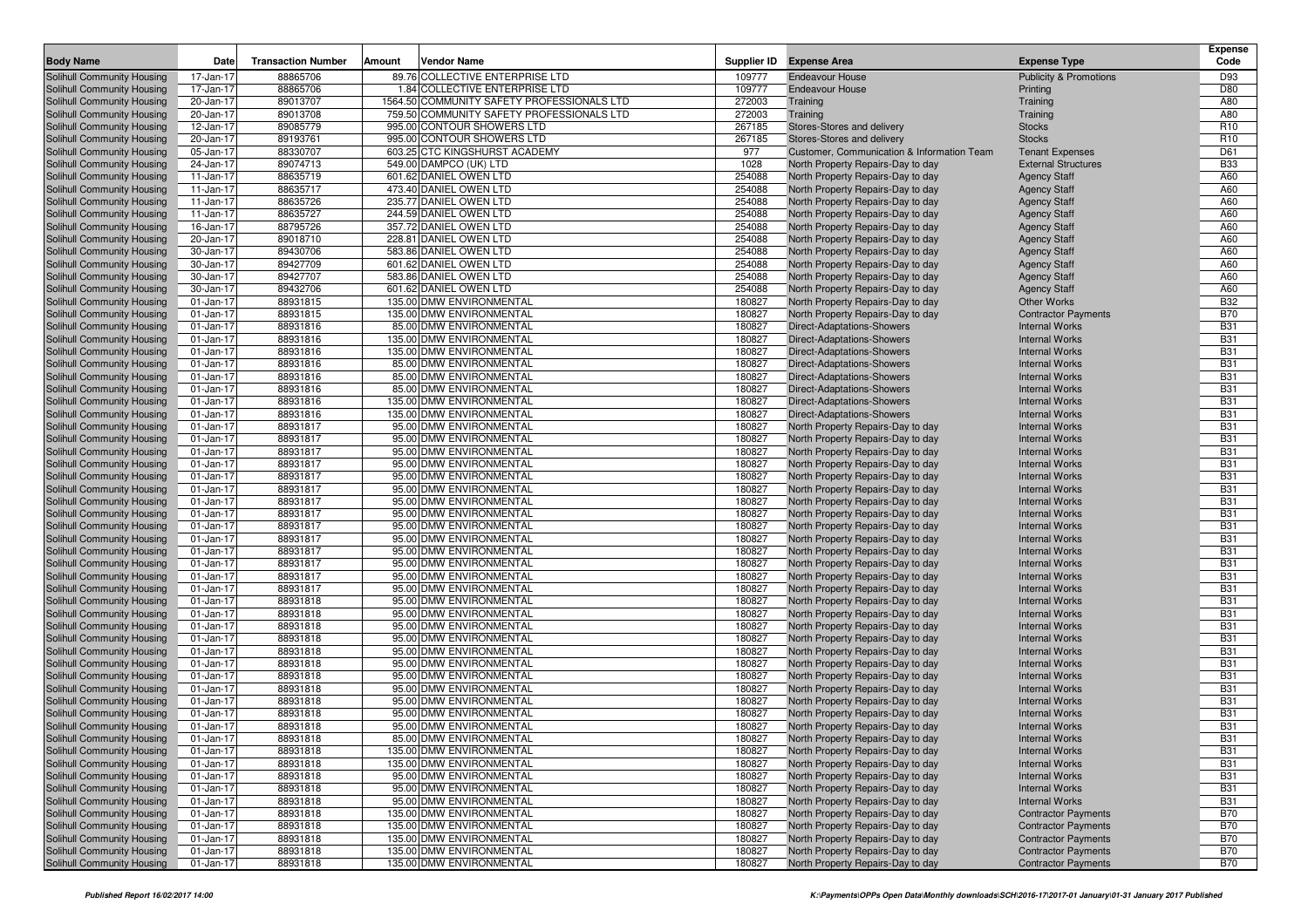| <b>Body Name</b>           | Date      | <b>Transaction Number</b> | Amount | Vendor Name              |        | Supplier ID Expense Area                   | <b>Expense Type</b>          | <b>Expense</b><br>Code |
|----------------------------|-----------|---------------------------|--------|--------------------------|--------|--------------------------------------------|------------------------------|------------------------|
| Solihull Community Housing | 01-Jan-17 | 88931818                  |        | 135.00 DMW ENVIRONMENTAL | 180827 | North Property Repairs-Day to day          | <b>Contractor Payments</b>   | <b>B70</b>             |
| Solihull Community Housing | 01-Jan-17 | 88931819                  |        | 85.00 DMW ENVIRONMENTAL  | 180827 | North Property Repairs-Day to day          | <b>Internal Works</b>        | <b>B31</b>             |
| Solihull Community Housing | 01-Jan-17 | 88931819                  |        | 85.00 DMW ENVIRONMENTAL  | 180827 | North Property Repairs-Day to day          | <b>Contractor Payments</b>   | <b>B70</b>             |
| Solihull Community Housing | 01-Jan-17 | 88931819                  |        | 95.00 DMW ENVIRONMENTAL  | 180827 | North Property Repairs-Day to day          | <b>Contractor Payments</b>   | <b>B70</b>             |
| Solihull Community Housing | 01-Jan-17 | 88931819                  |        | 135.00 DMW ENVIRONMENTAL | 180827 | North Property Repairs-Day to day          | <b>Contractor Payments</b>   | <b>B70</b>             |
| Solihull Community Housing | 01-Jan-17 | 88931819                  |        | 95.00 DMW ENVIRONMENTAL  | 180827 | North Property Repairs-Day to day          | <b>Contractor Payments</b>   | <b>B70</b>             |
| Solihull Community Housing | 01-Jan-17 | 88998707                  |        | 264.36 DODD GROUP        | 101355 | Direct-Standby                             | <b>Other Building costs</b>  | <b>B39</b>             |
| Solihull Community Housing | 01-Jan-17 | 88998708                  |        | 421.78 DODD GROUP        | 101355 | <b>Mechanical &amp; Electrical</b>         | <b>Utility Related Works</b> | <b>B34</b>             |
| Solihull Community Housing | 01-Jan-17 | 88998710                  |        | 361.76 DODD GROUP        | 101355 | North Property Repairs-Voids               | Voids                        | <b>B38</b>             |
| Solihull Community Housing | 01-Jan-17 | 88998713                  |        | 279.57 DODD GROUP        | 101355 | Mechanical & Electrical                    | <b>Utility Related Works</b> | <b>B34</b>             |
| Solihull Community Housing | 01-Jan-17 | 89125841                  |        | 334.82 DODD GROUP        | 101355 | <b>Mechanical &amp; Electrical</b>         | <b>Utility Related Works</b> | <b>B34</b>             |
| Solihull Community Housing | 01-Jan-17 | 89125850                  |        | 214.15 DODD GROUP        | 101355 | <b>Mechanical &amp; Electrical</b>         | <b>Utility Related Works</b> | <b>B34</b>             |
| Solihull Community Housing | 01-Jan-17 | 89125864                  |        | 375.62 DODD GROUP        | 101355 | <b>Mechanical &amp; Electrical</b>         | <b>Utility Related Works</b> | <b>B34</b>             |
| Solihull Community Housing | 01-Jan-17 | 88998719                  |        | 312.42 DODD GROUP        | 101355 | <b>Mechanical &amp; Electrical</b>         | <b>Utility Related Works</b> | <b>B34</b>             |
| Solihull Community Housing | 01-Jan-17 | 88998720                  |        | 447.18 DODD GROUP        | 101355 | <b>Mechanical &amp; Electrical</b>         | <b>Utility Related Works</b> | <b>B34</b>             |
| Solihull Community Housing | 01-Jan-17 | 88998722                  |        | 915.78 DODD GROUP        | 101355 | Decent Homes Prog - Internal               | <b>Contractor Payments</b>   | <b>B70</b>             |
| Solihull Community Housing | 01-Jan-17 | 88998723                  |        | 971.65 DODD GROUP        | 101355 | Decent Homes Prog - Internal               | <b>Contractor Payments</b>   | <b>B70</b>             |
| Solihull Community Housing | 01-Jan-17 | 88998725                  |        | 436.45 DODD GROUP        | 101355 | North Property Repairs-Day to day          | <b>Internal Works</b>        | <b>B31</b>             |
| Solihull Community Housing | 01-Jan-17 | 88998733                  |        | 312.31 DODD GROUP        | 101355 | <b>Mechanical &amp; Electrical</b>         | <b>Utility Related Works</b> | <b>B34</b>             |
| Solihull Community Housing | 01-Jan-17 | 88998736                  |        | 382.96 DODD GROUP        | 101355 | <b>Mechanical &amp; Electrical</b>         | <b>Utility Related Works</b> | <b>B34</b>             |
| Solihull Community Housing | 01-Jan-17 | 89125929                  |        | 237.92 DODD GROUP        | 101355 | North Property Repairs-Voids               | Voids                        | <b>B38</b>             |
| Solihull Community Housing | 01-Jan-17 | 89125933                  |        | 272.15 DODD GROUP        | 101355 | <b>Mechanical &amp; Electrical</b>         | <b>Utility Related Works</b> | <b>B34</b>             |
| Solihull Community Housing | 01-Jan-17 | 89125935                  |        | 342.15 DODD GROUP        | 101355 | North Property Repairs-Voids               | Voids                        | <b>B38</b>             |
| Solihull Community Housing | 01-Jan-17 | 88998738                  |        | 254.32 DODD GROUP        | 101355 | Mechanical & Electrical                    | <b>Utility Related Works</b> | <b>B34</b>             |
| Solihull Community Housing | 01-Jan-17 | 88998749                  |        | 545.44 DODD GROUP        | 101355 | <b>Mechanical &amp; Electrical</b>         | <b>Utility Related Works</b> | <b>B34</b>             |
| Solihull Community Housing | 01-Jan-17 | 88998751                  |        | 414.93 DODD GROUP        | 101355 | North Property Repairs-Day to day          | <b>Internal Works</b>        | <b>B31</b>             |
| Solihull Community Housing | 01-Jan-17 | 88998755                  |        | 253.47 DODD GROUP        | 101355 | North Property Repairs-Day to day          | <b>Internal Works</b>        | <b>B31</b>             |
| Solihull Community Housing | 01-Jan-17 | 88998758                  |        | 879.30 DODD GROUP        | 101355 | North Property Repairs-Day to day          | <b>Internal Works</b>        | <b>B31</b>             |
| Solihull Community Housing | 01-Jan-17 | 88998760                  |        | 340.84 DODD GROUP        | 101355 | North Property Repairs-Day to day          | <b>Internal Works</b>        | <b>B31</b>             |
| Solihull Community Housing | 01-Jan-17 | 89125961                  |        | 367.22 DODD GROUP        | 101355 | <b>Mechanical &amp; Electrical</b>         | <b>Utility Related Works</b> | <b>B34</b>             |
| Solihull Community Housing | 01-Jan-17 | 88801709                  |        | 896.68 DODD GROUP        | 101355 | <b>Mechanical &amp; Electrical</b>         | <b>Utility Related Works</b> | <b>B34</b>             |
| Solihull Community Housing | 01-Jan-17 | 88998767                  |        | 717.03 DODD GROUP        | 101355 | North Property Repairs-Day to day          | <b>Internal Works</b>        | <b>B31</b>             |
| Solihull Community Housing | 01-Jan-17 | 88998769                  |        | 744.33 DODD GROUP        | 101355 | North Property Repairs-Day to day          | <b>Internal Works</b>        | <b>B31</b>             |
| Solihull Community Housing | 01-Jan-17 | 88998770                  |        | 259.84 DODD GROUP        | 101355 | North Property Repairs-Day to day          | <b>Internal Works</b>        | <b>B31</b>             |
| Solihull Community Housing | 01-Jan-17 | 88998772                  |        | 426.13 DODD GROUP        | 101355 | North Property Repairs-Day to day          | <b>Internal Works</b>        | <b>B31</b>             |
| Solihull Community Housing | 01-Jan-17 | 88998776                  |        | 301.66 DODD GROUP        | 101355 | North Property Repairs-Day to day          | <b>Internal Works</b>        | <b>B31</b>             |
| Solihull Community Housing | 01-Jan-17 | 88998781                  |        | 265.73 DODD GROUP        | 101355 | North Property Repairs-Day to day          | <b>Internal Works</b>        | <b>B31</b>             |
| Solihull Community Housing | 01-Jan-17 | 88998782                  |        | 265.62 DODD GROUP        | 101355 | North Property Repairs-Day to day          | <b>Internal Works</b>        | <b>B31</b>             |
| Solihull Community Housing | 01-Jan-17 | 88998785                  |        | 248.19 DODD GROUP        | 101355 | North Property Repairs-Day to day          | <b>Internal Works</b>        | <b>B31</b>             |
| Solihull Community Housing | 01-Jan-17 | 88998786                  |        | 232.82 DODD GROUP        | 101355 | North Property Repairs-Day to day          | <b>Internal Works</b>        | <b>B31</b>             |
| Solihull Community Housing | 01-Jan-17 | 88998792                  |        | 463.87 DODD GROUP        | 101355 | Mechanical & Electrical                    | <b>Utility Related Works</b> | <b>B34</b>             |
| Solihull Community Housing | 01-Jan-17 | 88998796                  |        | 259.31 DODD GROUP        | 101355 | North Property Repairs-Day to day          | <b>Internal Works</b>        | <b>B31</b>             |
| Solihull Community Housing | 01-Jan-17 | 88998797                  |        | 227.08 DODD GROUP        | 101355 | North Property Repairs-Day to day          | <b>Internal Works</b>        | <b>B31</b>             |
| Solihull Community Housing | 01-Jan-17 | 88998799                  |        | 423.70 DODD GROUP        | 101355 | North Property Repairs-Day to day          | <b>Internal Works</b>        | <b>B31</b>             |
| Solihull Community Housing | 01-Jan-17 | 88998800                  |        | 232.00 DODD GROUP        | 101355 | North Property Repairs-Day to day          | <b>Internal Works</b>        | <b>B31</b>             |
| Solihull Community Housing | 01-Jan-17 | 88998807                  |        | 355.67 DODD GROUP        | 101355 | <b>Mechanical &amp; Electrical</b>         | <b>Utility Related Works</b> | <b>B34</b>             |
| Solihull Community Housing | 01-Jan-17 | 88998808                  |        | 331.42 DODD GROUP        | 101355 | Mechanical & Electrical                    | <b>Utility Related Works</b> | <b>B34</b>             |
| Solihull Community Housing | 01-Jan-17 | 88998822                  |        | 464.94 DODD GROUP        | 101355 | North Property Repairs-Day to day          | <b>Internal Works</b>        | <b>B31</b>             |
| Solihull Community Housing | 24-Jan-17 | 89074709                  |        | 9529.71 DODD GROUP       | 101355 | <b>Mechanical &amp; Electrical</b>         | <b>Other Building costs</b>  | <b>B39</b>             |
| Solihull Community Housing | 04-Jan-17 | 88699707                  |        | 788.67 DODD GROUP        | 101355 | North Property Repairs-Voids               | Voids                        | <b>B38</b>             |
| Solihull Community Housing | 04-Jan-17 | 88699709                  |        | 242.61 DODD GROUP        | 101355 | <b>Mechanical &amp; Electrical</b>         | <b>Utility Related Works</b> | <b>B34</b>             |
| Solihull Community Housing | 04-Jan-17 | 88699712                  |        | 545.32 DODD GROUP        | 101355 | <b>Mechanical &amp; Electrical</b>         | <b>Utility Related Works</b> | <b>B34</b>             |
| Solihull Community Housing | 04-Jan-17 | 88699713                  |        | 210.06 DODD GROUP        | 101355 | <b>Mechanical &amp; Electrical</b>         | <b>Utility Related Works</b> | <b>B34</b>             |
| Solihull Community Housing | 04-Jan-17 | 88699717                  |        | 344.45 DODD GROUP        | 101355 | Direct-Adaptations-General                 | <b>Internal Works</b>        | <b>B31</b>             |
| Solihull Community Housing | 04-Jan-17 | 88699719                  |        | 210.06 DODD GROUP        | 101355 | <b>Mechanical &amp; Electrical</b>         | <b>Utility Related Works</b> | <b>B34</b>             |
| Solihull Community Housing | 04-Jan-17 | 88699724                  |        | 270.35 DODD GROUP        | 101355 | <b>Mechanical &amp; Electrical</b>         | <b>Utility Related Works</b> | <b>B34</b>             |
| Solihull Community Housing | 04-Jan-17 | 88699725                  |        | 1815.50 DODD GROUP       | 101355 | <b>Mechanical &amp; Electrical</b>         | <b>Utility Related Works</b> | <b>B34</b>             |
| Solihull Community Housing | 04-Jan-17 | 88699727                  |        | 301.06 DODD GROUP        | 101355 | <b>Mechanical &amp; Electrical</b>         | <b>Utility Related Works</b> | <b>B34</b>             |
| Solihull Community Housing | 04-Jan-17 | 88699730                  |        | 410.99 DODD GROUP        | 101355 | Business Support - MST Back Office Support | <b>Other Premises Costs</b>  | <b>B90</b>             |
| Solihull Community Housing | 04-Jan-17 | 88577889                  |        | 238.25 DODD GROUP        | 101355 | <b>Mechanical &amp; Electrical</b>         | <b>Utility Related Works</b> | <b>B34</b>             |
| Solihull Community Housing | 04-Jan-17 | 88801714                  |        | 573.53 DODD GROUP        | 101355 | <b>Mechanical &amp; Electrical</b>         | <b>Utility Related Works</b> | <b>B34</b>             |
| Solihull Community Housing | 04-Jan-17 | 88699731                  |        | 270.81 DODD GROUP        | 101355 | <b>Mechanical &amp; Electrical</b>         | <b>Utility Related Works</b> | <b>B34</b>             |
| Solihull Community Housing | 04-Jan-17 | 88699734                  |        | 242.61 DODD GROUP        | 101355 | <b>Mechanical &amp; Electrical</b>         | <b>Utility Related Works</b> | <b>B34</b>             |
| Solihull Community Housing | 04-Jan-17 | 88699738                  |        | 221.08 DODD GROUP        | 101355 | <b>Mechanical &amp; Electrical</b>         | <b>Utility Related Works</b> | B34                    |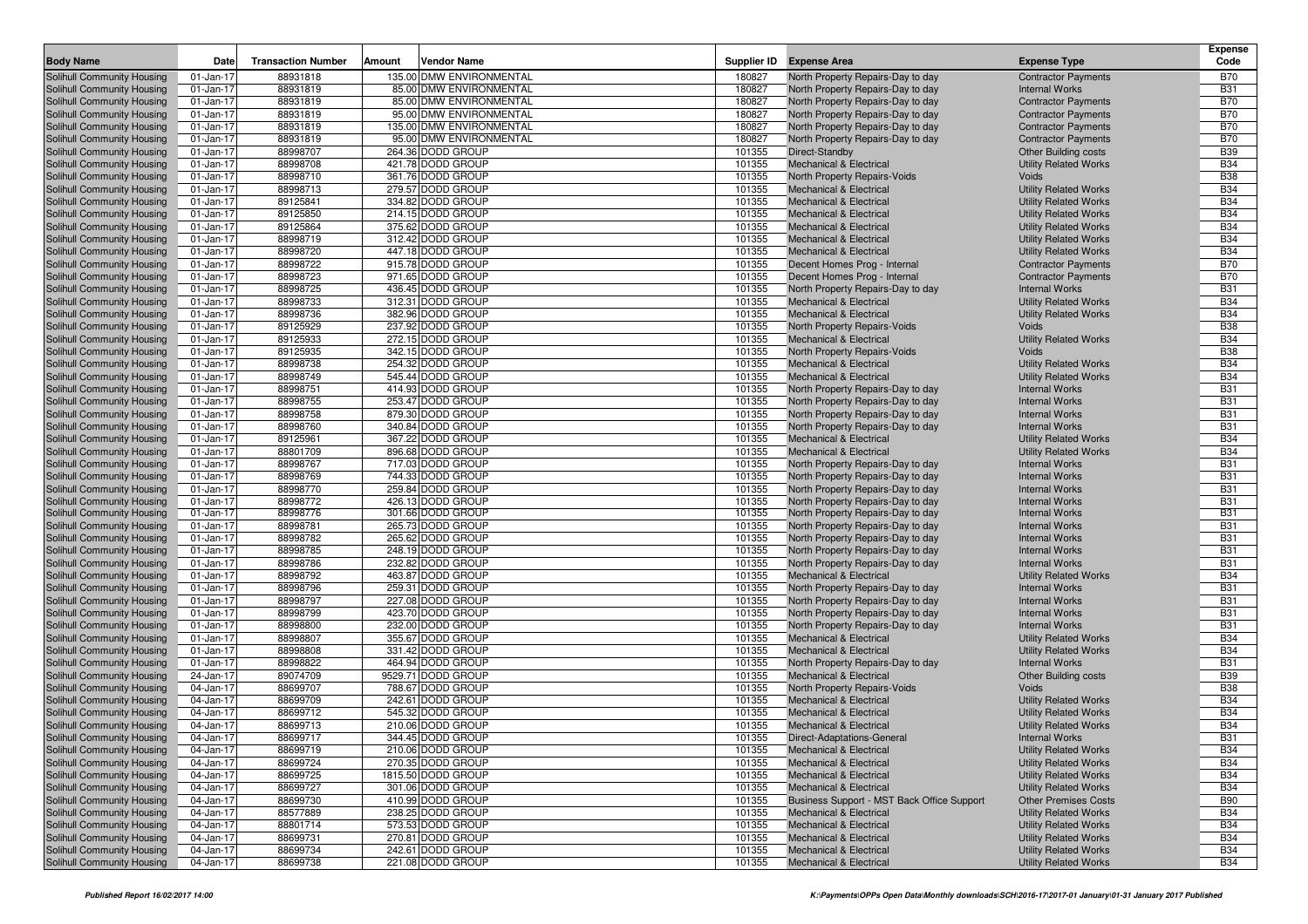|                                                          |                        |                           |        |                                          |                  |                                                                 |                                                            | <b>Expense</b>           |
|----------------------------------------------------------|------------------------|---------------------------|--------|------------------------------------------|------------------|-----------------------------------------------------------------|------------------------------------------------------------|--------------------------|
| <b>Body Name</b>                                         | Date                   | <b>Transaction Number</b> | Amount | Vendor Name                              |                  | Supplier ID Expense Area                                        | <b>Expense Type</b>                                        | Code                     |
| Solihull Community Housing                               | 04-Jan-17              | 88699740                  |        | 242.61 DODD GROUP                        | 101355           | <b>Mechanical &amp; Electrical</b>                              | <b>Utility Related Works</b>                               | <b>B34</b>               |
| Solihull Community Housing                               | 04-Jan-17              | 88699741                  |        | 870.63 DODD GROUP                        | 101355           | Private Sector - Disabled Facilities Grants                     | <b>Contractor Payments</b>                                 | <b>B70</b>               |
| Solihull Community Housing                               | 04-Jan-17              | 88577025                  |        | 363.77 DODD GROUP                        | 101355           | Kitchens                                                        | <b>Contractor Payments</b>                                 | <b>B70</b>               |
| Solihull Community Housing                               | 04-Jan-17              | 88577028                  |        | 385.21 DODD GROUP                        | 101355           | Kitchens                                                        | <b>Contractor Payments</b>                                 | <b>B70</b>               |
| Solihull Community Housing                               | 04-Jan-17              | 88699742                  |        | 669.36 DODD GROUP                        | 101355           | Direct-Adaptations-Showers                                      | <b>Internal Works</b>                                      | <b>B31</b>               |
| Solihull Community Housing                               | 04-Jan-17              | 88699743                  |        | 456.29 DODD GROUP                        | 101355           | Direct-Adaptations-Showers                                      | <b>Internal Works</b>                                      | <b>B31</b>               |
| Solihull Community Housing                               | 04-Jan-17              | 88577033                  |        | 290.08 DODD GROUP                        | 101355           | Kitchens                                                        | <b>Contractor Payments</b>                                 | <b>B70</b>               |
| Solihull Community Housing                               | 04-Jan-17              | 88699744                  |        | 462.74 DODD GROUP                        | 101355           | Direct-Adaptations-Showers                                      | <b>Internal Works</b>                                      | <b>B31</b>               |
| Solihull Community Housing                               | 04-Jan-17              | 88577040                  |        | 298.53 DODD GROUP                        | 101355           | Kitchens                                                        | <b>Contractor Payments</b>                                 | <b>B70</b>               |
| Solihull Community Housing                               | 04-Jan-17              | 88699746                  |        | 467.67 DODD GROUP                        | 101355           | Direct-Adaptations-Showers                                      | <b>Internal Works</b>                                      | <b>B31</b>               |
| Solihull Community Housing                               | 04-Jan-17              | 88699747                  |        | 351.20 DODD GROUP                        | 101355           | Direct-Adaptations-Showers                                      | <b>Internal Works</b>                                      | <b>B31</b>               |
| Solihull Community Housing                               | 04-Jan-17              | 88699748                  |        | 376.65 DODD GROUP                        | 101355           | Direct-Adaptations-Showers                                      | <b>Internal Works</b>                                      | <b>B31</b>               |
| Solihull Community Housing                               | 04-Jan-17              | 88577046                  |        | 306.01 DODD GROUP                        | 101355           | Kitchens                                                        | <b>Contractor Payments</b>                                 | <b>B70</b>               |
| Solihull Community Housing                               | 04-Jan-17              | 88699750                  |        | 370.66 DODD GROUP                        | 101355           | Direct-Adaptations-Showers                                      | <b>Internal Works</b>                                      | <b>B31</b>               |
| Solihull Community Housing                               | 04-Jan-17              | 88577050                  |        | 322.11 DODD GROUP                        | 101355           | Kitchens                                                        | <b>Contractor Payments</b>                                 | <b>B70</b>               |
| Solihull Community Housing                               | 04-Jan-17              | 88577056                  |        | 340.99 DODD GROUP                        | 101355           | Kitchens                                                        | <b>Contractor Payments</b>                                 | <b>B70</b>               |
| Solihull Community Housing                               | 04-Jan-17              | 88577057                  |        | 321.12 DODD GROUP                        | 101355           | Kitchens                                                        | <b>Contractor Payments</b>                                 | <b>B70</b>               |
| Solihull Community Housing                               | 04-Jan-17              | 88699752<br>88577060      |        | 365.62 DODD GROUP<br>456.74 DODD GROUP   | 101355           | Direct-Adaptations-Showers                                      | <b>Internal Works</b>                                      | <b>B31</b><br><b>B70</b> |
| Solihull Community Housing                               | 04-Jan-17              |                           |        |                                          | 101355           | Kitchens                                                        | <b>Contractor Payments</b>                                 |                          |
| Solihull Community Housing                               | 04-Jan-17              | 88699753<br>88699754      |        | 1156.05 DODD GROUP<br>760.38 DODD GROUP  | 101355<br>101355 | Direct-Adaptations-Showers                                      | <b>Internal Works</b><br><b>Internal Works</b>             | <b>B31</b><br><b>B31</b> |
| Solihull Community Housing                               | 04-Jan-17              | 88699755                  |        | 694.02 DODD GROUP                        | 101355           | Direct-Adaptations-Showers<br>Direct-Adaptations-Showers        | <b>Internal Works</b>                                      | <b>B31</b>               |
| Solihull Community Housing<br>Solihull Community Housing | 04-Jan-17<br>04-Jan-17 | 88699756                  |        | 423.98 DODD GROUP                        | 101355           | Direct-Adaptations-Showers                                      | <b>Internal Works</b>                                      | <b>B31</b>               |
| Solihull Community Housing                               | 04-Jan-17              | 88699757                  |        | 456.47 DODD GROUP                        | 101355           | Direct-Adaptations-Showers                                      | <b>Internal Works</b>                                      | <b>B31</b>               |
| Solihull Community Housing                               | 04-Jan-17              | 88699760                  |        | 211.68 DODD GROUP                        | 101355           | Direct-Adaptations-Showers                                      | <b>Internal Works</b>                                      | <b>B31</b>               |
| Solihull Community Housing                               | 04-Jan-17              | 88577064                  |        | 216.23 DODD GROUP                        | 101355           | Kitchens                                                        | <b>Contractor Payments</b>                                 | <b>B70</b>               |
| Solihull Community Housing                               | 04-Jan-17              | 88577065                  |        | 305.76 DODD GROUP                        | 101355           | Kitchens                                                        | <b>Contractor Payments</b>                                 | <b>B70</b>               |
| Solihull Community Housing                               | 04-Jan-17              | 88577067                  |        | 420.64 DODD GROUP                        | 101355           | Kitchens                                                        | <b>Contractor Payments</b>                                 | <b>B70</b>               |
| Solihull Community Housing                               | 04-Jan-17              | 88699761                  |        | 467.73 DODD GROUP                        | 101355           | North Property Repairs-Voids                                    | Voids                                                      | <b>B38</b>               |
| Solihull Community Housing                               | 04-Jan-17              | 88699764                  |        | 292.59 DODD GROUP                        | 101355           | <b>Mechanical &amp; Electrical</b>                              | <b>Utility Related Works</b>                               | <b>B34</b>               |
| Solihull Community Housing                               | 04-Jan-17              | 88699765                  |        | 292.59 DODD GROUP                        | 101355           | <b>Mechanical &amp; Electrical</b>                              | <b>Utility Related Works</b>                               | <b>B34</b>               |
| Solihull Community Housing                               | 04-Jan-17              | 88699766                  |        | 210.06 DODD GROUP                        | 101355           | <b>Mechanical &amp; Electrical</b>                              | <b>Utility Related Works</b>                               | <b>B34</b>               |
| Solihull Community Housing                               | 04-Jan-17              | 88699768                  |        | 333.74 DODD GROUP                        | 101355           | <b>Mechanical &amp; Electrical</b>                              | <b>Utility Related Works</b>                               | <b>B34</b>               |
| Solihull Community Housing                               | 04-Jan-17              | 88699769                  |        | 210.06 DODD GROUP                        | 101355           | <b>Mechanical &amp; Electrical</b>                              | <b>Utility Related Works</b>                               | <b>B34</b>               |
| Solihull Community Housing                               | 04-Jan-17              | 88699770                  |        | 231.94 DODD GROUP                        | 101355           | <b>Mechanical &amp; Electrical</b>                              | <b>Utility Related Works</b>                               | <b>B34</b>               |
| Solihull Community Housing                               | 04-Jan-17              | 88699773                  |        | 210.06 DODD GROUP                        | 101355           | <b>Mechanical &amp; Electrical</b>                              | <b>Utility Related Works</b>                               | <b>B34</b>               |
| Solihull Community Housing                               | 04-Jan-17              | 88699774                  |        | 230.09 DODD GROUP                        | 101355           | Mechanical & Electrical                                         | <b>Utility Related Works</b>                               | <b>B34</b>               |
| Solihull Community Housing                               | 04-Jan-17              | 88699775                  |        | 414.82 DODD GROUP                        | 101355           | <b>Mechanical &amp; Electrical</b>                              | <b>Utility Related Works</b>                               | <b>B34</b>               |
| Solihull Community Housing                               | 04-Jan-17              | 88699777                  |        | 668.89 DODD GROUP                        | 101355           | Mechanical & Electrical                                         | <b>Utility Related Works</b>                               | <b>B34</b>               |
| Solihull Community Housing                               | 04-Jan-17              | 88699778                  |        | 233.24 DODD GROUP                        | 101355           | <b>Mechanical &amp; Electrical</b>                              | <b>Utility Related Works</b>                               | <b>B34</b>               |
| Solihull Community Housing                               | 04-Jan-17              | 88699779                  |        | 661.68 DODD GROUP                        | 101355           | <b>Mechanical &amp; Electrical</b>                              | <b>Utility Related Works</b>                               | <b>B34</b>               |
| Solihull Community Housing                               | 04-Jan-17              | 88699780                  |        | 216.68 DODD GROUP                        | 101355           | Mechanical & Electrical                                         | <b>Utility Related Works</b>                               | <b>B34</b>               |
| Solihull Community Housing                               | 04-Jan-17              | 88699781                  |        | 1696.28 DODD GROUP                       | 101355           | Gas Warm Air/B'boiler/Storage Heater                            | <b>Contractor Payments</b>                                 | <b>B70</b>               |
| Solihull Community Housing                               | 04-Jan-17              | 88699782                  |        | 1696.28 DODD GROUP                       | 101355           | Gas Warm Air/B'boiler/Storage Heater                            | <b>Contractor Payments</b>                                 | <b>B70</b>               |
| Solihull Community Housing                               | 04-Jan-17              | 88699783                  |        | 1696.28 DODD GROUP                       | 101355           | Gas Warm Air/B'boiler/Storage Heater                            | <b>Contractor Payments</b>                                 | <b>B70</b>               |
| Solihull Community Housing                               | 04-Jan-17              | 88699784                  |        | 1696.28 DODD GROUP                       | 101355           | Gas Warm Air/B'boiler/Storage Heater                            | <b>Contractor Payments</b>                                 | <b>B70</b>               |
| Solihull Community Housing                               | 04-Jan-17              | 88699785                  |        | 1732.95 DODD GROUP                       | 101355           | Gas Warm Air/B'boiler/Storage Heater                            | <b>Contractor Payments</b>                                 | <b>B70</b>               |
| Solihull Community Housing                               | 04-Jan-17              | 88699786                  |        | 1716.90 DODD GROUP                       | 101355           | Gas Warm Air/B'boiler/Storage Heater                            | <b>Contractor Payments</b>                                 | <b>B70</b>               |
| Solihull Community Housing                               | 04-Jan-17              | 88699787                  |        | 1777.32 DODD GROUP                       | 101355           | Gas Warm Air/B'boiler/Storage Heater                            | <b>Contractor Payments</b>                                 | <b>B70</b>               |
| Solihull Community Housing<br>Solihull Community Housing | 04-Jan-17<br>04-Jan-17 | 88699788<br>88699789      |        | 1696.28 DODD GROUP<br>1788.56 DODD GROUP | 101355<br>101355 | Gas Warm Air/B'boiler/Storage Heater                            | <b>Contractor Payments</b><br><b>Contractor Payments</b>   | <b>B70</b><br><b>B70</b> |
|                                                          |                        |                           |        |                                          |                  | Gas Warm Air/B'boiler/Storage Heater                            |                                                            | <b>B70</b>               |
| Solihull Community Housing<br>Solihull Community Housing | 04-Jan-17<br>04-Jan-17 | 88699791<br>88699792      |        | 1697.01 DODD GROUP<br>305.91 DODD GROUP  | 101355<br>101355 | Gas Warm Air/B'boiler/Storage Heater<br>Mechanical & Electrical | <b>Contractor Payments</b><br><b>Utility Related Works</b> | <b>B34</b>               |
| Solihull Community Housing                               | 04-Jan-17              | 88699793                  |        | 231.04 DODD GROUP                        | 101355           | <b>Mechanical &amp; Electrical</b>                              | Utility Related Works                                      | <b>B34</b>               |
| Solihull Community Housing                               | 04-Jan-17              | 88699794                  |        | 265.85 DODD GROUP                        | 101355           | Mechanical & Electrical                                         | <b>Utility Related Works</b>                               | <b>B34</b>               |
| Solihull Community Housing                               | 04-Jan-17              | 88577277                  |        | 540.07 DODD GROUP                        | 101355           | Mechanical & Electrical                                         | <b>Utility Related Works</b>                               | <b>B34</b>               |
| Solihull Community Housing                               | 04-Jan-17              | 88699795                  |        | 210.06 DODD GROUP                        | 101355           | Mechanical & Electrical                                         | <b>Utility Related Works</b>                               | <b>B34</b>               |
| Solihull Community Housing                               | 04-Jan-17              | 88699797                  |        | 324.31 DODD GROUP                        | 101355           | <b>Mechanical &amp; Electrical</b>                              | <b>Utility Related Works</b>                               | <b>B34</b>               |
| Solihull Community Housing                               | 05-Jan-17              | 88699807                  |        | 350.16 DODD GROUP                        | 101355           | <b>Mechanical &amp; Electrical</b>                              | <b>Utility Related Works</b>                               | <b>B34</b>               |
| Solihull Community Housing                               | 05-Jan-17              | 88699811                  |        | 279.23 DODD GROUP                        | 101355           | Mechanical & Electrical                                         | <b>Utility Related Works</b>                               | <b>B34</b>               |
| Solihull Community Housing                               | 05-Jan-17              | 88699814                  |        | 264.23 DODD GROUP                        | 101355           | <b>Mechanical &amp; Electrical</b>                              | <b>Utility Related Works</b>                               | <b>B34</b>               |
| Solihull Community Housing                               | 05-Jan-17              | 88699818                  |        | 495.87 DODD GROUP                        | 101355           | Mechanical & Electrical                                         | <b>Utility Related Works</b>                               | <b>B34</b>               |
| Solihull Community Housing                               | 05-Jan-17              | 88699819                  |        | 272.08 DODD GROUP                        | 101355           | Mechanical & Electrical                                         | <b>Utility Related Works</b>                               | <b>B34</b>               |
| Solihull Community Housing                               | 05-Jan-17              | 88699820                  |        | 225.15 DODD GROUP                        | 101355           | Mechanical & Electrical                                         | <b>Utility Related Works</b>                               | <b>B34</b>               |
|                                                          |                        |                           |        |                                          |                  |                                                                 |                                                            |                          |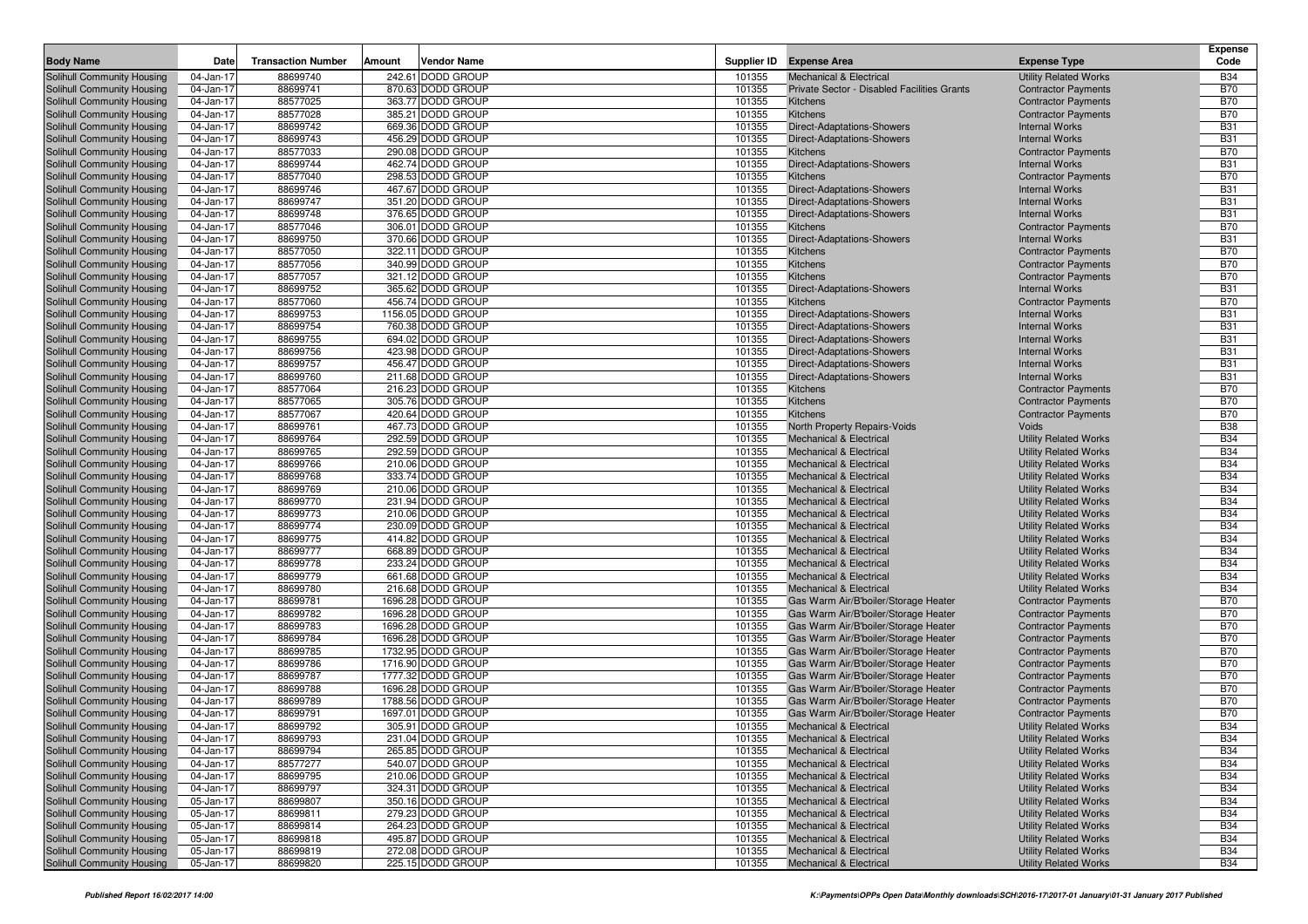|                                                          |                        |                           |                                          |                  |                                                                              |                                       | Expense                  |
|----------------------------------------------------------|------------------------|---------------------------|------------------------------------------|------------------|------------------------------------------------------------------------------|---------------------------------------|--------------------------|
| <b>Body Name</b>                                         | Date                   | <b>Transaction Number</b> | Amount<br><b>Vendor Name</b>             |                  | Supplier ID Expense Area                                                     | <b>Expense Type</b>                   | Code                     |
| <b>Solihull Community Housing</b>                        | 05-Jan-17              | 88699821                  | 209.35 DODD GROUP                        | 101355           | <b>Mechanical &amp; Electrical</b>                                           | <b>Utility Related Works</b>          | <b>B34</b>               |
| Solihull Community Housing                               | 05-Jan-17              | 88699822                  | 258.36 DODD GROUP                        | 101355           | <b>Mechanical &amp; Electrical</b>                                           | <b>Utility Related Works</b>          | <b>B34</b>               |
| Solihull Community Housing                               | 05-Jan-17              | 88699829                  | 461.70 DODD GROUP                        | 101355           | <b>Mechanical &amp; Electrical</b>                                           | <b>Utility Related Works</b>          | <b>B34</b>               |
| Solihull Community Housing                               | 05-Jan-17              | 88699832                  | 340.94 DODD GROUP                        | 101355           | <b>Mechanical &amp; Electrical</b>                                           | <b>Utility Related Works</b>          | <b>B34</b>               |
| Solihull Community Housing                               | 05-Jan-17              | 88699835                  | 286.39 DODD GROUP                        | 101355           | Mechanical & Electrical                                                      | <b>Utility Related Works</b>          | <b>B34</b>               |
| Solihull Community Housing                               | 05-Jan-17              | 88699837                  | 347.04 DODD GROUP                        | 101355           | <b>Mechanical &amp; Electrical</b>                                           | <b>Utility Related Works</b>          | <b>B34</b>               |
| Solihull Community Housing                               | 05-Jan-17              | 88699839                  | 210.06 DODD GROUP                        | 101355           | <b>Mechanical &amp; Electrical</b>                                           | <b>Utility Related Works</b>          | <b>B34</b>               |
| Solihull Community Housing                               | 05-Jan-17              | 88699840                  | 302.58 DODD GROUP                        | 101355           | Mechanical & Electrical                                                      | <b>Utility Related Works</b>          | <b>B34</b>               |
| Solihull Community Housing                               | 05-Jan-17              | 88699841                  | 292.59 DODD GROUP                        | 101355           | <b>Mechanical &amp; Electrical</b>                                           | <b>Utility Related Works</b>          | <b>B34</b>               |
| Solihull Community Housing                               | 05-Jan-17              | 88699843                  | 1114.04 DODD GROUP                       | 101355           | Mechanical & Electrical                                                      | <b>Utility Related Works</b>          | <b>B34</b>               |
| Solihull Community Housing                               | 05-Jan-17              | 88699844                  | 325.55 DODD GROUP                        | 101355           | <b>Mechanical &amp; Electrical</b>                                           | <b>Utility Related Works</b>          | <b>B34</b>               |
| Solihull Community Housing                               | 05-Jan-17              | 88699846                  | 209.49 DODD GROUP                        | 101355           | <b>Mechanical &amp; Electrical</b>                                           | <b>Utility Related Works</b>          | <b>B34</b>               |
| Solihull Community Housing                               | 05-Jan-17              | 88801715                  | 348.41 DODD GROUP                        | 101355           | <b>Mechanical &amp; Electrical</b>                                           | <b>Utility Related Works</b>          | <b>B34</b>               |
| Solihull Community Housing                               | 05-Jan-17              | 88699847                  | 310.13 DODD GROUP                        | 101355           | <b>Mechanical &amp; Electrical</b>                                           | <b>Utility Related Works</b>          | <b>B34</b>               |
| Solihull Community Housing                               | 05-Jan-17              | 88699851                  | 321.22 DODD GROUP                        | 101355           | <b>Mechanical &amp; Electrical</b>                                           | <b>Utility Related Works</b>          | <b>B34</b>               |
| Solihull Community Housing                               | 05-Jan-17              | 88801716                  | 230.82 DODD GROUP                        | 101355           | <b>MST</b> -Structural Works                                                 | <b>Contractor Payments</b>            | <b>B70</b>               |
| Solihull Community Housing                               | 05-Jan-17              | 88699852                  | 2876.30 DODD GROUP                       | 101355           | Gas Warm Air/B'boiler/Storage Heater                                         | <b>Contractor Payments</b>            | <b>B70</b>               |
| Solihull Community Housing                               | 05-Jan-17              | 88699853                  | 2876.30 DODD GROUP                       | 101355           | Gas Warm Air/B'boiler/Storage Heater                                         | <b>Contractor Payments</b>            | <b>B70</b>               |
| Solihull Community Housing                               | 05-Jan-17              | 88699854                  | 2876.30 DODD GROUP                       | 101355           | Gas Warm Air/B'boiler/Storage Heater                                         | <b>Contractor Payments</b>            | <b>B70</b>               |
| Solihull Community Housing                               | 05-Jan-17              | 88699856                  | 2876.30 DODD GROUP                       | 101355           | Gas Warm Air/B'boiler/Storage Heater                                         | <b>Contractor Payments</b>            | <b>B70</b>               |
| Solihull Community Housing                               | 05-Jan-17              | 88699857                  | 2876.30 DODD GROUP                       | 101355           | Gas Warm Air/B'boiler/Storage Heater                                         | <b>Contractor Payments</b>            | <b>B70</b>               |
| Solihull Community Housing                               | 05-Jan-17              | 88699858                  | 2876.30 DODD GROUP                       | 101355           | Gas Warm Air/B'boiler/Storage Heater                                         | <b>Contractor Payments</b>            | <b>B70</b>               |
| Solihull Community Housing                               | 05-Jan-17              | 88699859                  | 2876.30 DODD GROUP                       | 101355           | Gas Warm Air/B'boiler/Storage Heater                                         | <b>Contractor Payments</b>            | <b>B70</b>               |
| Solihull Community Housing                               | 05-Jan-17              | 88699860                  | 2876.30 DODD GROUP                       | 101355           | Gas Warm Air/B'boiler/Storage Heater                                         | <b>Contractor Payments</b>            | <b>B70</b>               |
| Solihull Community Housing                               | 05-Jan-17              | 88699861                  | 2876.30 DODD GROUP                       | 101355           | Gas Warm Air/B'boiler/Storage Heater                                         | <b>Contractor Payments</b>            | <b>B70</b>               |
| Solihull Community Housing                               | 05-Jan-17              | 88699862                  | 2876.30 DODD GROUP                       | 101355           | Gas Warm Air/B'boiler/Storage Heater                                         | <b>Contractor Payments</b>            | <b>B70</b>               |
| Solihull Community Housing<br>Solihull Community Housing | 05-Jan-17              | 88699863<br>88699864      | 2876.30 DODD GROUP                       | 101355           | Gas Warm Air/B'boiler/Storage Heater                                         | <b>Contractor Payments</b>            | <b>B70</b><br><b>B70</b> |
|                                                          | 05-Jan-17              |                           | 2876.30 DODD GROUP                       | 101355           | Gas Warm Air/B'boiler/Storage Heater                                         | <b>Contractor Payments</b>            | <b>B70</b>               |
| Solihull Community Housing                               | 05-Jan-17              | 88699865<br>88699866      | 2876.30 DODD GROUP<br>2876.30 DODD GROUP | 101355<br>101355 | Gas Warm Air/B'boiler/Storage Heater<br>Gas Warm Air/B'boiler/Storage Heater | <b>Contractor Payments</b>            | <b>B70</b>               |
| Solihull Community Housing                               | 05-Jan-17              | 88801718                  | 243.21 DODD GROUP                        | 101355           |                                                                              | <b>Contractor Payments</b>            | <b>B34</b>               |
| Solihull Community Housing<br>Solihull Community Housing | 05-Jan-17<br>05-Jan-17 | 88699868                  | 322.21 DODD GROUP                        | 101355           | <b>Mechanical &amp; Electrical</b><br>North Property Repairs-Voids           | <b>Utility Related Works</b><br>Voids | <b>B38</b>               |
| Solihull Community Housing                               | 05-Jan-17              | 88801720                  | 271.33 DODD GROUP                        | 101355           | <b>Mechanical &amp; Electrical</b>                                           | <b>Utility Related Works</b>          | <b>B34</b>               |
| Solihull Community Housing                               | 05-Jan-17              | 88801721                  | 312.62 DODD GROUP                        | 101355           | <b>Mechanical &amp; Electrical</b>                                           | <b>Utility Related Works</b>          | <b>B34</b>               |
| Solihull Community Housing                               | 05-Jan-17              | 88578602                  | 243.90 DODD GROUP                        | 101355           | North Property Repairs-Voids                                                 | Voids                                 | <b>B38</b>               |
| Solihull Community Housing                               | 05-Jan-17              | 88699869                  | 401.41 DODD GROUP                        | 101355           | North Property Repairs-Voids                                                 | Voids                                 | <b>B38</b>               |
| Solihull Community Housing                               | 05-Jan-17              | 88578614                  | 216.94 DODD GROUP                        | 101355           | North Property Repairs-Voids                                                 | Voids                                 | <b>B38</b>               |
| Solihull Community Housing                               | 05-Jan-17              | 88578616                  | 264.64 DODD GROUP                        | 101355           | North Property Repairs-Voids                                                 | Voids                                 | <b>B38</b>               |
| Solihull Community Housing                               | 05-Jan-17              | 88578624                  | 271.03 DODD GROUP                        | 101355           | North Property Repairs-Voids                                                 | Voids                                 | <b>B38</b>               |
| Solihull Community Housing                               | 05-Jan-17              | 88699870                  | 616.21 DODD GROUP                        | 101355           | North Property Repairs-Voids                                                 | Voids                                 | <b>B38</b>               |
| Solihull Community Housing                               | 05-Jan-17              | 88801727                  | 312.62 DODD GROUP                        | 101355           | <b>Mechanical &amp; Electrical</b>                                           | <b>Utility Related Works</b>          | <b>B34</b>               |
| Solihull Community Housing                               | 05-Jan-17              | 88578654                  | 344.63 DODD GROUP                        | 101355           | North Property Repairs-Voids                                                 | Voids                                 | <b>B38</b>               |
| Solihull Community Housing                               | 05-Jan-17              | 88699871                  | 839.55 DODD GROUP                        | 101355           | North Property Repairs-Voids                                                 | Voids                                 | <b>B38</b>               |
| Solihull Community Housing                               | 05-Jan-17              | 88578666                  | 220.79 DODD GROUP                        | 101355           | North Property Repairs-Voids                                                 | Voids                                 | <b>B38</b>               |
| Solihull Community Housing                               | 05-Jan-17              | 88699872                  | 382.75 DODD GROUP                        | 101355           | North Property Repairs-Voids                                                 | Voids                                 | <b>B38</b>               |
| Solihull Community Housing                               | 05-Jan-17              | 88578684                  | 236.58 DODD GROUP                        | 101355           | North Property Repairs-Voids                                                 | Voids                                 | <b>B38</b>               |
| Solihull Community Housing                               | 05-Jan-17              | 88699876                  | 459.01 DODD GROUP                        | 101355           | <b>Mechanical &amp; Electrical</b>                                           | <b>Utility Related Works</b>          | <b>B34</b>               |
| Solihull Community Housing                               | 05-Jan-17              | 88801731                  | 339.12 DODD GROUP                        | 101355           | <b>Mechanical &amp; Electrical</b>                                           | <b>Utility Related Works</b>          | <b>B34</b>               |
| Solihull Community Housing                               | 05-Jan-17              | 88578730                  | 293.64 DODD GROUP                        | 101355           | North Property Repairs-Voids                                                 | Voids                                 | <b>B38</b>               |
| Solihull Community Housing                               | 05-Jan-17              | 88699879                  | 248.42 DODD GROUP                        | 101355           | <b>Mechanical &amp; Electrical</b>                                           | <b>Utility Related Works</b>          | <b>B34</b>               |
| Solihull Community Housing                               | 05-Jan-17              | 88577415                  | 284.56 DODD GROUP                        | 101355           | North Property Repairs-Voids                                                 | Voids                                 | <b>B38</b>               |
| Solihull Community Housing                               | 05-Jan-17              | 88577418                  | 682.67 DODD GROUP                        | 101355           | North Property Repairs-Voids                                                 | Voids                                 | <b>B38</b>               |
| Solihull Community Housing                               | 05-Jan-17              | 88577421                  | 224.96 DODD GROUP                        | 101355           | North Property Repairs-Voids                                                 | Voids                                 | <b>B38</b>               |
| Solihull Community Housing                               | 05-Jan-17              | 88577423                  | 505.70 DODD GROUP                        | 101355           | North Property Repairs-Voids                                                 | Voids                                 | <b>B38</b>               |
| Solihull Community Housing                               | 05-Jan-17              | 88577431                  | 680.41 DODD GROUP                        | 101355           | North Property Repairs-Voids                                                 | Voids                                 | <b>B38</b>               |
| Solihull Community Housing                               | 05-Jan-17              | 88577439                  | 251.47 DODD GROUP                        | 101355           | North Property Repairs-Voids                                                 | Voids                                 | <b>B38</b>               |
| Solihull Community Housing                               | 05-Jan-17              | 88699882                  | 351.13 DODD GROUP                        | 101355           | <b>Mechanical &amp; Electrical</b>                                           | <b>Utility Related Works</b>          | <b>B34</b>               |
| Solihull Community Housing                               | 05-Jan-17              | 88699883                  | 339.75 DODD GROUP                        | 101355           | <b>Mechanical &amp; Electrical</b>                                           | <b>Utility Related Works</b>          | <b>B34</b>               |
| Solihull Community Housing                               | 05-Jan-17              | 88577444                  | 269.71 DODD GROUP                        | 101355           | North Property Repairs-Voids                                                 | Voids                                 | <b>B38</b>               |
| Solihull Community Housing                               | 05-Jan-17              | 88699884                  | 324.26 DODD GROUP                        | 101355           | <b>Mechanical &amp; Electrical</b>                                           | <b>Utility Related Works</b>          | <b>B34</b>               |
| Solihull Community Housing                               | 05-Jan-17              | 88577453                  | 261.66 DODD GROUP                        | 101355           | North Property Repairs-Voids                                                 | Voids                                 | <b>B38</b>               |
| Solihull Community Housing                               | 05-Jan-17              | 88699885                  | 240.16 DODD GROUP                        | 101355           | <b>Mechanical &amp; Electrical</b>                                           | <b>Utility Related Works</b>          | <b>B34</b>               |
| Solihull Community Housing                               | 05-Jan-17              | 88699887                  | 312.69 DODD GROUP                        | 101355           | <b>Mechanical &amp; Electrical</b>                                           | <b>Utility Related Works</b>          | <b>B34</b>               |
| Solihull Community Housing                               | 05-Jan-17              | 88699888                  | 891.12 DODD GROUP                        | 101355           | <b>Mechanical &amp; Electrical</b>                                           | <b>Utility Related Works</b>          | <b>B34</b>               |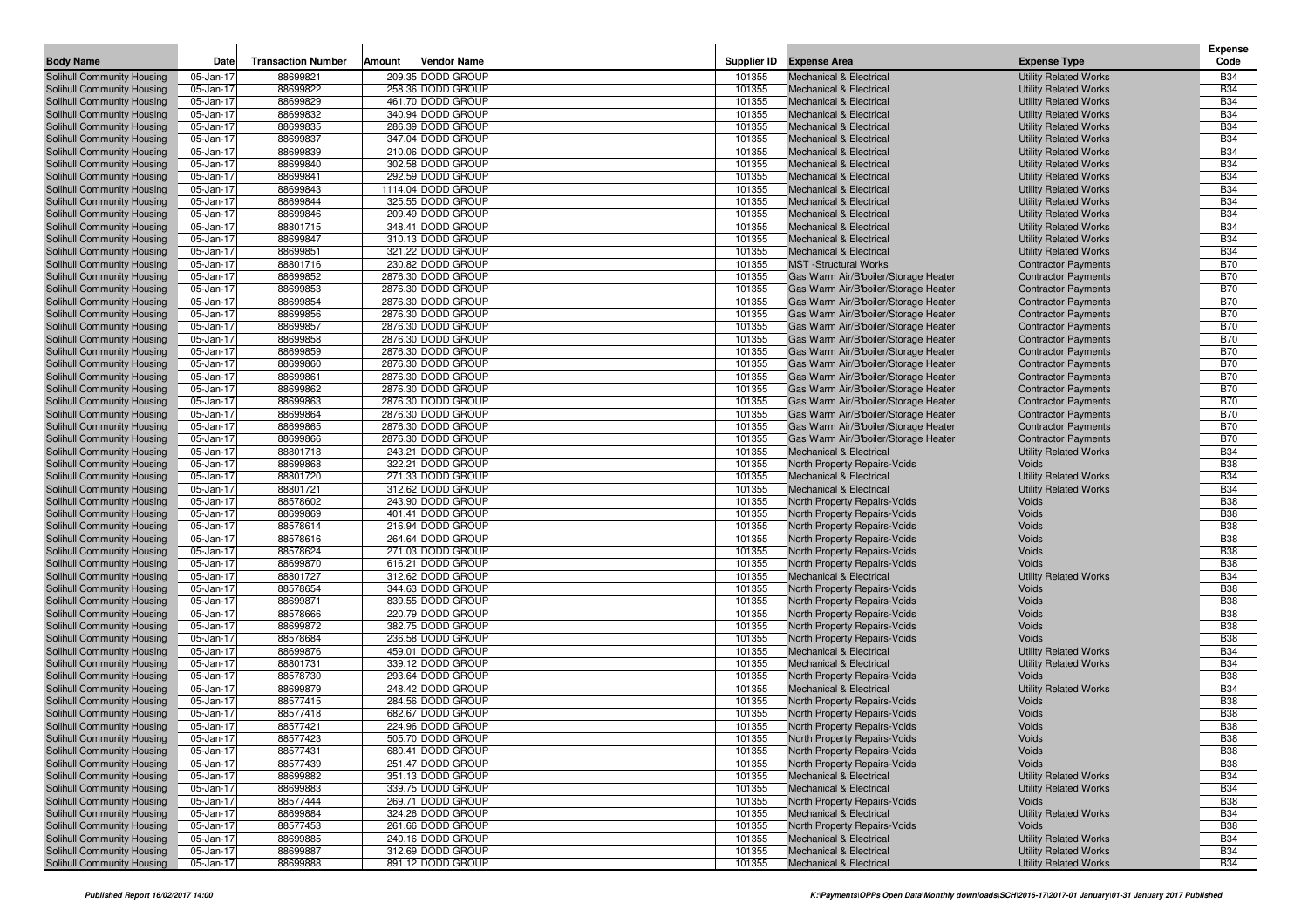|                                                          |                        |                           |                                        |                  |                                                                    |                                                              | Expense                  |
|----------------------------------------------------------|------------------------|---------------------------|----------------------------------------|------------------|--------------------------------------------------------------------|--------------------------------------------------------------|--------------------------|
| <b>Body Name</b>                                         | Date                   | <b>Transaction Number</b> | Amount<br><b>Vendor Name</b>           |                  | Supplier ID Expense Area                                           | <b>Expense Type</b>                                          | Code                     |
| <b>Solihull Community Housing</b>                        | 05-Jan-17              | 88699889                  | 312.62 DODD GROUP                      | 101355           | <b>Mechanical &amp; Electrical</b>                                 | <b>Utility Related Works</b>                                 | <b>B34</b>               |
| Solihull Community Housing                               | 05-Jan-17              | 88699892                  | 290.53 DODD GROUP                      | 101355           | <b>Mechanical &amp; Electrical</b>                                 | <b>Utility Related Works</b>                                 | <b>B34</b>               |
| Solihull Community Housing                               | 05-Jan-17              | 88699894                  | 317.21 DODD GROUP                      | 101355           | <b>Mechanical &amp; Electrical</b>                                 | <b>Utility Related Works</b>                                 | <b>B34</b>               |
| Solihull Community Housing                               | 05-Jan-17              | 88699897                  | 903.04 DODD GROUP                      | 101355           | <b>Mechanical &amp; Electrical</b>                                 | <b>Utility Related Works</b>                                 | <b>B34</b>               |
| Solihull Community Housing                               | 05-Jan-17              | 88699898                  | 227.88 DODD GROUP                      | 101355           | Mechanical & Electrical                                            | <b>Utility Related Works</b>                                 | <b>B34</b>               |
| Solihull Community Housing                               | 05-Jan-17              | 88699899                  | 220.02 DODD GROUP                      | 101355           | <b>Mechanical &amp; Electrical</b>                                 | <b>Utility Related Works</b>                                 | <b>B34</b>               |
| Solihull Community Housing                               | 05-Jan-17              | 88699905                  | 211.84 DODD GROUP                      | 101355           | <b>Mechanical &amp; Electrical</b>                                 | <b>Utility Related Works</b>                                 | <b>B34</b>               |
| Solihull Community Housing                               | 05-Jan-17              | 88801738                  | 435.32 DODD GROUP                      | 101355           | Mechanical & Electrical                                            | <b>Utility Related Works</b>                                 | <b>B34</b>               |
| Solihull Community Housing                               | 05-Jan-17              | 88699912                  | 505.16 DODD GROUP                      | 101355           | <b>Mechanical &amp; Electrical</b>                                 | <b>Utility Related Works</b>                                 | <b>B34</b>               |
| Solihull Community Housing                               | 05-Jan-17              | 88699913                  | 234.78 DODD GROUP                      | 101355           | Mechanical & Electrical                                            | <b>Utility Related Works</b>                                 | <b>B34</b>               |
| Solihull Community Housing                               | 05-Jan-17              | 88699914                  | 256.91 DODD GROUP                      | 101355           | <b>Mechanical &amp; Electrical</b>                                 | <b>Utility Related Works</b>                                 | <b>B34</b>               |
| Solihull Community Housing                               | 05-Jan-17              | 88699915                  | 223.07 DODD GROUP                      | 101355           | <b>Mechanical &amp; Electrical</b>                                 | <b>Utility Related Works</b>                                 | <b>B34</b>               |
| Solihull Community Housing                               | 05-Jan-17              | 88699917                  | 216.37 DODD GROUP                      | 101355           | <b>Mechanical &amp; Electrical</b>                                 | <b>Utility Related Works</b>                                 | <b>B34</b>               |
| Solihull Community Housing                               | 05-Jan-17              | 88699919                  | 316.56 DODD GROUP                      | 101355           | North Property Repairs-Voids                                       | Voids                                                        | <b>B38</b>               |
| Solihull Community Housing                               | 05-Jan-17              | 88699923                  | 295.38 DODD GROUP                      | 101355           | Mechanical & Electrical                                            | <b>Utility Related Works</b>                                 | <b>B34</b>               |
| Solihull Community Housing                               | 05-Jan-17              | 88699925                  | 373.23 DODD GROUP                      | 101355           | <b>Mechanical &amp; Electrical</b>                                 | <b>Utility Related Works</b>                                 | <b>B34</b>               |
| Solihull Community Housing                               | 05-Jan-17              | 88699926                  | 349.70 DODD GROUP                      | 101355           | <b>Mechanical &amp; Electrical</b>                                 | <b>Utility Related Works</b>                                 | <b>B34</b>               |
| Solihull Community Housing                               | 05-Jan-17              | 88699927                  | 280.09 DODD GROUP                      | 101355           | <b>Mechanical &amp; Electrical</b>                                 | <b>Utility Related Works</b>                                 | <b>B34</b>               |
| Solihull Community Housing                               | 05-Jan-17              | 88699928                  | 560.42 DODD GROUP                      | 101355           | North Property Repairs-Voids                                       | Voids                                                        | <b>B38</b>               |
| Solihull Community Housing                               | 05-Jan-17              | 88579092                  | 299.67 DODD GROUP                      | 101355           | North Property Repairs-Voids                                       | Voids                                                        | <b>B38</b>               |
| Solihull Community Housing                               | 05-Jan-17              | 88699930                  | 273.49 DODD GROUP                      | 101355           | <b>Mechanical &amp; Electrical</b>                                 | <b>Utility Related Works</b>                                 | <b>B34</b>               |
| Solihull Community Housing                               | 05-Jan-17              | 88699932                  | 603.97 DODD GROUP                      | 101355           | North Property Repairs-Voids                                       | Voids                                                        | <b>B38</b>               |
| Solihull Community Housing                               | 05-Jan-17              | 88699933                  | 643.04 DODD GROUP                      | 101355           | North Property Repairs-Voids                                       | Voids                                                        | <b>B38</b>               |
| Solihull Community Housing                               | 05-Jan-17              | 88699934                  | 397.93 DODD GROUP                      | 101355           | North Property Repairs-Voids                                       | Voids                                                        | <b>B38</b>               |
| Solihull Community Housing                               | 05-Jan-17              | 88699935                  | 549.54 DODD GROUP                      | 101355           | North Property Repairs-Voids                                       | Voids                                                        | <b>B38</b>               |
| Solihull Community Housing                               | 05-Jan-17              | 88579124                  | 263.67 DODD GROUP                      | 101355           | North Property Repairs-Voids                                       | Voids                                                        | <b>B38</b>               |
| Solihull Community Housing                               | 05-Jan-17              | 88699936                  | 390.54 DODD GROUP                      | 101355           | <b>MST</b> - Structural Works                                      | <b>Contractor Payments</b>                                   | <b>B70</b>               |
| Solihull Community Housing                               | 05-Jan-17              | 88699937                  | 402.44 DODD GROUP                      | 101355           | North Property Repairs-Voids                                       | Voids                                                        | <b>B38</b>               |
| Solihull Community Housing                               | 05-Jan-17              | 88699938                  | 775.21 DODD GROUP                      | 101355           | North Property Repairs-Voids                                       | Voids                                                        | <b>B38</b>               |
| Solihull Community Housing                               | 05-Jan-17              | 88579126                  | 214.59 DODD GROUP                      | 101355           | North Property Repairs-Voids                                       | Voids                                                        | <b>B38</b>               |
| Solihull Community Housing                               | 05-Jan-17              | 88699939                  | 236.81 DODD GROUP                      | 101355           | North Property Repairs-Voids                                       | Voids                                                        | <b>B38</b>               |
| Solihull Community Housing                               | 05-Jan-17              | 88579156                  | 526.44 DODD GROUP                      | 101355           | North Property Repairs-Voids                                       | Voids                                                        | <b>B38</b>               |
| Solihull Community Housing                               | 05-Jan-17              | 88699940                  | 1079.29 DODD GROUP                     | 101355           | North Property Repairs-Voids                                       | Voids                                                        | <b>B38</b>               |
| Solihull Community Housing                               | 05-Jan-17              | 88579160                  | 291.79 DODD GROUP                      | 101355<br>101355 | North Property Repairs-Voids                                       | Voids                                                        | <b>B38</b><br><b>B38</b> |
| Solihull Community Housing                               | 05-Jan-17              | 88699941                  | 538.24 DODD GROUP                      |                  | North Property Repairs-Voids                                       | Voids                                                        |                          |
| Solihull Community Housing                               | 05-Jan-17              | 88579164<br>88801739      | 539.81 DODD GROUP<br>753.06 DODD GROUP | 101355<br>101355 | North Property Repairs-Voids<br><b>Mechanical &amp; Electrical</b> | Voids                                                        | <b>B38</b><br><b>B34</b> |
| Solihull Community Housing                               | 05-Jan-17              | 88699943                  | 321.22 DODD GROUP                      | 101355           | <b>Mechanical &amp; Electrical</b>                                 | <b>Utility Related Works</b>                                 | <b>B34</b>               |
| Solihull Community Housing<br>Solihull Community Housing | 05-Jan-17<br>05-Jan-17 | 88699944                  | 312.19 DODD GROUP                      | 101355           | <b>Mechanical &amp; Electrical</b>                                 | <b>Utility Related Works</b><br><b>Utility Related Works</b> | <b>B34</b>               |
| Solihull Community Housing                               | 05-Jan-17              | 88699948                  | 332.33 DODD GROUP                      | 101355           | <b>Mechanical &amp; Electrical</b>                                 | <b>Utility Related Works</b>                                 | <b>B34</b>               |
| Solihull Community Housing                               | 05-Jan-17              | 88699949                  | 334.00 DODD GROUP                      | 101355           | Mechanical & Electrical                                            | <b>Utility Related Works</b>                                 | <b>B34</b>               |
| Solihull Community Housing                               | 05-Jan-17              | 88699951                  | 297.97 DODD GROUP                      | 101355           | Direct-Standby                                                     | Other Building costs                                         | <b>B39</b>               |
| Solihull Community Housing                               | 05-Jan-17              | 88699952                  | 416.61 DODD GROUP                      | 101355           | <b>Mechanical &amp; Electrical</b>                                 | <b>Utility Related Works</b>                                 | <b>B34</b>               |
| Solihull Community Housing                               | 05-Jan-17              | 88699953                  | 209.48 DODD GROUP                      | 101355           | <b>Mechanical &amp; Electrical</b>                                 | <b>Utility Related Works</b>                                 | <b>B34</b>               |
| Solihull Community Housing                               | 05-Jan-17              | 88699956                  | 249.70 DODD GROUP                      | 101355           | <b>Mechanical &amp; Electrical</b>                                 | <b>Utility Related Works</b>                                 | <b>B34</b>               |
| Solihull Community Housing                               | 05-Jan-17              | 88699957                  | 342.45 DODD GROUP                      | 101355           | <b>Mechanical &amp; Electrical</b>                                 | <b>Utility Related Works</b>                                 | <b>B34</b>               |
| Solihull Community Housing                               | 05-Jan-17              | 88801742                  | 466.51 DODD GROUP                      | 101355           | <b>Mechanical &amp; Electrical</b>                                 | <b>Utility Related Works</b>                                 | <b>B34</b>               |
| Solihull Community Housing                               | 05-Jan-17              | 88801743                  | 225.98 DODD GROUP                      | 101355           | <b>Mechanical &amp; Electrical</b>                                 | <b>Utility Related Works</b>                                 | <b>B34</b>               |
| Solihull Community Housing                               | 13-Jan-17              | 88726730                  | 260.87 DODD GROUP                      | 101355           | <b>Electrical Improvement Works</b>                                | <b>Contractor Payments</b>                                   | <b>B70</b>               |
| Solihull Community Housing                               | 13-Jan-17              | 88726734                  | 364.61 DODD GROUP                      | 101355           | <b>Electrical Improvement Works</b>                                | <b>Contractor Payments</b>                                   | <b>B70</b>               |
| Solihull Community Housing                               | 13-Jan-17              | 88726735                  | 303.14 DODD GROUP                      | 101355           | <b>Electrical Improvement Works</b>                                | <b>Contractor Payments</b>                                   | <b>B70</b>               |
| Solihull Community Housing                               | 13-Jan-17              | 88726737                  | 318.40 DODD GROUP                      | 101355           | <b>Electrical Improvement Works</b>                                | <b>Contractor Payments</b>                                   | <b>B70</b>               |
| Solihull Community Housing                               | 13-Jan-17              | 88726738                  | 279.46 DODD GROUP                      | 101355           | <b>Electrical Improvement Works</b>                                | <b>Contractor Payments</b>                                   | <b>B70</b>               |
| Solihull Community Housing                               | 13-Jan-17              | 88726739                  | 254.71 DODD GROUP                      | 101355           | <b>Electrical Improvement Works</b>                                | <b>Contractor Payments</b>                                   | <b>B70</b>               |
| Solihull Community Housing                               | 13-Jan-17              | 88726741                  | 364.98 DODD GROUP                      | 101355           | <b>Electrical Improvement Works</b>                                | <b>Contractor Payments</b>                                   | <b>B70</b>               |
| Solihull Community Housing                               | 13-Jan-17              | 88726742                  | 276.87 DODD GROUP                      | 101355           | <b>Electrical Improvement Works</b>                                | <b>Contractor Payments</b>                                   | <b>B70</b>               |
| Solihull Community Housing                               | 17-Jan-17              | 88834716                  | 278.55 DODD GROUP                      | 101355           | <b>Electrical Testing</b>                                          | <b>Utility Related Works</b>                                 | <b>B34</b>               |
| Solihull Community Housing                               | 17-Jan-17              | 88834717                  | 423.82 DODD GROUP                      | 101355           | <b>Electrical Testing</b>                                          | <b>Utility Related Works</b>                                 | <b>B34</b>               |
| Solihull Community Housing                               | 17-Jan-17              | 88834719                  | 2160.91 DODD GROUP                     | 101355           | <b>Electrical Testing</b>                                          | <b>Utility Related Works</b>                                 | <b>B34</b>               |
| Solihull Community Housing                               | 17-Jan-17              | 88834724                  | 274.74 DODD GROUP                      | 101355           | <b>Electrical Testing</b>                                          | <b>Utility Related Works</b>                                 | <b>B34</b>               |
| Solihull Community Housing                               | 17-Jan-17              | 88834742                  | 245.13 DODD GROUP                      | 101355           | <b>Electrical Testing</b>                                          | <b>Utility Related Works</b>                                 | <b>B34</b>               |
| Solihull Community Housing                               | 17-Jan-17              | 88834744                  | 493.20 DODD GROUP                      | 101355           | <b>Electrical Testing</b>                                          | <b>Utility Related Works</b>                                 | <b>B34</b>               |
| Solihull Community Housing                               | 17-Jan-17              | 88834747                  | 283.14 DODD GROUP                      | 101355           | <b>Electrical Testing</b>                                          | <b>Utility Related Works</b>                                 | <b>B34</b>               |
| Solihull Community Housing                               | 23-Jan-17              | 89045711                  | 540.89 DODD GROUP                      | 101355           | <b>Electrical Improvement Works</b>                                | <b>Contractor Payments</b>                                   | <b>B70</b>               |
|                                                          |                        |                           |                                        |                  |                                                                    |                                                              |                          |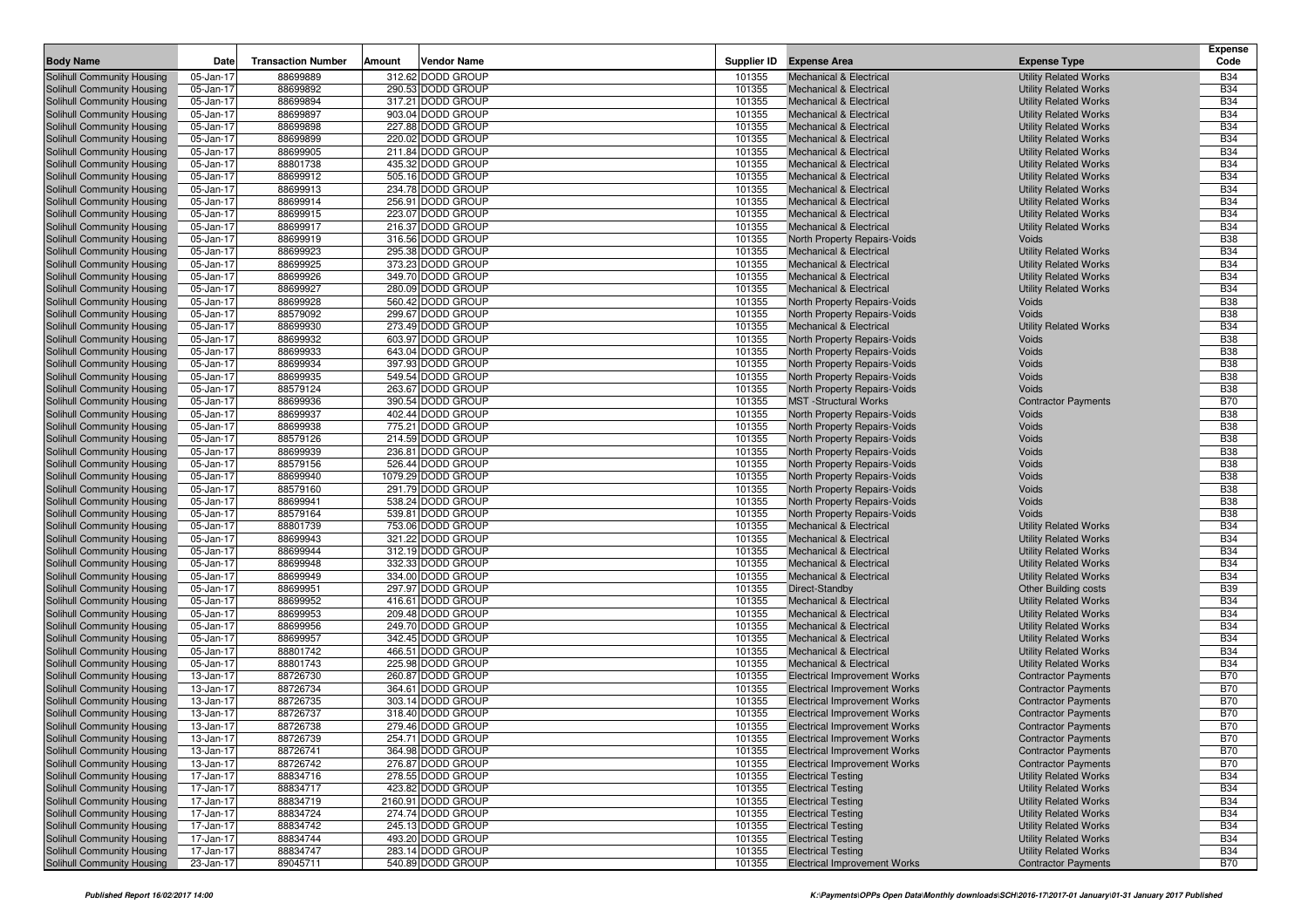|                                   |                 |                           |        |                                           |        |                                     |                             | <b>Expense</b>  |
|-----------------------------------|-----------------|---------------------------|--------|-------------------------------------------|--------|-------------------------------------|-----------------------------|-----------------|
| <b>Body Name</b>                  | Date            | <b>Transaction Number</b> | Amount | Vendor Name                               |        | Supplier ID Expense Area            | <b>Expense Type</b>         | Code            |
| <b>Solihull Community Housing</b> | 23-Jan-17       | 89045712                  |        | 268.53 DODD GROUP                         | 101355 | <b>Electrical Improvement Works</b> | <b>Contractor Payments</b>  | B70             |
| Solihull Community Housing        | 23-Jan-17       | 89045716                  |        | 294.30 DODD GROUP                         | 101355 | <b>Electrical Improvement Works</b> | <b>Contractor Payments</b>  | <b>B70</b>      |
| Solihull Community Housing        | 23-Jan-17       | 89045717                  |        | 337.84 DODD GROUP                         | 101355 | <b>Electrical Improvement Works</b> | <b>Contractor Payments</b>  | <b>B70</b>      |
| Solihull Community Housing        | 23-Jan-17       | 89045718                  |        | 287.13 DODD GROUP                         | 101355 | <b>Electrical Improvement Works</b> | <b>Contractor Payments</b>  | <b>B70</b>      |
| Solihull Community Housing        | 23-Jan-17       | 89045719                  |        | 1984.21 DODD GROUP                        | 101355 | <b>Electrical Improvement Works</b> | <b>Contractor Payments</b>  | <b>B70</b>      |
| Solihull Community Housing        | 23-Jan-17       | 89045721                  |        | 546.49 DODD GROUP                         | 101355 | <b>Electrical Improvement Works</b> | <b>Contractor Payments</b>  | <b>B70</b>      |
| Solihull Community Housing        | 23-Jan-17       | 89045722                  |        | 371.17 DODD GROUP                         | 101355 | <b>Electrical Improvement Works</b> | <b>Contractor Payments</b>  | <b>B70</b>      |
| Solihull Community Housing        | 23-Jan-17       | 89045723                  |        | 855.81 DODD GROUP                         | 101355 | <b>Electrical Improvement Works</b> | <b>Contractor Payments</b>  | <b>B70</b>      |
| Solihull Community Housing        | 23-Jan-17       | 89045724                  |        | 276.59 DODD GROUP                         | 101355 | <b>Electrical Improvement Works</b> | <b>Contractor Payments</b>  | <b>B70</b>      |
| Solihull Community Housing        | 23-Jan-17       | 89045726                  |        | 787.16 DODD GROUP                         | 101355 | <b>Electrical Improvement Works</b> | <b>Contractor Payments</b>  | <b>B70</b>      |
| Solihull Community Housing        | 23-Jan-17       | 89045727                  |        | 606.11 DODD GROUP                         | 101355 | <b>Electrical Improvement Works</b> | <b>Contractor Payments</b>  | <b>B70</b>      |
| Solihull Community Housing        | 23-Jan-17       | 89045728                  |        | 518.05 DODD GROUP                         | 101355 | <b>Electrical Improvement Works</b> | <b>Contractor Payments</b>  | <b>B70</b>      |
| Solihull Community Housing        | 23-Jan-17       | 89045729                  |        | 485.72 DODD GROUP                         | 101355 | <b>Electrical Improvement Works</b> | <b>Contractor Payments</b>  | <b>B70</b>      |
| Solihull Community Housing        | 23-Jan-17       | 89045731                  |        | 1243.03 DODD GROUP                        | 101355 | <b>Electrical Improvement Works</b> | <b>Contractor Payments</b>  | <b>B70</b>      |
| Solihull Community Housing        | 23-Jan-17       | 89045733                  |        | 615.51 DODD GROUP                         | 101355 | <b>Electrical Improvement Works</b> | <b>Contractor Payments</b>  | <b>B70</b>      |
| Solihull Community Housing        | 23-Jan-17       | 89045735                  |        | 247.31 DODD GROUP                         | 101355 | <b>Electrical Improvement Works</b> | <b>Contractor Payments</b>  | <b>B70</b>      |
| Solihull Community Housing        | 23-Jan-17       | 89045737                  |        | 634.69 DODD GROUP                         | 101355 | <b>Electrical Improvement Works</b> | <b>Contractor Payments</b>  | <b>B70</b>      |
| Solihull Community Housing        | 25-Jan-17       | 89143714                  |        | 9529.71 DODD GROUP                        | 101355 | <b>Mechanical &amp; Electrical</b>  | <b>Other Building costs</b> | <b>B39</b>      |
| Solihull Community Housing        | 25-Jan-17       | 89143713                  |        | 7209.22 DODD GROUP                        | 101355 | <b>Mechanical &amp; Electrical</b>  | <b>Other Building costs</b> | <b>B39</b>      |
| Solihull Community Housing        | 24-Jan-17       | 89322533                  |        | 218.45 DODD GROUP                         | 101355 | Direct-Adaptations-General          | <b>Internal Works</b>       | <b>B31</b>      |
| Solihull Community Housing        | 25-Jan-17       | 89324781                  |        | 243.97 DODD GROUP                         | 101355 | North Property Repairs-Voids        | Voids                       | <b>B38</b>      |
| Solihull Community Housing        | 25-Jan-17       | 89324783                  |        | 334.60 DODD GROUP                         | 101355 | North Property Repairs-Voids        | Voids                       | <b>B38</b>      |
| Solihull Community Housing        | 25-Jan-17       | 89324784                  |        | 294.79 DODD GROUP                         | 101355 | North Property Repairs-Voids        | <b>Voids</b>                | <b>B38</b>      |
| Solihull Community Housing        | 25-Jan-17       | 89324786                  |        | 239.50 DODD GROUP                         | 101355 | North Property Repairs-Voids        | Voids                       | <b>B38</b>      |
| Solihull Community Housing        | 25-Jan-17       | 89324788                  |        | 435.03 DODD GROUP                         | 101355 | North Property Repairs-Voids        | <b>Voids</b>                | <b>B38</b>      |
| Solihull Community Housing        | 25-Jan-17       | 89324798                  |        | 292.63 DODD GROUP                         | 101355 | North Property Repairs-Voids        | <b>Voids</b>                | <b>B38</b>      |
| Solihull Community Housing        | 25-Jan-17       | 89324802                  |        | 231.01 DODD GROUP                         | 101355 | North Property Repairs-Voids        | Voids                       | <b>B38</b>      |
| Solihull Community Housing        | 25-Jan-17       | 89322622                  |        | 219.04 DODD GROUP                         | 101355 | North Property Repairs-Voids        | Voids                       | <b>B38</b>      |
| Solihull Community Housing        | 25-Jan-17       | 89322634                  |        | 265.57 DODD GROUP                         | 101355 | North Property Repairs-Voids        | <b>Voids</b>                | <b>B38</b>      |
| Solihull Community Housing        | 25-Jan-17       | 89322636                  |        | 244.91 DODD GROUP                         | 101355 | North Property Repairs-Voids        | Voids                       | <b>B38</b>      |
| Solihull Community Housing        | 25-Jan-17       | 89322649                  |        | 239.87 DODD GROUP                         | 101355 | North Property Repairs-Voids        | <b>Voids</b>                | <b>B38</b>      |
| Solihull Community Housing        | 01-Jan-17       | 88780715                  |        | 71.20 DOORFIT PRODUCTS LTD                | 1129   | Stores-Stores and delivery          | <b>Stocks</b>               | R <sub>10</sub> |
| Solihull Community Housing        | 01-Jan-17       | 88780715                  |        | 75.20 DOORFIT PRODUCTS LTD                | 1129   | Stores-Stores and delivery          | <b>Stocks</b>               | R <sub>10</sub> |
| Solihull Community Housing        | 01-Jan-17       | 88780715                  |        | 135.00 DOORFIT PRODUCTS LTD               | 1129   | Stores-Stores and delivery          | <b>Stocks</b>               | R <sub>10</sub> |
| Solihull Community Housing        | 01-Jan-17       | 88780715                  |        | 33.50 DOORFIT PRODUCTS LTD                | 1129   | Stores-Stores and delivery          | <b>Stocks</b>               | R <sub>10</sub> |
| Solihull Community Housing        | 01-Jan-17       | 88780716                  |        | 83.80 DOORFIT PRODUCTS LTD                | 1129   | Stores-Stores and delivery          | <b>Stocks</b>               | R <sub>10</sub> |
| Solihull Community Housing        | 01-Jan-17       | 88780716                  |        | 41.90 DOORFIT PRODUCTS LTD                | 1129   | Stores-Stores and delivery          | <b>Stocks</b>               | R <sub>10</sub> |
| Solihull Community Housing        | 01-Jan-17       | 88780716                  |        | 93.20 DOORFIT PRODUCTS LTD                | 1129   | Stores-Stores and delivery          | <b>Stocks</b>               | R <sub>10</sub> |
| Solihull Community Housing        | 01-Jan-17       | 88780716                  |        | 75.00 DOORFIT PRODUCTS LTD                | 1129   | Stores-Stores and delivery          | <b>Stocks</b>               | R <sub>10</sub> |
| Solihull Community Housing        | 06-Jan-17       | 89085707                  |        | 610.00 DOORFIT PRODUCTS LTD               | 1129   | Stores-Stores and delivery          | <b>Stocks</b>               | R <sub>10</sub> |
| Solihull Community Housing        | 13-Jan-17       | 89085710                  |        | 694.00 DOORFIT PRODUCTS LTD               | 1129   | Stores-Stores and delivery          | <b>Stocks</b>               | R <sub>10</sub> |
| Solihull Community Housing        | 13-Jan-17       | 89085710                  |        | 110.00 DOORFIT PRODUCTS LTD               | 1129   | Stores-Stores and delivery          | <b>Stocks</b>               | R <sub>10</sub> |
| Solihull Community Housing        | 16-Jan-17       | 89193712                  |        | 70.00 DOORFIT PRODUCTS LTD                | 1129   | Stores-Stores and delivery          | <b>Stocks</b>               | R <sub>10</sub> |
| Solihull Community Housing        | 16-Jan-17       | 89193712                  |        | 479.80 DOORFIT PRODUCTS LTD               | 1129   | Stores-Stores and delivery          | <b>Stocks</b>               | R <sub>10</sub> |
| Solihull Community Housing        | 16-Jan-17       | 89193712                  |        | 30.00 DOORFIT PRODUCTS LTD                | 1129   | Stores-Stores and delivery          | <b>Stocks</b>               | R <sub>10</sub> |
| Solihull Community Housing        | 16-Jan-17       | 88795714                  |        | 608.16 DR GAIL YOUNG                      | 152708 | Housing Aid & Homelessness          | <b>Tenant Medicals</b>      | D63             |
| Solihull Community Housing        | 05-Jan-17       | 88330712                  |        | 608.16 DR GAIL YOUNG                      | 152708 | Housing Aid & Homelessness          | <b>Tenant Medicals</b>      | D63             |
| Solihull Community Housing        | 01-Jan-17       | 89575717                  |        | 248.99 DRAINTECH SERVICES (MIDLANDS) LTD  | 185128 | North Property Repairs-Day to day   | <b>Other Works</b>          | <b>B32</b>      |
| Solihull Community Housing        | 01-Jan-17       | 89575724                  |        | 211.26 DRAINTECH SERVICES (MIDLANDS) LTD  | 185128 | Direct-Standby                      | <b>Other Building costs</b> | <b>B39</b>      |
| Solihull Community Housing        | $01 - Jan - 17$ | 89575725                  |        | 1342.49 DRAINTECH SERVICES (MIDLANDS) LTD | 185128 | North Property Repairs-Day to day   | <b>Other Works</b>          | <b>B32</b>      |
| Solihull Community Housing        | 01-Jan-17       | 88619079                  |        | 338.36 DRAINTECH SERVICES (MIDLANDS) LTD  | 185128 | <b>MST</b> -Structural Works        | <b>Contractor Payments</b>  | <b>B70</b>      |
| Solihull Community Housing        | 01-Jan-17       | 88619084                  |        | 221.32 DRAINTECH SERVICES (MIDLANDS) LTD  | 185128 | North Property Repairs-Day to day   | Other Works                 | <b>B32</b>      |
| Solihull Community Housing        | 01-Jan-17       | 88619095                  |        | 531.45 DRAINTECH SERVICES (MIDLANDS) LTD  | 185128 | <b>MST</b> -Structural Works        | <b>Contractor Payments</b>  | <b>B70</b>      |
| Solihull Community Housing        | 01-Jan-17       | 89328706                  |        | 355.63 DRAINTECH SERVICES (MIDLANDS) LTD  | 185128 | North Property Repairs-Day to day   | Other Works                 | <b>B32</b>      |
| Solihull Community Housing        | 01-Jan-17       | 89328708                  |        | 366.18 DRAINTECH SERVICES (MIDLANDS) LTD  | 185128 | North Property Repairs-Day to day   | <b>External Structures</b>  | <b>B33</b>      |
| Solihull Community Housing        | 01-Jan-17       | 89328711                  |        | 768.59 DRAINTECH SERVICES (MIDLANDS) LTD  | 185128 | North Property Repairs-Day to day   | Other Works                 | <b>B32</b>      |
| Solihull Community Housing        | 02-Jan-17       | 89168717                  |        | 408.95 DRAINTECH SERVICES (MIDLANDS) LTD  | 185128 | <b>MST</b> -Structural Works        | <b>Contractor Payments</b>  | <b>B70</b>      |
| Solihull Community Housing        | 02-Jan-17       | 89168726                  |        | 231.17 DRAINTECH SERVICES (MIDLANDS) LTD  | 185128 | North Property Repairs-Day to day   | Other Works                 | <b>B32</b>      |
| Solihull Community Housing        | 02-Jan-17       | 89168732                  |        | 294.76 DRAINTECH SERVICES (MIDLANDS) LTD  | 185128 | <b>MST</b> -Structural Works        | <b>Contractor Payments</b>  | <b>B70</b>      |
| Solihull Community Housing        | 16-Jan-17       | 88831707                  |        | 33.03 DULUX DECORATOR CENTRES             | 36418  | North Property Repairs-Voids        | <b>Internal Works</b>       | <b>B31</b>      |
| Solihull Community Housing        | 16-Jan-17       | 88831707                  |        | 558.07 DULUX DECORATOR CENTRES            | 36418  | North Property Repairs-Voids        | <b>Contractor Payments</b>  | <b>B70</b>      |
| Solihull Community Housing        | 16-Jan-17       | 88831706                  |        | 642.01 DULUX DECORATOR CENTRES            | 36418  | North Property Repairs-Voids        | <b>Internal Works</b>       | <b>B31</b>      |
| Solihull Community Housing        | 11-Jan-17       | 88596714                  |        | 133.33 DULUX DECORATOR CENTRES            | 36418  | North Property Repairs-Voids        | <b>Internal Works</b>       | <b>B31</b>      |
| Solihull Community Housing        | 11-Jan-17       | 88596714                  |        | 515.00 DULUX DECORATOR CENTRES            | 36418  | North Property Repairs-Voids        | <b>Contractor Payments</b>  | <b>B70</b>      |
|                                   |                 |                           |        |                                           |        |                                     |                             |                 |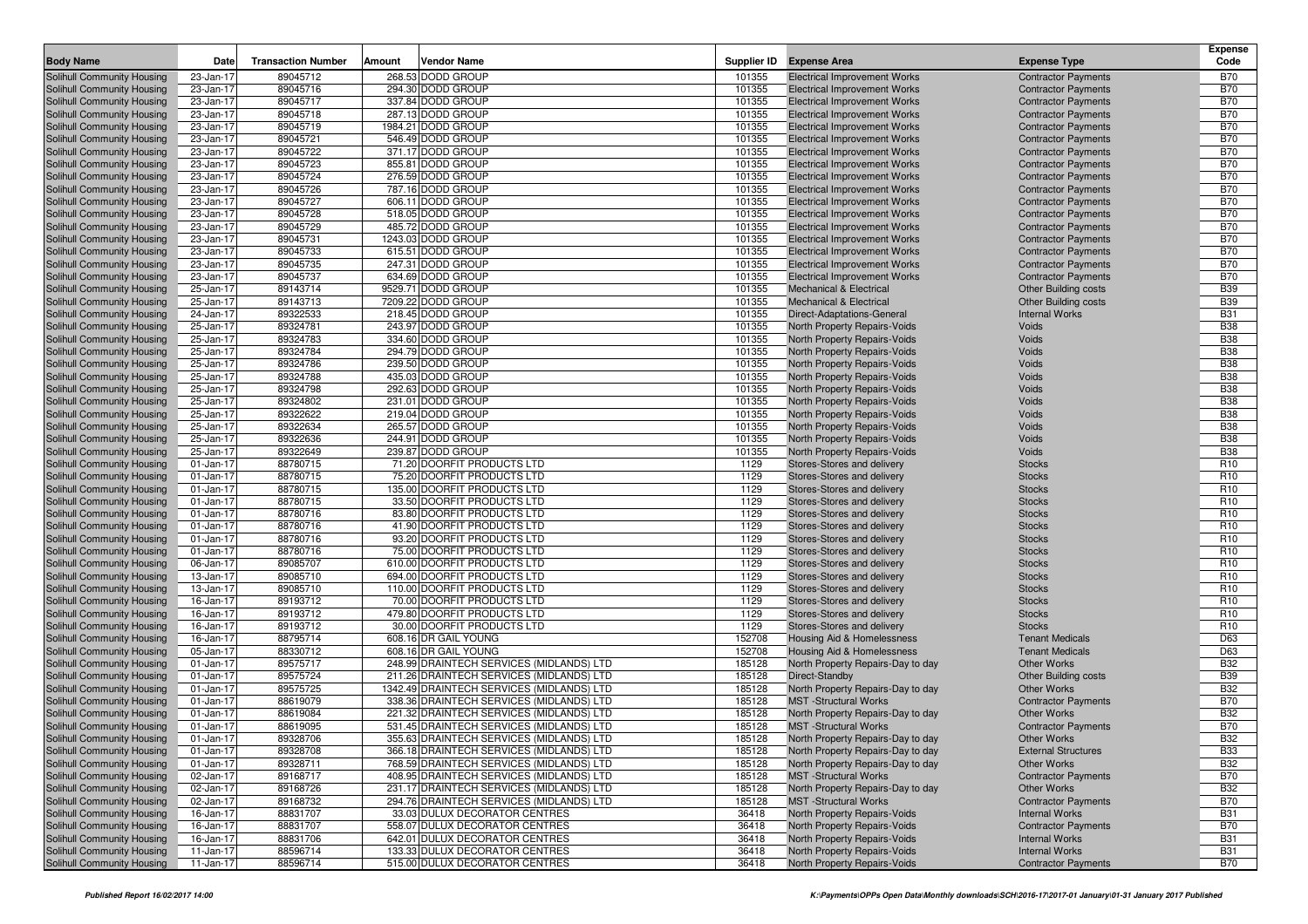| <b>Body Name</b>                                         | Date                   | <b>Transaction Number</b> | Vendor Name<br>Amount                                                          |                | Supplier ID Expense Area                                                                   | <b>Expense Type</b>                                                       | <b>Expense</b><br>Code |
|----------------------------------------------------------|------------------------|---------------------------|--------------------------------------------------------------------------------|----------------|--------------------------------------------------------------------------------------------|---------------------------------------------------------------------------|------------------------|
| <b>Solihull Community Housing</b>                        | 30-Jan-17              | 89417710                  | 321.05 E.ON ENERGY                                                             | 71220          | Private Sector Leasing - 87 Warwick Rd                                                     | Gas                                                                       | <b>B10</b>             |
| Solihull Community Housing                               | 30-Jan-17              | 89420706                  | 363.88 E.ON ENERGY                                                             | 71220          | Private Sector Leasing - 87 Warwick Rd                                                     | Gas                                                                       | <b>B10</b>             |
| Solihull Community Housing                               | 18-Jan-17              | 88877717                  | 2185.00 EDEN ADAPTIONS LTD                                                     | 171877         | <b>Sub Contractors Tax</b>                                                                 | <b>Contractor Payments</b>                                                | <b>B70</b>             |
| Solihull Community Housing                               | 18-Jan-17              | 88877717                  | -131.10 EDEN ADAPTIONS LTD                                                     | 171877         | <b>Sub Contractors Tax</b>                                                                 | <b>Creditor: Inland Revenue</b>                                           | S02                    |
| Solihull Community Housing                               | 30-Jan-17              | 89385706                  | 1594.89 EDEN ADAPTIONS LTD                                                     | 171877         | <b>Sub Contractors Tax</b>                                                                 | <b>Falls Prevention Service</b>                                           | <b>B44</b>             |
| Solihull Community Housing                               | 30-Jan-17              | 89385706                  | -318.98 EDEN ADAPTIONS LTD                                                     | 171877         | <b>Sub Contractors Tax</b>                                                                 | <b>Creditor: Inland Revenue</b>                                           | S02                    |
| Solihull Community Housing                               | 16-Jan-17              | 88793706                  | 1151.86 EDEN ADAPTIONS LTD                                                     | 171877         | <b>Sub Contractors Tax</b>                                                                 | <b>Falls Prevention Service</b>                                           | <b>B44</b>             |
| Solihull Community Housing                               | 16-Jan-17              | 88793706                  | -230.37 EDEN ADAPTIONS LTD                                                     | 171877         | <b>Sub Contractors Tax</b>                                                                 | <b>Creditor: Inland Revenue</b>                                           | S02                    |
| Solihull Community Housing                               | 05-Jan-17              | 88371706                  | 3.60 EDENRED                                                                   | 177241         | <b>Central Administration</b>                                                              | Other Fees and Charges                                                    | D <sub>59</sub>        |
| Solihull Community Housing                               | 05-Jan-17              | 88371706                  | 899.00 EDENRED                                                                 | 177241         | <b>Central Administration</b>                                                              | <b>General Creditors</b>                                                  | S01                    |
| Solihull Community Housing                               | 20-Jan-17              | 89013711                  | 456.91 EDF ENERGY 1 LTD                                                        | 92311          | <b>Private Sector Leasing</b>                                                              | Electricity                                                               | <b>B11</b>             |
| Solihull Community Housing                               | 25-Jan-17<br>25-Jan-17 | 89142711                  | 331.54 ELDERCARE                                                               | 45329          | Safe and Sound Operational                                                                 | Equipment Rental/Lease                                                    | D18                    |
| Solihull Community Housing                               |                        | 89142710<br>88791709      | 538.67 ELDERCARE<br>342.59 ELDERCARE                                           | 45329<br>45329 | Safe and Sound Operational                                                                 | <b>Other Supplies And Services Costs</b><br><b>Equipment Rental/Lease</b> | D90<br>D18             |
| Solihull Community Housing<br>Solihull Community Housing | 16-Jan-17<br>16-Jan-17 | 88791710                  | 565.84 ELDERCARE                                                               | 45329          | Safe and Sound Operational<br>Safe and Sound Operational                                   | Other Supplies And Services Costs                                         | D90                    |
| Solihull Community Housing                               | 27-Jan-17              | 89317706                  | 2868.39 ELDERCARE                                                              | 45329          | Safe and Sound Operational                                                                 | <b>Other Supplies And Services Costs</b>                                  | D90                    |
| Solihull Community Housing                               | 16-Jan-17              | 88791708                  | 2950.48 ELDERCARE                                                              | 45329          | Safe and Sound Operational                                                                 | <b>Other Supplies And Services Costs</b>                                  | D90                    |
| Solihull Community Housing                               | 24-Jan-17              | 89073706                  | 250.00 ENVIRONMENT AGENCY                                                      | 13752          | Stores-Stores and delivery                                                                 | <b>Waste Disposal</b>                                                     | E20                    |
| Solihull Community Housing                               | 11-Jan-17              | 88635714                  | 522.69 ENVIRONMENTAL CONTRACTS LTD                                             | 255147         | Stores-Stores and delivery                                                                 | <b>Waste Disposal</b>                                                     | E20                    |
| Solihull Community Housing                               | 11-Jan-17              | 88635714                  | 13346.42 ENVIRONMENTAL CONTRACTS LTD                                           | 255147         | Stores-Stores and delivery                                                                 | <b>Waste Disposal</b>                                                     | E20                    |
| Solihull Community Housing                               | 18-Jan-17              | 88871710                  | 380.00 EUROPEAN METAL RECYCLING LTD                                            | 60145          | Stores-Stores and delivery                                                                 | <b>Waste Disposal</b>                                                     | E20                    |
| Solihull Community Housing                               | 11-Jan-17              | 88635729                  | 484.50 EUROPEAN METAL RECYCLING LTD                                            | 60145          | Stores-Stores and delivery                                                                 | <b>Waste Disposal</b>                                                     | E20                    |
| Solihull Community Housing                               | 24-Jan-17              | 89074712                  | 1825.00 EXCEL PUBLISHING.CO LTD                                                | 271638         | <b>Central Administration</b>                                                              | <b>Publicity &amp; Promotions</b>                                         | D93                    |
| Solihull Community Housing                               | 09-Jan-17              | 88459715                  | 20.00 FAMILY CARE TRUST (SOLIHULL)                                             | 1349           | <b>Private Sector Leasing</b>                                                              | <b>Other Works</b>                                                        | <b>B32</b>             |
| Solihull Community Housing                               | 09-Jan-17              | 88459715                  | 20.00 FAMILY CARE TRUST (SOLIHULL)                                             | 1349           | <b>Private Sector Leasing</b>                                                              | <b>Other Works</b>                                                        | <b>B32</b>             |
| Solihull Community Housing                               | 09-Jan-17              | 88459715                  | 10.00 FAMILY CARE TRUST (SOLIHULL)                                             | 1349           | <b>Private Sector Leasing</b>                                                              | <b>Other Works</b>                                                        | <b>B32</b>             |
| Solihull Community Housing                               | 09-Jan-17              | 88459715                  | 25.00 FAMILY CARE TRUST (SOLIHULL)                                             | 1349           | <b>Private Sector Leasing</b>                                                              | <b>Other Works</b>                                                        | <b>B32</b>             |
| Solihull Community Housing                               | 09-Jan-17              | 88459715                  | 20.00 FAMILY CARE TRUST (SOLIHULL)                                             | 1349           | <b>Private Sector Leasing</b>                                                              | <b>Other Works</b>                                                        | <b>B32</b>             |
| Solihull Community Housing                               | 09-Jan-17              | 88459715                  | 20.00 FAMILY CARE TRUST (SOLIHULL)                                             | 1349           | <b>Private Sector Leasing</b>                                                              | <b>Other Works</b>                                                        | <b>B32</b>             |
| Solihull Community Housing                               | 09-Jan-17              | 88459715                  | 25.00 FAMILY CARE TRUST (SOLIHULL)                                             | 1349           | <b>Private Sector Leasing</b>                                                              | <b>Other Works</b>                                                        | <b>B32</b>             |
| Solihull Community Housing                               | 09-Jan-17              | 88459715                  | 25.00 FAMILY CARE TRUST (SOLIHULL)                                             | 1349           | <b>Private Sector Leasing</b>                                                              | <b>Other Works</b>                                                        | <b>B32</b>             |
| Solihull Community Housing                               | 09-Jan-17              | 88459715                  | 15.00 FAMILY CARE TRUST (SOLIHULL)                                             | 1349           | <b>Private Sector Leasing</b>                                                              | <b>Other Works</b>                                                        | <b>B32</b>             |
| Solihull Community Housing                               | 09-Jan-17              | 88459715                  | 35.00 FAMILY CARE TRUST (SOLIHULL)                                             | 1349           | <b>Private Sector Leasing</b>                                                              | <b>Other Works</b>                                                        | <b>B32</b>             |
| Solihull Community Housing                               | 09-Jan-17              | 88459715                  | 25.00 FAMILY CARE TRUST (SOLIHULL)                                             | 1349           | <b>Private Sector Leasing</b>                                                              | <b>Other Works</b>                                                        | <b>B32</b>             |
| Solihull Community Housing                               | 09-Jan-17              | 88459715                  | 25.00 FAMILY CARE TRUST (SOLIHULL)                                             | 1349           | <b>Private Sector Leasing</b>                                                              | <b>Other Works</b>                                                        | <b>B32</b>             |
| Solihull Community Housing                               | 09-Jan-17              | 88459715<br>88834707      | 15.00 FAMILY CARE TRUST (SOLIHULL)<br>45.24 FAST TRACK MANAGEMENT SERVICES LTD | 1349<br>239173 | <b>Private Sector Leasing</b>                                                              | <b>Other Works</b>                                                        | <b>B32</b><br>A60      |
| Solihull Community Housing                               | 17-Jan-17<br>17-Jan-17 | 88834707                  | 496.70 FAST TRACK MANAGEMENT SERVICES LTD                                      | 239173         | North Property Repairs-Day to day                                                          | <b>Agency Staff</b>                                                       | A60                    |
| Solihull Community Housing<br>Solihull Community Housing | 17-Jan-17              | 88834708                  | 396.18 FAST TRACK MANAGEMENT SERVICES LTD                                      | 239173         | North Property Repairs-Day to day<br>North Property Repairs-Day to day                     | <b>Agency Staff</b><br><b>Agency Staff</b>                                | A60                    |
| Solihull Community Housing                               | 11-Jan-17              | 88635724                  | 590.15 FAST TRACK MANAGEMENT SERVICES LTD                                      | 239173         | North Property Repairs-Day to day                                                          | <b>Agency Staff</b>                                                       | A60                    |
| Solihull Community Housing                               | 25-Jan-17              | 89142712                  | 350.90 FAST TRACK MANAGEMENT SERVICES LTD                                      | 239173         | North Property Repairs-Day to day                                                          | <b>Agency Staff</b>                                                       | A60                    |
| Solihull Community Housing                               | 31-Jan-17              | 89533707                  | 319.27 FAST TRACK MANAGEMENT SERVICES LTD                                      | 239173         | North Property Repairs-Day to day                                                          | <b>Agency Staff</b>                                                       | A60                    |
| Solihull Community Housing                               | 31-Jan-17              | 89533707                  | 155.24 FAST TRACK MANAGEMENT SERVICES LTD                                      | 239173         | North Property Repairs-Day to day                                                          | <b>Agency Staff</b>                                                       | A60                    |
| Solihull Community Housing                               | 30-Jan-17              | 89389707                  | 590.15 FAST TRACK MANAGEMENT SERVICES LTD                                      | 239173         | North Property Repairs-Day to day                                                          | <b>Agency Staff</b>                                                       | A60                    |
| Solihull Community Housing                               | 01-Jan-17              | 88619069                  | 843.76 FLOOR RESTORATIONS LTD                                                  | 1393           | North Property Repairs-Voids                                                               | Voids                                                                     | <b>B38</b>             |
| Solihull Community Housing                               | 01-Jan-17              | 88619071                  | 225.10 FLOOR RESTORATIONS LTD                                                  | 1393           | Private Sector - Disabled Facilities Grants                                                | <b>Contractor Payments</b>                                                | <b>B70</b>             |
| Solihull Community Housing                               | 18-Jan-17              | 88871708                  | 1974.00 FLOOR RESTORATIONS LTD                                                 | 1393           | <b>Planned Maintenance</b>                                                                 | Planned Works - Programmed Works                                          | <b>B36</b>             |
| Solihull Community Housing                               | 18-Jan-17              | 88871709                  | 2301.00 FLOOR RESTORATIONS LTD                                                 | 1393           | <b>Planned Maintenance</b>                                                                 | Planned Works - Programmed Works                                          | <b>B36</b>             |
| Solihull Community Housing                               | 01-Jan-17              | 88619078                  | 209.40 FLOOR RESTORATIONS LTD                                                  | 1393           | North Property Repairs-Day to day                                                          | <b>Internal Works</b>                                                     | <b>B31</b>             |
| Solihull Community Housing                               | 01-Jan-17              | 89168706                  | 262.98 FLOOR RESTORATIONS LTD                                                  | 1393           | <b>Public Sector - Minor Works</b>                                                         | <b>Contractor Payments</b>                                                | <b>B70</b>             |
| Solihull Community Housing                               | 25-Jan-17              | 89142714                  | 320.00 FLOOR RESTORATIONS LTD                                                  | 1393           | <b>Planned Maintenance</b>                                                                 | Planned Works - Programmed Works                                          | <b>B36</b>             |
| Solihull Community Housing                               | 25-Jan-17              | 89142715                  | 2364.00 FLOOR RESTORATIONS LTD                                                 | 1393           | <b>Planned Maintenance</b>                                                                 | Planned Works - Programmed Works                                          | <b>B36</b>             |
| Solihull Community Housing                               | 19-Jan-17              | 89168710                  | 696.97 FLOOR RESTORATIONS LTD                                                  | 1393           | North Property Repairs-Voids                                                               | Voids                                                                     | <b>B38</b>             |
| Solihull Community Housing                               | 30-Jan-17              | 89392707                  | 2350.00 FLOOR RESTORATIONS LTD                                                 | 1393           | <b>Planned Maintenance</b>                                                                 | Planned Works - Programmed Works                                          | <b>B36</b>             |
| Solihull Community Housing                               | 05-Jan-17              | 88330718                  | 6433.31 FRY HOUSING TRUST                                                      | 54504          | Private Sector Leasing - 87 Warwick Rd                                                     | <b>Professional Fees</b>                                                  | D <sub>50</sub>        |
| Solihull Community Housing                               | 13-Jan-17              | 88726708                  | 230.00 GRANGE REMOVAL CO LTD                                                   | 1532           | <b>MST</b> -Structural Works                                                               | <b>Contractor Payments</b>                                                | <b>B70</b>             |
| Solihull Community Housing                               | 05-Jan-17              | 88330741                  | 230.00 GRANGE REMOVAL CO LTD                                                   | 1532           | <b>Welfare Reform Work</b>                                                                 | <b>Professional Fees</b>                                                  | D <sub>50</sub>        |
| Solihull Community Housing                               | 05-Jan-17              | 88330740                  | 230.00 GRANGE REMOVAL CO LTD                                                   | 1532           | <b>Welfare Reform Work</b>                                                                 | <b>Professional Fees</b>                                                  | D <sub>50</sub>        |
| Solihull Community Housing                               | 05-Jan-17              | 88330742                  | 246.00 GRANGE REMOVAL CO LTD                                                   | 1532           | Housing Aid & Homelessness                                                                 | Other Supplies And Services Costs                                         | D90                    |
| Solihull Community Housing                               | 05-Jan-17              | 88330725                  | 1055.35 HAMMOND LUBRICANTS & CHEMICALS LTD                                     | 192804         | Anti Graffiti Team                                                                         | <b>Materials</b>                                                          | D <sub>13</sub>        |
| Solihull Community Housing                               | 13-Jan-17              | 88726725                  | 246.14 HAMMOND LUBRICANTS & CHEMICALS LTD                                      | 192804         | Anti Graffiti Team                                                                         | <b>Materials</b>                                                          | D <sub>13</sub>        |
| Solihull Community Housing                               | 01-Jan-17              | 89575712                  | 2265.00 HANDICARE ACCESSIBILITY LTD                                            | 177922         | Public Sector - Major Adaptations                                                          | <b>Contractor Payments</b>                                                | <b>B70</b>             |
| Solihull Community Housing                               | $01$ -Jan-17           | 89575713                  | 3870.00 HANDICARE ACCESSIBILITY LTD<br>2098.20 HANDICARE ACCESSIBILITY LTD     | 177922         | Private Sector - Disabled Facilities Grants<br>Private Sector - Disabled Facilities Grants | <b>Contractor Payments</b>                                                | <b>B70</b>             |
| Solihull Community Housing                               | 01-Jan-17              | 89575714                  |                                                                                | 177922         |                                                                                            | <b>Contractor Payments</b>                                                | <b>B70</b>             |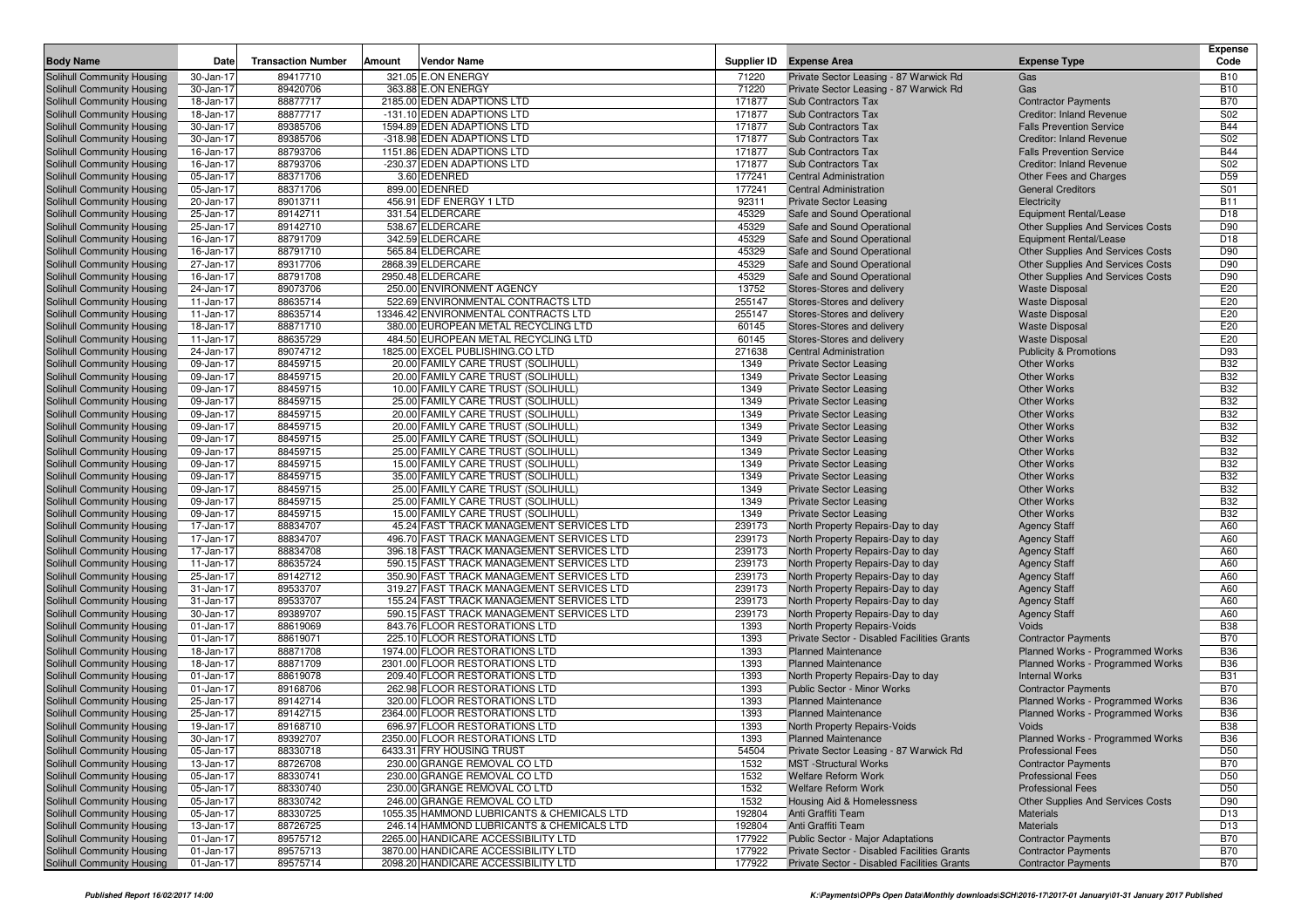| <b>Body Name</b>                                         | Date                   | <b>Transaction Number</b> | Amount | <b>Vendor Name</b>                                                             | Supplier ID      | <b>Expense Area</b>                                        | <b>Expense Type</b>                                      | Expense<br>Code                    |
|----------------------------------------------------------|------------------------|---------------------------|--------|--------------------------------------------------------------------------------|------------------|------------------------------------------------------------|----------------------------------------------------------|------------------------------------|
| Solihull Community Housing                               | 01-Jan-17              | 89575715                  |        | 4208.00 HANDICARE ACCESSIBILITY LTD                                            | 177922           | Private Sector - Disabled Facilities Grants                | <b>Contractor Payments</b>                               | <b>B70</b>                         |
| Solihull Community Housing                               | 13-Jan-17              | 89575716                  |        | 4968.00 HANDICARE ACCESSIBILITY LTD                                            | 177922           | Private Sector - Disabled Facilities Grants                | <b>Contractor Payments</b>                               | <b>B70</b>                         |
| Solihull Community Housing                               | 11-Jan-17              | 88595706                  |        | 245.00 HEALTH RESPONSE UK LTD                                                  | 108174           | Income Collection Team                                     | <b>Car Allowances</b>                                    | C <sub>10</sub>                    |
| Solihull Community Housing                               | 13-Jan-17              | 88767731                  |        | 1070.00 HERON PRESS                                                            | 19655            | <b>Endeavour House</b>                                     | Postages                                                 | D <sub>21</sub>                    |
| Solihull Community Housing                               | 17-Jan-17              | 88834714                  |        | 795.00 HOUSEMARK LTD                                                           | 66922            | <b>Central Administration</b>                              | <b>Grants and Subscriptions</b>                          | D92                                |
| Solihull Community Housing                               | 19-Jan-17              | 88939722                  |        | 795.00 HOUSEMARK LTD                                                           | 66922            | <b>Central Administration</b>                              | <b>Grants and Subscriptions</b>                          | D92                                |
| Solihull Community Housing                               | 19-Jan-17              | 88939719                  |        | 795.00 HOUSEMARK LTD                                                           | 66922            | <b>Central Administration</b>                              | <b>Grants and Subscriptions</b>                          | D92                                |
| Solihull Community Housing                               | 05-Jan-17              | 88330731                  |        | 286.13 HUGHES TRADE                                                            | 263964           | Homelessness                                               | Furniture                                                | D11                                |
| Solihull Community Housing                               | 05-Jan-17              | 88330727                  |        | 286.13 HUGHES TRADE                                                            | 263964           | Homelessness                                               | Furniture                                                | D11                                |
| Solihull Community Housing                               | 20-Jan-17              | 89013709                  |        | 977.38 HUMAN IT SOLUTIONS                                                      | 83053            | Health & Safety                                            | <b>Office Equipment</b>                                  | D <sub>12</sub>                    |
| Solihull Community Housing                               | 01-Jan-17              | 89328714                  |        | 393.94 HUNTLEY REFRIGERATION LTD                                               | 203364           | <b>Endeavour House</b>                                     | <b>General Building Costs</b>                            | <b>B30</b>                         |
| Solihull Community Housing                               | 01-Jan-17              | 89328715                  |        | 278.69 HUNTLEY REFRIGERATION LTD                                               | 203364           | <b>CCTV</b>                                                | <b>Other Premises Costs</b>                              | <b>B90</b>                         |
| Solihull Community Housing                               | 01-Jan-17              | 89328716                  |        | 278.69 HUNTLEY REFRIGERATION LTD                                               | 203364           | <b>Frontline Offices</b>                                   | <b>General Building Costs</b>                            | <b>B30</b>                         |
| Solihull Community Housing                               | 01-Jan-17              | 89328722                  |        | 292.50 HUNTLEY REFRIGERATION LTD                                               | 203364           | <b>Frontline Offices</b>                                   | <b>General Building Costs</b>                            | <b>B30</b>                         |
| Solihull Community Housing                               | 01-Jan-17              | 89328723                  |        | 221.13 HUNTLEY REFRIGERATION LTD                                               | 203364           | Business Support - MST Back Office Support                 | <b>Other Premises Costs</b>                              | <b>B90</b>                         |
| Solihull Community Housing                               | 06-Jan-17              | 88399706                  |        | 1013.86 INLAND REVENUE ONLY                                                    | 1790             | Sub Contractors Tax                                        | <b>Creditor: Inland Revenue</b>                          | S <sub>02</sub>                    |
| Solihull Community Housing                               | 20-Jan-17              | 89018714                  |        | -4886.84 J C S COCHRANE ELECTRICAL LTD                                         | 223995           | <b>Electrical Sub Mains</b>                                | <b>Contractor Payments</b>                               | <b>B70</b>                         |
| Solihull Community Housing                               | 13-Jan-17              | 88726714                  |        | 2646.26 J C S COCHRANE ELECTRICAL LTD                                          | 223995           | <b>Electrical Sub Mains</b>                                | <b>Contractor Payments</b>                               | <b>B70</b>                         |
| Solihull Community Housing                               | 13-Jan-17              | 88726713<br>88389706      |        | 5481.45 J C S COCHRANE ELECTRICAL LTD<br>4014.25 J C S COCHRANE ELECTRICAL LTD | 223995<br>223995 | <b>Electrical Sub Mains</b><br><b>Electrical Sub Mains</b> | <b>Contractor Payments</b><br><b>Contractor Payments</b> | <b>B70</b><br><b>B70</b>           |
| Solihull Community Housing                               | 06-Jan-17              |                           |        |                                                                                | 223995           | <b>Electrical Sub Mains</b>                                |                                                          | <b>B70</b>                         |
| Solihull Community Housing                               | 06-Jan-17              | 88388706<br>88726727      |        | 3140.30 J C S COCHRANE ELECTRICAL LTD<br>1272.19 J C S COCHRANE ELECTRICAL LTD | 223995           | <b>Electrical Sub Mains</b>                                | <b>Contractor Payments</b>                               | <b>B70</b>                         |
| Solihull Community Housing<br>Solihull Community Housing | 13-Jan-17<br>20-Jan-17 | 89018713                  |        | 4886.86 J C S COCHRANE ELECTRICAL LTD                                          | 223995           | <b>Electrical Sub Mains</b>                                | <b>Contractor Payments</b><br><b>Contractor Payments</b> | <b>B70</b>                         |
| Solihull Community Housing                               | 19-Jan-17              | 88939729                  |        | 5694.96 J C S COCHRANE ELECTRICAL LTD                                          | 223995           | <b>Electrical Sub Mains</b>                                | <b>Contractor Payments</b>                               | <b>B70</b>                         |
| Solihull Community Housing                               | 06-Jan-17              | 88401711                  |        | 629.00 JAMES ANDREWS RECRUITMENT SOLUTIONS LTD                                 | 187253           | Housing Aid & Homelessness                                 | <b>Agency Staff</b>                                      | A60                                |
| Solihull Community Housing                               | 06-Jan-17              | 88401712                  |        | 869.50 JAMES ANDREWS RECRUITMENT SOLUTIONS LTD                                 | 187253           | Housing Aid & Homelessness                                 | <b>Agency Staff</b>                                      | A60                                |
| Solihull Community Housing                               | 06-Jan-17              | 88402706                  |        | 250.75 JAMES ANDREWS RECRUITMENT SOLUTIONS LTD                                 | 187253           | Housing Aid & Homelessness                                 | <b>Agency Staff</b>                                      | A60                                |
| Solihull Community Housing                               | 06-Jan-17              | 88402707                  |        | 376.00 JAMES ANDREWS RECRUITMENT SOLUTIONS LTD                                 | 187253           | Housing Aid & Homelessness                                 | <b>Agency Staff</b>                                      | A60                                |
| Solihull Community Housing                               | 06-Jan-17              | 88405706                  |        | 255.00 JAMES ANDREWS RECRUITMENT SOLUTIONS LTD                                 | 187253           | Housing Aid & Homelessness                                 | <b>Agency Staff</b>                                      | A60                                |
| <b>Solihull Community Housing</b>                        | 13-Jan-17              | 88726745                  |        | 324.60 JAMES ANDREWS RECRUITMENT SOLUTIONS LTD                                 | 187253           | <b>Housing Aid &amp; Homelessness</b>                      | <b>Agency Staff</b>                                      | A60                                |
| Solihull Community Housing                               | 13-Jan-17              | 88726745                  |        | 53.65 JAMES ANDREWS RECRUITMENT SOLUTIONS LTD                                  | 187253           | Housing Aid & Homelessness                                 | <b>Agency Staff</b>                                      | A60                                |
| Solihull Community Housing                               | 13-Jan-17              | 88726746                  |        | 540.50 JAMES ANDREWS RECRUITMENT SOLUTIONS LTD                                 | 187253           | Housing Aid & Homelessness                                 | <b>Agency Staff</b>                                      | A60                                |
| Solihull Community Housing                               | 13-Jan-17              | 88726747                  |        | 395.25 JAMES ANDREWS RECRUITMENT SOLUTIONS LTD                                 | 187253           | <b>Housing Aid &amp; Homelessness</b>                      | <b>Agency Staff</b>                                      | A60                                |
| Solihull Community Housing                               | 18-Jan-17              | 88871714                  |        | 629.00 JAMES ANDREWS RECRUITMENT SOLUTIONS LTD                                 | 187253           | Housing Aid & Homelessness                                 | <b>Agency Staff</b>                                      | A60                                |
| Solihull Community Housing                               | 18-Jan-17              | 88871716                  |        | 869.50 JAMES ANDREWS RECRUITMENT SOLUTIONS LTD                                 | 187253           | Housing Aid & Homelessness                                 | <b>Agency Staff</b>                                      | A60                                |
| Solihull Community Housing                               | 18-Jan-17              | 88871715                  |        | 568.85 JAMES ANDREWS RECRUITMENT SOLUTIONS LTD                                 | 187253           | Housing Aid & Homelessness                                 | <b>Agency Staff</b>                                      | A60                                |
| Solihull Community Housing                               | 25-Jan-17              | 89144709                  |        | 629.00 JAMES ANDREWS RECRUITMENT SOLUTIONS LTD                                 | 187253           | Housing Aid & Homelessness                                 | <b>Agency Staff</b>                                      | A60                                |
| Solihull Community Housing                               | 25-Jan-17              | 89144711                  |        | 881.25 JAMES ANDREWS RECRUITMENT SOLUTIONS LTD                                 | 187253           | Housing Aid & Homelessness                                 | <b>Agency Staff</b>                                      | A60                                |
| Solihull Community Housing                               | 25-Jan-17              | 89144710                  |        | 629.00 JAMES ANDREWS RECRUITMENT SOLUTIONS LTD                                 | 187253           | Housing Aid & Homelessness                                 | <b>Agency Staff</b>                                      | A60                                |
| Solihull Community Housing                               | 11-Jan-17              | 88593708                  |        | 91648.00 JESSUP BROTHERS LTD                                                   | 217497           | New Build - Ipswich Walk                                   | <b>Contractor Payments</b>                               | <b>B70</b>                         |
| Solihull Community Housing                               | 18-Jan-17              | 88871706                  |        | 183412.00 JESSUP BROTHERS LTD                                                  | 217497           | New Build - Ipswich Walk                                   | <b>Contractor Payments</b>                               | <b>B70</b>                         |
| Solihull Community Housing                               | 01-Jan-17              | 89193739                  |        | 17.70 JEWSON LTD<br>5.40 JEWSON LTD                                            | 1924<br>1924     | Stores-Stores and delivery                                 | <b>Stocks</b>                                            | R <sub>10</sub><br>R <sub>10</sub> |
| Solihull Community Housing<br>Solihull Community Housing | 01-Jan-17<br>01-Jan-17 | 89193739<br>89193739      |        | 14.00 JEWSON LTD                                                               | 1924             | Stores-Stores and delivery<br>Stores-Stores and delivery   | <b>Stocks</b><br><b>Stocks</b>                           | R <sub>10</sub>                    |
| Solihull Community Housing                               | 01-Jan-17              | 89193739                  |        | 5.60 JEWSON LTD                                                                | 1924             | Stores-Stores and delivery                                 | <b>Stocks</b>                                            | R <sub>10</sub>                    |
| Solihull Community Housing                               | 01-Jan-17              | 89193739                  |        | 25.20 JEWSON LTD                                                               | 1924             | Stores-Stores and delivery                                 | <b>Stocks</b>                                            | R <sub>10</sub>                    |
| Solihull Community Housing                               | 01-Jan-17              | 89193739                  |        | 451.90 JEWSON LTD                                                              | 1924             | Stores-Stores and delivery                                 | <b>Stocks</b>                                            | R <sub>10</sub>                    |
| Solihull Community Housing                               | 01-Jan-17              | 89193739                  |        | 28.40 JEWSON LTD                                                               | 1924             | Stores-Stores and delivery                                 | <b>Stocks</b>                                            | R <sub>10</sub>                    |
| Solihull Community Housing                               | 01-Jan-17              | 89193739                  |        | 55.80 JEWSON LTD                                                               | 1924             | Stores-Stores and delivery                                 | <b>Stocks</b>                                            | R <sub>10</sub>                    |
| Solihull Community Housing                               | 01-Jan-17              | 89193739                  |        | 53.50 JEWSON LTD                                                               | 1924             | Stores-Stores and delivery                                 | <b>Stocks</b>                                            | R <sub>10</sub>                    |
| Solihull Community Housing                               | 01-Jan-17              | 89193739                  |        | 1.60 JEWSON LTD                                                                | 1924             | Stores-Stores and delivery                                 | <b>Stocks</b>                                            | R <sub>10</sub>                    |
| Solihull Community Housing                               | 01-Jan-17              | 89193739                  |        | 56.10 JEWSON LTD                                                               | 1924             | Stores-Stores and delivery                                 | <b>Stocks</b>                                            | R <sub>10</sub>                    |
| Solihull Community Housing                               | 01-Jan-17              | 88780721                  |        | 409.97 JEWSON LTD                                                              | 1924             | Stores-Stores and delivery                                 | <b>Stocks</b>                                            | R <sub>10</sub>                    |
| Solihull Community Housing                               | 01-Jan-17              | 89085731                  |        | 548.73 JEWSON LTD                                                              | 1924             | Stores-Stores and delivery                                 | <b>Stocks</b>                                            | R <sub>10</sub>                    |
| Solihull Community Housing                               | 01-Jan-17              | 89085732                  |        | 575.76 JEWSON LTD                                                              | 1924             | Stores-Stores and delivery                                 | <b>Stocks</b>                                            | R <sub>10</sub>                    |
| Solihull Community Housing                               | 01-Jan-17              | 89085733                  |        | 119.02 JEWSON LTD                                                              | 1924             | Stores-Stores and delivery                                 | <b>Stocks</b>                                            | R <sub>10</sub>                    |
| <b>Solihull Community Housing</b>                        | 01-Jan-17              | 89085733                  |        | 428.40 JEWSON LTD                                                              | 1924             | Stores-Stores and delivery                                 | <b>Stocks</b>                                            | R <sub>10</sub>                    |
| Solihull Community Housing                               | 01-Jan-17              | 89085733                  |        | 33.68 JEWSON LTD                                                               | 1924             | Stores-Stores and delivery                                 | <b>Stocks</b>                                            | R <sub>10</sub>                    |
| Solihull Community Housing                               | 01-Jan-17              | 89085733                  |        | 20.34 JEWSON LTD                                                               | 1924             | Stores-Stores and delivery                                 | <b>Stocks</b>                                            | R <sub>10</sub>                    |
| Solihull Community Housing                               | 19-Jan-17              | 88921710                  |        | 578.13 JEWSON LTD                                                              | 1924             | Stores-Stores and delivery                                 | <b>Stocks</b>                                            | R <sub>10</sub>                    |
| Solihull Community Housing                               | 01-Jan-17              | 89085734                  |        | 438.86 JEWSON LTD                                                              | 1924             | Stores-Stores and delivery                                 | <b>Stocks</b>                                            | R <sub>10</sub>                    |
| Solihull Community Housing                               | 01-Jan-17              | 89085735                  |        | 396.26 JEWSON LTD                                                              | 1924             | Stores-Stores and delivery                                 | <b>Stocks</b>                                            | R <sub>10</sub>                    |
| Solihull Community Housing                               | 01-Jan-17              | 89085736                  |        | 18.40 JEWSON LTD                                                               | 1924             | Stores-Stores and delivery                                 | <b>Stocks</b>                                            | R <sub>10</sub>                    |
| Solihull Community Housing                               | 01-Jan-17              | 89085736                  |        | 111.20 JEWSON LTD                                                              | 1924             | Stores-Stores and delivery                                 | <b>Stocks</b>                                            | R <sub>10</sub>                    |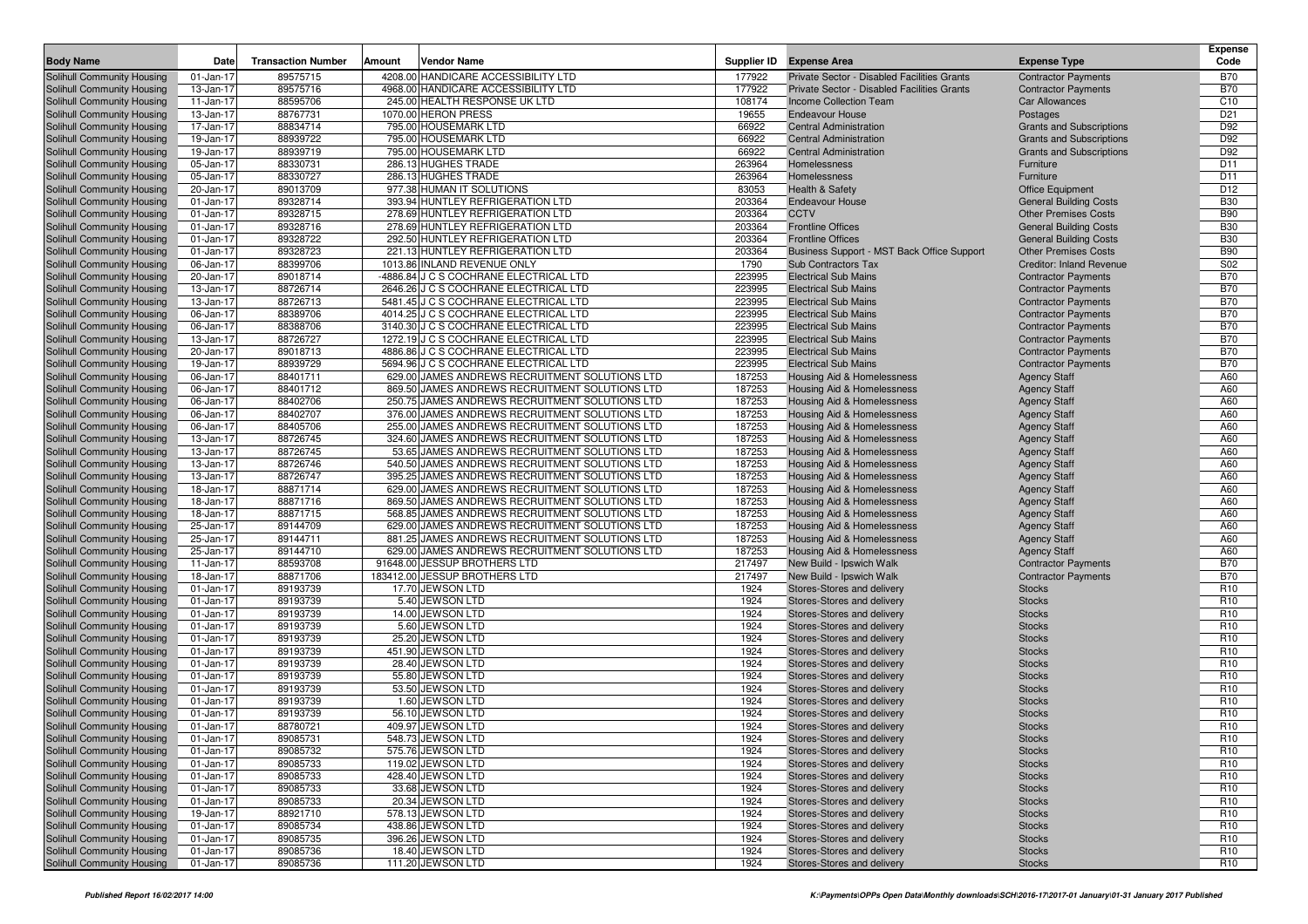| <b>Body Name</b>                                         | Date                   | <b>Transaction Number</b> | Amount | <b>Vendor Name</b>                     |              | Supplier ID Expense Area                                 | <b>Expense Type</b>            | <b>Expense</b><br>Code             |
|----------------------------------------------------------|------------------------|---------------------------|--------|----------------------------------------|--------------|----------------------------------------------------------|--------------------------------|------------------------------------|
| Solihull Community Housing                               | 01-Jan-17              | 89085736                  |        | 329.50 JEWSON LTD                      | 1924         | Stores-Stores and delivery                               | <b>Stocks</b>                  | R <sub>10</sub>                    |
| Solihull Community Housing                               | 01-Jan-17              | 89085736                  |        | 29.10 JEWSON LTD                       | 1924         | Stores-Stores and delivery                               | <b>Stocks</b>                  | R <sub>10</sub>                    |
| Solihull Community Housing                               | 01-Jan-17              | 89085736                  |        | 345.70 JEWSON LTD                      | 1924         | Stores-Stores and delivery                               | <b>Stocks</b>                  | R <sub>10</sub>                    |
| Solihull Community Housing                               | 01-Jan-17              | 89085736                  |        | 13.85 JEWSON LTD                       | 1924         | Stores-Stores and delivery                               | <b>Stocks</b>                  | R <sub>10</sub>                    |
| Solihull Community Housing                               | 01-Jan-17              | 89085736                  |        | 256.20 JEWSON LTD                      | 1924         | Stores-Stores and delivery                               | <b>Stocks</b>                  | R <sub>10</sub>                    |
| Solihull Community Housing                               | 01-Jan-17              | 89085736                  |        | 68.00 JEWSON LTD                       | 1924         | Stores-Stores and delivery                               | <b>Stocks</b>                  | R <sub>10</sub>                    |
| Solihull Community Housing                               | 04-Jan-17              | 88270195                  |        | 636.00 JEWSON LTD                      | 1924         | Stores-Stores and delivery                               | <b>Stocks</b>                  | R <sub>10</sub>                    |
| Solihull Community Housing                               | 04-Jan-17              | 88270195                  |        | -318.00 JEWSON LTD                     | 1924         | Stores-Stores and delivery                               | <b>Stocks</b>                  | R <sub>10</sub>                    |
| Solihull Community Housing                               | 04-Jan-17              | 88270201                  |        | -318.00 JEWSON LTD                     | 1924         | Stores-Stores and delivery                               | <b>Stocks</b>                  | R <sub>10</sub>                    |
| Solihull Community Housing                               | 01-Jan-17              | 89193740                  |        | 137.00 JEWSON LTD                      | 1924         | Stores-Stores and delivery                               | <b>Stocks</b>                  | R <sub>10</sub>                    |
| Solihull Community Housing                               | 01-Jan-17              | 89193740                  |        | 48.00 JEWSON LTD                       | 1924         | Stores-Stores and delivery                               | <b>Stocks</b>                  | R <sub>10</sub><br>R <sub>10</sub> |
| Solihull Community Housing                               | 01-Jan-17              | 89193740<br>89193740      |        | 326.00 JEWSON LTD<br>329.50 JEWSON LTD | 1924<br>1924 | Stores-Stores and delivery                               | <b>Stocks</b>                  | R <sub>10</sub>                    |
| Solihull Community Housing<br>Solihull Community Housing | 01-Jan-17<br>01-Jan-17 | 89193740                  |        | 86.40 JEWSON LTD                       | 1924         | Stores-Stores and delivery<br>Stores-Stores and delivery | <b>Stocks</b><br><b>Stocks</b> | R <sub>10</sub>                    |
| Solihull Community Housing                               | 01-Jan-17              | 89193740                  |        | 29.40 JEWSON LTD                       | 1924         | Stores-Stores and delivery                               | <b>Stocks</b>                  | R <sub>10</sub>                    |
| Solihull Community Housing                               | 01-Jan-17              | 89193740                  |        | 19.00 JEWSON LTD                       | 1924         | Stores-Stores and delivery                               | <b>Stocks</b>                  | R <sub>10</sub>                    |
| Solihull Community Housing                               | 01-Jan-17              | 89193740                  |        | 56.10 JEWSON LTD                       | 1924         | Stores-Stores and delivery                               | <b>Stocks</b>                  | R <sub>10</sub>                    |
| Solihull Community Housing                               | 01-Jan-17              | 89193740                  |        | 199.80 JEWSON LTD                      | 1924         | Stores-Stores and delivery                               | <b>Stocks</b>                  | R <sub>10</sub>                    |
| Solihull Community Housing                               | 01-Jan-17              | 89193740                  |        | 86.60 JEWSON LTD                       | 1924         | Stores-Stores and delivery                               | <b>Stocks</b>                  | R <sub>10</sub>                    |
| Solihull Community Housing                               | 01-Jan-17              | 89193740                  |        | 22.96 JEWSON LTD                       | 1924         | Stores-Stores and delivery                               | <b>Stocks</b>                  | R <sub>10</sub>                    |
| Solihull Community Housing                               | 19-Jan-17              | 88921711                  |        | 339.63 JEWSON LTD                      | 1924         | Stores-Stores and delivery                               | <b>Stocks</b>                  | R <sub>10</sub>                    |
| Solihull Community Housing                               | 19-Jan-17              | 88923706                  |        | -339.63 JEWSON LTD                     | 1924         | Stores-Stores and delivery                               | <b>Stocks</b>                  | R <sub>10</sub>                    |
| Solihull Community Housing                               | 19-Jan-17              | 88921709                  |        | -578.13 JEWSON LTD                     | 1924         | Stores-Stores and delivery                               | <b>Stocks</b>                  | R <sub>10</sub>                    |
| Solihull Community Housing                               | 03-Jan-17              | 88780724                  |        | 249.00 JEWSON LTD                      | 1924         | Stores-Stores and delivery                               | <b>Stocks</b>                  | R <sub>10</sub>                    |
| <b>Solihull Community Housing</b>                        | 03-Jan-17              | 88780727                  |        | 390.36 JEWSON LTD                      | 1924         | Stores-Stores and delivery                               | <b>Stocks</b>                  | R <sub>10</sub>                    |
| Solihull Community Housing                               | 06-Jan-17              | 88780739                  |        | 60.00 JEWSON LTD                       | 1924         | Stores-Stores and delivery                               | <b>Stocks</b>                  | R <sub>10</sub>                    |
| Solihull Community Housing                               | 06-Jan-17              | 88780739                  |        | 95.16 JEWSON LTD                       | 1924         | Stores-Stores and delivery                               | <b>Stocks</b>                  | R <sub>10</sub>                    |
| Solihull Community Housing                               | 06-Jan-17              | 88780739                  |        | 26.00 JEWSON LTD                       | 1924         | Stores-Stores and delivery                               | <b>Stocks</b>                  | R <sub>10</sub>                    |
| Solihull Community Housing                               | 06-Jan-17              | 88780739                  |        | 267.00 JEWSON LTD                      | 1924         | Stores-Stores and delivery                               | <b>Stocks</b>                  | R <sub>10</sub>                    |
| Solihull Community Housing                               | 06-Jan-17              | 88780739                  |        | 175.50 JEWSON LTD                      | 1924         | Stores-Stores and delivery                               | <b>Stocks</b>                  | R <sub>10</sub>                    |
| Solihull Community Housing                               | 06-Jan-17              | 88780739                  |        | 1319.00 JEWSON LTD                     | 1924         | Stores-Stores and delivery                               | <b>Stocks</b>                  | R <sub>10</sub>                    |
| Solihull Community Housing                               | 06-Jan-17              | 88780739                  |        | 60.10 JEWSON LTD                       | 1924         | Stores-Stores and delivery                               | <b>Stocks</b>                  | R <sub>10</sub>                    |
| Solihull Community Housing                               | 06-Jan-17              | 88780739                  |        | 51.00 JEWSON LTD                       | 1924         | Stores-Stores and delivery                               | <b>Stocks</b>                  | R <sub>10</sub>                    |
| Solihull Community Housing                               | 06-Jan-17              | 88780739                  |        | 78.75 JEWSON LTD                       | 1924         | Stores-Stores and delivery                               | <b>Stocks</b>                  | R <sub>10</sub><br>R <sub>10</sub> |
| Solihull Community Housing                               | 06-Jan-17<br>06-Jan-17 | 88780739<br>88780739      |        | 3.80 JEWSON LTD<br>123.30 JEWSON LTD   | 1924<br>1924 | Stores-Stores and delivery<br>Stores-Stores and delivery | <b>Stocks</b><br><b>Stocks</b> | R <sub>10</sub>                    |
| Solihull Community Housing<br>Solihull Community Housing | 06-Jan-17              | 88780739                  |        | 17.08 JEWSON LTD                       | 1924         | Stores-Stores and delivery                               | <b>Stocks</b>                  | R <sub>10</sub>                    |
| Solihull Community Housing                               | 06-Jan-17              | 88780739                  |        | 52.70 JEWSON LTD                       | 1924         | Stores-Stores and delivery                               | <b>Stocks</b>                  | R <sub>10</sub>                    |
| Solihull Community Housing                               | 06-Jan-17              | 88780739                  |        | 75.60 JEWSON LTD                       | 1924         | Stores-Stores and delivery                               | <b>Stocks</b>                  | R <sub>10</sub>                    |
| Solihull Community Housing                               | 06-Jan-17              | 88780739                  |        | 235.80 JEWSON LTD                      | 1924         | Stores-Stores and delivery                               | <b>Stocks</b>                  | R <sub>10</sub>                    |
| Solihull Community Housing                               | 06-Jan-17              | 88780741                  |        | 15.20 JEWSON LTD                       | 1924         | Stores-Stores and delivery                               | <b>Stocks</b>                  | R <sub>10</sub>                    |
| Solihull Community Housing                               | 06-Jan-17              | 88780741                  |        | 63.50 JEWSON LTD                       | 1924         | Stores-Stores and delivery                               | <b>Stocks</b>                  | R <sub>10</sub>                    |
| Solihull Community Housing                               | 06-Jan-17              | 88780741                  |        | 134.10 JEWSON LTD                      | 1924         | Stores-Stores and delivery                               | <b>Stocks</b>                  | R <sub>10</sub>                    |
| Solihull Community Housing                               | 06-Jan-17              | 88780741                  |        | 3.80 JEWSON LTD                        | 1924         | Stores-Stores and delivery                               | <b>Stocks</b>                  | R <sub>10</sub>                    |
| Solihull Community Housing                               | 06-Jan-17              | 88780741                  |        | 550.00 JEWSON LTD                      | 1924         | Stores-Stores and delivery                               | <b>Stocks</b>                  | R <sub>10</sub>                    |
| Solihull Community Housing                               | 06-Jan-17              | 88780741                  |        | 46.00 JEWSON LTD                       | 1924         | Stores-Stores and delivery                               | <b>Stocks</b>                  | R <sub>10</sub>                    |
| Solihull Community Housing                               | 06-Jan-17              | 88780741                  |        | 171.90 JEWSON LTD                      | 1924         | Stores-Stores and delivery                               | <b>Stocks</b>                  | R <sub>10</sub>                    |
| Solihull Community Housing                               | 06-Jan-17              | 88780741                  |        | 17.22 JEWSON LTD                       | 1924         | Stores-Stores and delivery                               | <b>Stocks</b>                  | R <sub>10</sub>                    |
| Solihull Community Housing                               | 09-Jan-17              | 89085745                  |        | 501.17 JEWSON LTD                      | 1924         | Stores-Stores and delivery                               | <b>Stocks</b>                  | R <sub>10</sub>                    |
| Solihull Community Housing                               | 09-Jan-17              | 89085746                  |        | 603.54 JEWSON LTD                      | 1924         | Stores-Stores and delivery                               | <b>Stocks</b>                  | R <sub>10</sub>                    |
| Solihull Community Housing                               | 09-Jan-17              | 88780743                  |        | 840.00 JEWSON LTD                      | 1924         | Stores-Stores and delivery                               | <b>Stocks</b>                  | R <sub>10</sub>                    |
| Solihull Community Housing                               | 09-Jan-17              | 88780743                  |        | 202.00 JEWSON LTD                      | 1924         | Stores-Stores and delivery                               | <b>Stocks</b>                  | R <sub>10</sub>                    |
| Solihull Community Housing                               | 09-Jan-17              | 88780743                  |        | 286.00 JEWSON LTD                      | 1924         | Stores-Stores and delivery                               | <b>Stocks</b>                  | R <sub>10</sub>                    |
| Solihull Community Housing                               | 10-Jan-17              | 89085747                  |        | 523.31 JEWSON LTD                      | 1924         | Stores-Stores and delivery                               | <b>Stocks</b>                  | R <sub>10</sub>                    |
| Solihull Community Housing                               | 25-Jan-17              | 89147706                  |        | 569.71 JEWSON LTD                      | 1924         | Stores-Stores and delivery                               | <b>Stocks</b>                  | R <sub>10</sub>                    |
| Solihull Community Housing                               | 10-Jan-17              | 89085748                  |        | 37.80 JEWSON LTD                       | 1924         | Stores-Stores and delivery                               | <b>Stocks</b>                  | R <sub>10</sub>                    |
| Solihull Community Housing                               | 10-Jan-17              | 89085748                  |        | 249.00 JEWSON LTD                      | 1924         | Stores-Stores and delivery                               | <b>Stocks</b>                  | R <sub>10</sub>                    |
| Solihull Community Housing                               | 10-Jan-17              | 88780755                  |        | 312.00 JEWSON LTD                      | 1924         | Stores-Stores and delivery                               | <b>Stocks</b>                  | R <sub>10</sub>                    |
| Solihull Community Housing<br>Solihull Community Housing | 11-Jan-17<br>11-Jan-17 | 89085749<br>89085750      |        | 495.64 JEWSON LTD<br>287.18 JEWSON LTD | 1924<br>1924 | Stores-Stores and delivery<br>Stores-Stores and delivery | <b>Stocks</b><br><b>Stocks</b> | R <sub>10</sub><br>R <sub>10</sub> |
| <b>Solihull Community Housing</b>                        | 16-Jan-17              | 89085751                  |        | 43.75 JEWSON LTD                       | 1924         | Stores-Stores and delivery                               | <b>Stocks</b>                  | R <sub>10</sub>                    |
| Solihull Community Housing                               | 16-Jan-17              | 89085751                  |        | 9.00 JEWSON LTD                        | 1924         | Stores-Stores and delivery                               | <b>Stocks</b>                  | R <sub>10</sub>                    |
| Solihull Community Housing                               | 16-Jan-17              | 89085751                  |        | 4.50 JEWSON LTD                        | 1924         | Stores-Stores and delivery                               | <b>Stocks</b>                  | R <sub>10</sub>                    |
| Solihull Community Housing                               | 16-Jan-17              | 89085751                  |        | 25.20 JEWSON LTD                       | 1924         | Stores-Stores and delivery                               | <b>Stocks</b>                  | R <sub>10</sub>                    |
|                                                          |                        |                           |        |                                        |              |                                                          |                                |                                    |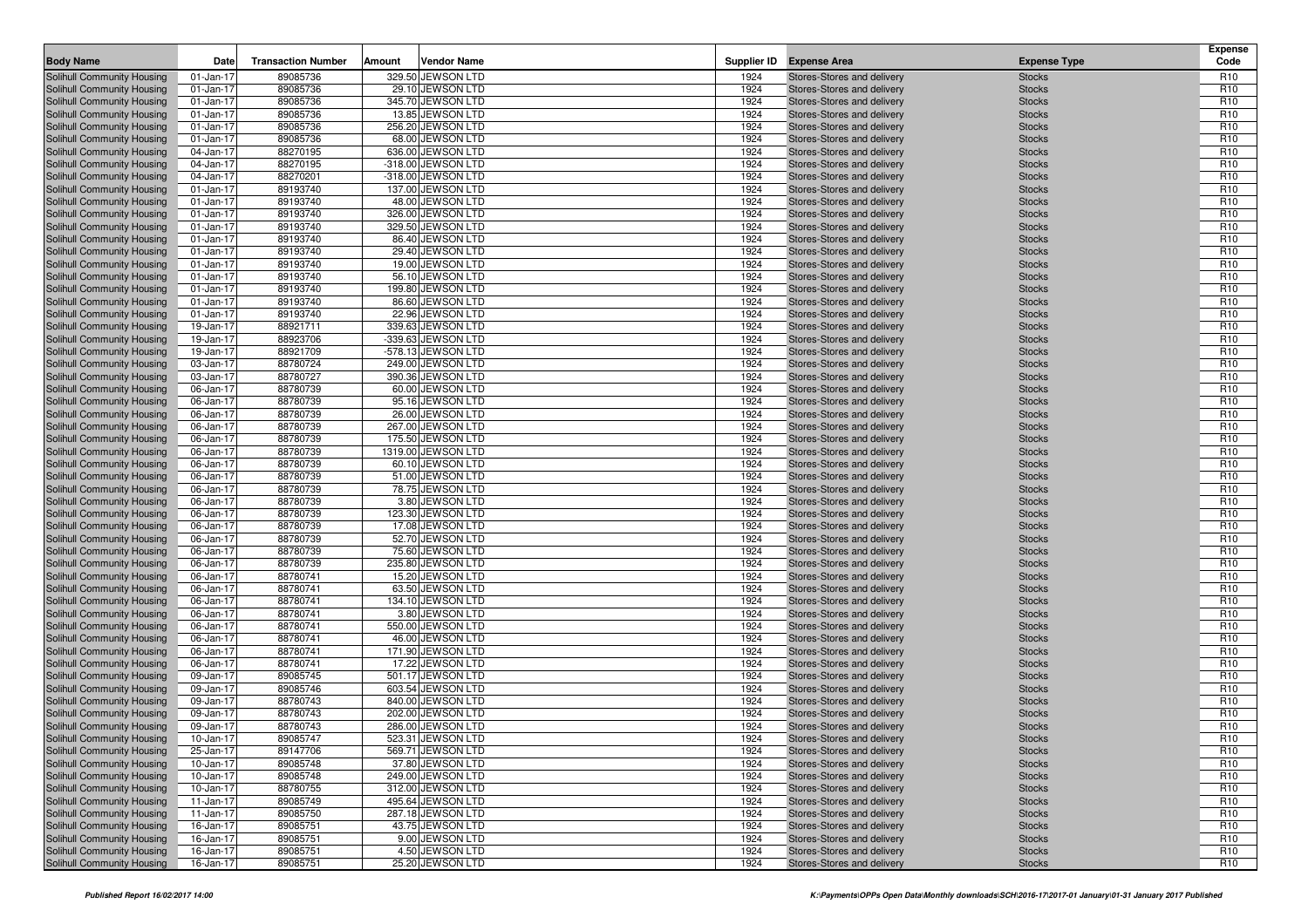| <b>Body Name</b>                                         | Date                   | <b>Transaction Number</b> | Amount | <b>Vendor Name</b>                     |              | Supplier ID Expense Area                                 | <b>Expense Type</b>            | <b>Expense</b><br>Code             |
|----------------------------------------------------------|------------------------|---------------------------|--------|----------------------------------------|--------------|----------------------------------------------------------|--------------------------------|------------------------------------|
| Solihull Community Housing                               | 16-Jan-17              | 89085751                  |        | 4.20 JEWSON LTD                        | 1924         | Stores-Stores and delivery                               | <b>Stocks</b>                  | R <sub>10</sub>                    |
| Solihull Community Housing                               | 16-Jan-17              | 89085751                  |        | 13.00 JEWSON LTD                       | 1924         | Stores-Stores and delivery                               | <b>Stocks</b>                  | R <sub>10</sub>                    |
| Solihull Community Housing                               | 16-Jan-17              | 89085751                  |        | 5.40 JEWSON LTD                        | 1924         | Stores-Stores and delivery                               | <b>Stocks</b>                  | R <sub>10</sub>                    |
| Solihull Community Housing                               | 16-Jan-17              | 89085751                  |        | 21.80 JEWSON LTD                       | 1924         | Stores-Stores and delivery                               | <b>Stocks</b>                  | R <sub>10</sub>                    |
| Solihull Community Housing                               | 16-Jan-17              | 89085751                  |        | 5.40 JEWSON LTD                        | 1924         | Stores-Stores and delivery                               | <b>Stocks</b>                  | R <sub>10</sub>                    |
| Solihull Community Housing                               | 16-Jan-17              | 89085751                  |        | 12.80 JEWSON LTD                       | 1924         | Stores-Stores and delivery                               | <b>Stocks</b>                  | R <sub>10</sub>                    |
| Solihull Community Housing                               | 16-Jan-17              | 89085751                  |        | 130.00 JEWSON LTD                      | 1924         | Stores-Stores and delivery                               | <b>Stocks</b>                  | R <sub>10</sub>                    |
| Solihull Community Housing                               | 16-Jan-17              | 89085751                  |        | 45.40 JEWSON LTD                       | 1924         | Stores-Stores and delivery                               | <b>Stocks</b>                  | R <sub>10</sub>                    |
| Solihull Community Housing                               | 16-Jan-17              | 89085751                  |        | 11.00 JEWSON LTD                       | 1924         | Stores-Stores and delivery                               | <b>Stocks</b>                  | R <sub>10</sub>                    |
| Solihull Community Housing                               | 16-Jan-17              | 89085751                  |        | 91.04 JEWSON LTD                       | 1924         | Stores-Stores and delivery                               | <b>Stocks</b>                  | R <sub>10</sub>                    |
| Solihull Community Housing                               | 16-Jan-17              | 89085751                  |        | 180.12 JEWSON LTD                      | 1924         | Stores-Stores and delivery                               | <b>Stocks</b>                  | R <sub>10</sub>                    |
| Solihull Community Housing                               | 16-Jan-17              | 89085751                  |        | 34.50 JEWSON LTD                       | 1924         | Stores-Stores and delivery                               | <b>Stocks</b>                  | R <sub>10</sub>                    |
| <b>Solihull Community Housing</b>                        | 16-Jan-17              | 89085751                  |        | 80.80 JEWSON LTD                       | 1924         | Stores-Stores and delivery                               | <b>Stocks</b>                  | R <sub>10</sub>                    |
| Solihull Community Housing                               | 16-Jan-17              | 89085751                  |        | 53.50 JEWSON LTD                       | 1924         | Stores-Stores and delivery                               | <b>Stocks</b>                  | R <sub>10</sub>                    |
| Solihull Community Housing                               | 16-Jan-17              | 89085751                  |        | 65.50 JEWSON LTD                       | 1924         | Stores-Stores and delivery                               | <b>Stocks</b>                  | R <sub>10</sub>                    |
| <b>Solihull Community Housing</b>                        | 16-Jan-17              | 89085751                  |        | 243.05 JEWSON LTD                      | 1924         | Stores-Stores and delivery                               | <b>Stocks</b>                  | R <sub>10</sub>                    |
| Solihull Community Housing                               | 16-Jan-17              | 89085751                  |        | 62.55 JEWSON LTD                       | 1924         | Stores-Stores and delivery                               | <b>Stocks</b>                  | R <sub>10</sub>                    |
| Solihull Community Housing                               | 16-Jan-17              | 89085751                  |        | 56.50 JEWSON LTD                       | 1924         | Stores-Stores and delivery                               | <b>Stocks</b>                  | R <sub>10</sub>                    |
| Solihull Community Housing                               | 16-Jan-17              | 89085751                  |        | 26.90 JEWSON LTD                       | 1924         | Stores-Stores and delivery                               | <b>Stocks</b>                  | R <sub>10</sub>                    |
| Solihull Community Housing                               | 16-Jan-17              | 89085751                  |        | 95.00 JEWSON LTD                       | 1924         | Stores-Stores and delivery                               | <b>Stocks</b>                  | R <sub>10</sub>                    |
| Solihull Community Housing                               | 16-Jan-17              | 89085751                  |        | 125.20 JEWSON LTD                      | 1924         | Stores-Stores and delivery                               | <b>Stocks</b>                  | R <sub>10</sub>                    |
| Solihull Community Housing                               | 16-Jan-17              | 89085751                  |        | 139.40 JEWSON LTD                      | 1924         | Stores-Stores and delivery                               | <b>Stocks</b>                  | R <sub>10</sub>                    |
| Solihull Community Housing                               | 16-Jan-17              | 89085751                  |        | 21.55 JEWSON LTD                       | 1924         | Stores-Stores and delivery                               | <b>Stocks</b>                  | R <sub>10</sub>                    |
| Solihull Community Housing                               | 16-Jan-17              | 89085752                  |        | 78.60 JEWSON LTD                       | 1924         | Stores-Stores and delivery                               | <b>Stocks</b>                  | R <sub>10</sub>                    |
| Solihull Community Housing                               | 16-Jan-17              | 89085752                  |        | 64.00 JEWSON LTD                       | 1924         | Stores-Stores and delivery                               | <b>Stocks</b>                  | R <sub>10</sub>                    |
| Solihull Community Housing                               | 16-Jan-17              | 89085752                  |        | 163.50 JEWSON LTD                      | 1924         | Stores-Stores and delivery                               | <b>Stocks</b>                  | R <sub>10</sub>                    |
| Solihull Community Housing                               | 16-Jan-17              | 89085752                  |        | 203.00 JEWSON LTD                      | 1924         | Stores-Stores and delivery                               | <b>Stocks</b>                  | R <sub>10</sub>                    |
| Solihull Community Housing                               | 16-Jan-17              | 89085752                  |        | 94.80 JEWSON LTD                       | 1924         | Stores-Stores and delivery                               | <b>Stocks</b>                  | R <sub>10</sub>                    |
| Solihull Community Housing                               | 16-Jan-17              | 89085752                  |        | 5.70 JEWSON LTD                        | 1924         | Stores-Stores and delivery                               | <b>Stocks</b>                  | R <sub>10</sub>                    |
| Solihull Community Housing                               | 16-Jan-17              | 89085752                  |        | 53.15 JEWSON LTD                       | 1924         | Stores-Stores and delivery                               | <b>Stocks</b>                  | R <sub>10</sub>                    |
| Solihull Community Housing                               | 16-Jan-17              | 89085752                  |        | 393.30 JEWSON LTD                      | 1924         | Stores-Stores and delivery                               | <b>Stocks</b>                  | R <sub>10</sub>                    |
| Solihull Community Housing                               | 16-Jan-17              | 89085752                  |        | 5.60 JEWSON LTD                        | 1924         | Stores-Stores and delivery                               | <b>Stocks</b>                  | R <sub>10</sub>                    |
| Solihull Community Housing                               | 16-Jan-17              | 89085752                  |        | 15.10 JEWSON LTD                       | 1924         | Stores-Stores and delivery                               | <b>Stocks</b>                  | R <sub>10</sub>                    |
| Solihull Community Housing                               | 16-Jan-17              | 89085752                  |        | 78.90 JEWSON LTD                       | 1924         | Stores-Stores and delivery                               | <b>Stocks</b>                  | R <sub>10</sub>                    |
| Solihull Community Housing                               | 16-Jan-17              | 89085752                  |        | 43.40 JEWSON LTD                       | 1924         | Stores-Stores and delivery                               | <b>Stocks</b>                  | R <sub>10</sub>                    |
| Solihull Community Housing                               | 16-Jan-17              | 89085752                  |        | 16.50 JEWSON LTD                       | 1924         | Stores-Stores and delivery                               | <b>Stocks</b>                  | R <sub>10</sub>                    |
| Solihull Community Housing                               | 16-Jan-17              | 89085752                  |        | 366.00 JEWSON LTD                      | 1924         | Stores-Stores and delivery                               | <b>Stocks</b>                  | R <sub>10</sub>                    |
| Solihull Community Housing                               | 16-Jan-17              | 89085752                  |        | 8.00 JEWSON LTD                        | 1924         | Stores-Stores and delivery                               | <b>Stocks</b>                  | R <sub>10</sub>                    |
| Solihull Community Housing                               | 16-Jan-17              | 89085752                  |        | 143.40 JEWSON LTD                      | 1924         | Stores-Stores and delivery                               | <b>Stocks</b>                  | R <sub>10</sub>                    |
| Solihull Community Housing                               | 16-Jan-17              | 89085752                  |        | 57.30 JEWSON LTD                       | 1924         | Stores-Stores and delivery                               | <b>Stocks</b>                  | R <sub>10</sub>                    |
| Solihull Community Housing                               | 16-Jan-17              | 89085752                  |        | 180.70 JEWSON LTD                      | 1924         | Stores-Stores and delivery                               | <b>Stocks</b>                  | R <sub>10</sub>                    |
| Solihull Community Housing                               | 16-Jan-17              | 89085752                  |        | 68.00 JEWSON LTD                       | 1924         | Stores-Stores and delivery                               | <b>Stocks</b>                  | R <sub>10</sub>                    |
| Solihull Community Housing                               | 16-Jan-17              | 89085752                  |        | 72.60 JEWSON LTD                       | 1924         | Stores-Stores and delivery                               | <b>Stocks</b>                  | R <sub>10</sub>                    |
| Solihull Community Housing                               | 16-Jan-17              | 89085752                  |        | 37.50 JEWSON LTD                       | 1924         | Stores-Stores and delivery                               | <b>Stocks</b>                  | R <sub>10</sub>                    |
| Solihull Community Housing                               | 16-Jan-17              | 89085752                  |        | 179.00 JEWSON LTD                      | 1924         | Stores-Stores and delivery                               | <b>Stocks</b>                  | R <sub>10</sub>                    |
| Solihull Community Housing                               | 16-Jan-17              | 89085759<br>89085759      |        | 273.68 JEWSON LTD<br>168.46 JEWSON LTD | 1924<br>1924 | Stores-Stores and delivery                               | <b>Stocks</b>                  | R <sub>10</sub><br>R <sub>10</sub> |
| Solihull Community Housing<br>Solihull Community Housing | 16-Jan-17              |                           |        | 20.60 JEWSON LTD                       |              | Stores-Stores and delivery                               | <b>Stocks</b>                  |                                    |
| Solihull Community Housing                               | 16-Jan-17<br>16-Jan-17 | 89085759<br>89085759      |        | 151.50 JEWSON LTD                      | 1924<br>1924 | Stores-Stores and delivery<br>Stores-Stores and delivery | <b>Stocks</b><br><b>Stocks</b> | R <sub>10</sub><br>R <sub>10</sub> |
| Solihull Community Housing                               |                        | 89085760                  |        | 225.30 JEWSON LTD                      | 1924         | Stores-Stores and delivery                               |                                | R <sub>10</sub>                    |
| Solihull Community Housing                               | 16-Jan-17<br>16-Jan-17 | 89085760                  |        | 54.00 JEWSON LTD                       | 1924         | Stores-Stores and delivery                               | <b>Stocks</b><br><b>Stocks</b> | R <sub>10</sub>                    |
| Solihull Community Housing                               |                        | 89085760                  |        | 160.80 JEWSON LTD                      | 1924         | Stores-Stores and delivery                               | <b>Stocks</b>                  | R <sub>10</sub>                    |
| Solihull Community Housing                               | 16-Jan-17<br>16-Jan-17 | 89085760                  |        | 142.56 JEWSON LTD                      | 1924         | Stores-Stores and delivery                               | <b>Stocks</b>                  | R <sub>10</sub>                    |
| Solihull Community Housing                               | 16-Jan-17              | 89085761                  |        | 69.30 JEWSON LTD                       | 1924         | Stores-Stores and delivery                               | <b>Stocks</b>                  | R <sub>10</sub>                    |
| Solihull Community Housing                               | 16-Jan-17              | 89085761                  |        | 177.60 JEWSON LTD                      | 1924         | Stores-Stores and delivery                               | <b>Stocks</b>                  | R <sub>10</sub>                    |
| <b>Solihull Community Housing</b>                        | 16-Jan-17              | 89085761                  |        | 328.00 JEWSON LTD                      | 1924         | Stores-Stores and delivery                               | <b>Stocks</b>                  | R <sub>10</sub>                    |
| Solihull Community Housing                               | 16-Jan-17              | 89085761                  |        | 179.00 JEWSON LTD                      | 1924         | Stores-Stores and delivery                               | <b>Stocks</b>                  | R <sub>10</sub>                    |
| Solihull Community Housing                               | 16-Jan-17              | 89085761                  |        | 72.40 JEWSON LTD                       | 1924         | Stores-Stores and delivery                               | <b>Stocks</b>                  | R <sub>10</sub>                    |
| Solihull Community Housing                               | 16-Jan-17              | 89085761                  |        | 126.20 JEWSON LTD                      | 1924         | Stores-Stores and delivery                               | <b>Stocks</b>                  | R <sub>10</sub>                    |
| Solihull Community Housing                               | 16-Jan-17              | 89085763                  |        | 390.00 JEWSON LTD                      | 1924         | Stores-Stores and delivery                               | <b>Stocks</b>                  | R <sub>10</sub>                    |
| Solihull Community Housing                               | 18-Jan-17              | 89085764                  |        | 513.89 JEWSON LTD                      | 1924         | Stores-Stores and delivery                               | <b>Stocks</b>                  | R <sub>10</sub>                    |
| Solihull Community Housing                               | 18-Jan-17              | 89085765                  |        | 670.08 JEWSON LTD                      | 1924         | Stores-Stores and delivery                               | <b>Stocks</b>                  | R <sub>10</sub>                    |
| Solihull Community Housing                               | 18-Jan-17              | 89085767                  |        | 58.80 JEWSON LTD                       | 1924         | Stores-Stores and delivery                               | <b>Stocks</b>                  | R <sub>10</sub>                    |
| Solihull Community Housing                               | 18-Jan-17              | 89085767                  |        | 117.10 JEWSON LTD                      | 1924         | Stores-Stores and delivery                               | <b>Stocks</b>                  | R <sub>10</sub>                    |
|                                                          |                        |                           |        |                                        |              |                                                          |                                |                                    |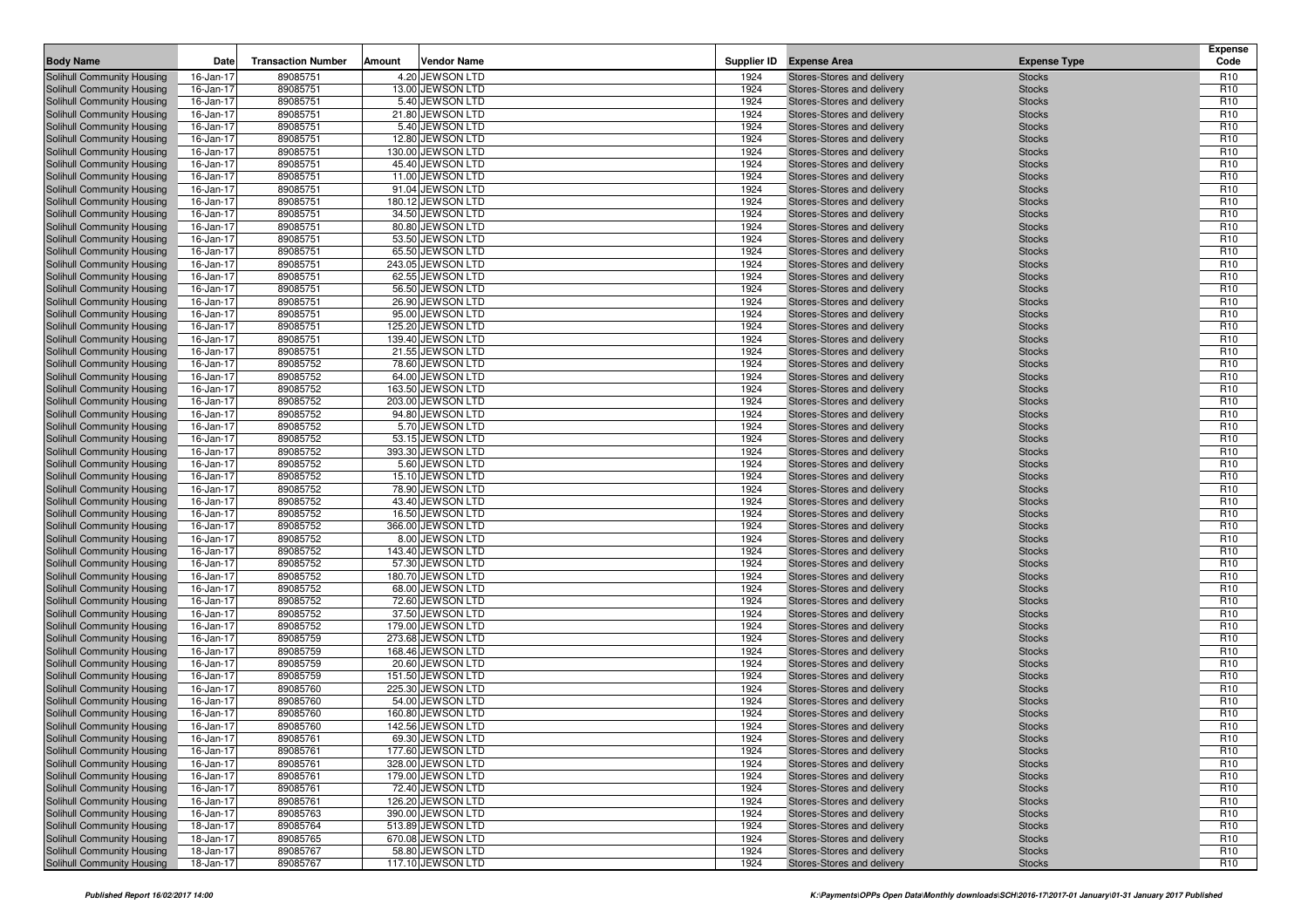| <b>Body Name</b>                                                | Date                   | <b>Transaction Number</b> | Amount | <b>Vendor Name</b>                      |              | Supplier ID Expense Area                                 | <b>Expense Type</b>            | <b>Expense</b><br>Code             |
|-----------------------------------------------------------------|------------------------|---------------------------|--------|-----------------------------------------|--------------|----------------------------------------------------------|--------------------------------|------------------------------------|
| Solihull Community Housing                                      | 18-Jan-17              | 89085767                  |        | 1.05 JEWSON LTD                         | 1924         | Stores-Stores and delivery                               | <b>Stocks</b>                  | R <sub>10</sub>                    |
| Solihull Community Housing                                      | 18-Jan-17              | 89085767                  |        | 826.72 JEWSON LTD                       | 1924         | Stores-Stores and delivery                               | <b>Stocks</b>                  | R <sub>10</sub>                    |
| Solihull Community Housing                                      | 18-Jan-17              | 89085767                  |        | 5.00 JEWSON LTD                         | 1924         | Stores-Stores and delivery                               | <b>Stocks</b>                  | R <sub>10</sub>                    |
| Solihull Community Housing                                      | 18-Jan-17              | 89085767                  |        | 10.80 JEWSON LTD                        | 1924         | Stores-Stores and delivery                               | <b>Stocks</b>                  | R <sub>10</sub>                    |
| Solihull Community Housing                                      | 18-Jan-17              | 89085767                  |        | 5.50 JEWSON LTD                         | 1924         | Stores-Stores and delivery                               | <b>Stocks</b>                  | R <sub>10</sub>                    |
| Solihull Community Housing                                      | 18-Jan-17              | 89085767                  |        | 111.20 JEWSON LTD                       | 1924         | Stores-Stores and delivery                               | <b>Stocks</b>                  | R <sub>10</sub>                    |
| Solihull Community Housing                                      | 18-Jan-17              | 89085767                  |        | 16.00 JEWSON LTD                        | 1924         | Stores-Stores and delivery                               | <b>Stocks</b>                  | R <sub>10</sub>                    |
| Solihull Community Housing                                      | 18-Jan-17              | 89085767                  |        | 59.13 JEWSON LTD                        | 1924         | Stores-Stores and delivery                               | <b>Stocks</b>                  | R <sub>10</sub>                    |
| Solihull Community Housing                                      | 18-Jan-17              | 89085767                  |        | 166.80 JEWSON LTD                       | 1924         | Stores-Stores and delivery                               | <b>Stocks</b>                  | R <sub>10</sub>                    |
| Solihull Community Housing                                      | 18-Jan-17              | 89085767                  |        | 47.50 JEWSON LTD                        | 1924         | Stores-Stores and delivery                               | <b>Stocks</b>                  | R <sub>10</sub>                    |
| Solihull Community Housing                                      | 18-Jan-17              | 89085767                  |        | 13.50 JEWSON LTD<br>510.00 JEWSON LTD   | 1924<br>1924 | Stores-Stores and delivery                               | <b>Stocks</b>                  | R <sub>10</sub><br>R <sub>10</sub> |
| Solihull Community Housing<br>Solihull Community Housing        | 18-Jan-17<br>18-Jan-17 | 89085767<br>89085767      |        | 423.00 JEWSON LTD                       | 1924         | Stores-Stores and delivery<br>Stores-Stores and delivery | <b>Stocks</b><br><b>Stocks</b> | R <sub>10</sub>                    |
| Solihull Community Housing                                      | 18-Jan-17              | 89085767                  |        | 56.60 JEWSON LTD                        | 1924         | Stores-Stores and delivery                               | <b>Stocks</b>                  | R <sub>10</sub>                    |
| Solihull Community Housing                                      | 18-Jan-17              | 89085767                  |        | 150.10 JEWSON LTD                       | 1924         | Stores-Stores and delivery                               | <b>Stocks</b>                  | R <sub>10</sub>                    |
| Solihull Community Housing                                      | 18-Jan-17              | 89085767                  |        | 171.90 JEWSON LTD                       | 1924         | Stores-Stores and delivery                               | <b>Stocks</b>                  | R <sub>10</sub>                    |
| Solihull Community Housing                                      | 18-Jan-17              | 89085767                  |        | 10.00 JEWSON LTD                        | 1924         | Stores-Stores and delivery                               | <b>Stocks</b>                  | R <sub>10</sub>                    |
| Solihull Community Housing                                      | 18-Jan-17              | 89085767                  |        | 71.40 JEWSON LTD                        | 1924         | Stores-Stores and delivery                               | <b>Stocks</b>                  | R <sub>10</sub>                    |
| Solihull Community Housing                                      | 18-Jan-17              | 89085767                  |        | 304.60 JEWSON LTD                       | 1924         | Stores-Stores and delivery                               | <b>Stocks</b>                  | R <sub>10</sub>                    |
| Solihull Community Housing                                      | 20-Jan-17              | 89193746                  |        | 34.25 JEWSON LTD                        | 1924         | Stores-Stores and delivery                               | <b>Stocks</b>                  | R <sub>10</sub>                    |
| Solihull Community Housing                                      | 20-Jan-17              | 89193746                  |        | 146.00 JEWSON LTD                       | 1924         | Stores-Stores and delivery                               | <b>Stocks</b>                  | R <sub>10</sub>                    |
| <b>Solihull Community Housing</b>                               | 20-Jan-17              | 89193746                  |        | 61.20 JEWSON LTD                        | 1924         | Stores-Stores and delivery                               | <b>Stocks</b>                  | R <sub>10</sub>                    |
| Solihull Community Housing                                      | 20-Jan-17              | 89193746                  |        | 10.76 JEWSON LTD                        | 1924         | Stores-Stores and delivery                               | <b>Stocks</b>                  | R <sub>10</sub>                    |
| Solihull Community Housing                                      | 20-Jan-17              | 89193746                  |        | 127.00 JEWSON LTD                       | 1924         | Stores-Stores and delivery                               | <b>Stocks</b>                  | R <sub>10</sub>                    |
| <b>Solihull Community Housing</b>                               | 20-Jan-17              | 89193746                  |        | 326.00 JEWSON LTD                       | 1924         | Stores-Stores and delivery                               | <b>Stocks</b>                  | R <sub>10</sub>                    |
| Solihull Community Housing                                      | 20-Jan-17              | 89193746                  |        | 62.80 JEWSON LTD                        | 1924         | Stores-Stores and delivery                               | <b>Stocks</b>                  | R <sub>10</sub>                    |
| Solihull Community Housing                                      | 20-Jan-17              | 89193746                  |        | 129.00 JEWSON LTD                       | 1924         | Stores-Stores and delivery                               | <b>Stocks</b>                  | R <sub>10</sub>                    |
| Solihull Community Housing                                      | 20-Jan-17              | 89193746                  |        | 19.00 JEWSON LTD                        | 1924         | Stores-Stores and delivery                               | <b>Stocks</b>                  | R <sub>10</sub>                    |
| Solihull Community Housing                                      | 20-Jan-17              | 89193746                  |        | 84.70 JEWSON LTD                        | 1924         | Stores-Stores and delivery                               | <b>Stocks</b>                  | R <sub>10</sub>                    |
| Solihull Community Housing                                      | 20-Jan-17              | 89193746                  |        | 84.00 JEWSON LTD                        | 1924         | Stores-Stores and delivery                               | <b>Stocks</b>                  | R <sub>10</sub>                    |
| Solihull Community Housing                                      | 20-Jan-17              | 89193746                  |        | 22.40 JEWSON LTD                        | 1924         | Stores-Stores and delivery                               | <b>Stocks</b>                  | R <sub>10</sub>                    |
| Solihull Community Housing                                      | 20-Jan-17              | 89193746                  |        | 1950.00 JEWSON LTD                      | 1924         | Stores-Stores and delivery                               | <b>Stocks</b>                  | R <sub>10</sub>                    |
| Solihull Community Housing                                      | 20-Jan-17              | 89193746                  |        | 93.00 JEWSON LTD                        | 1924         | Stores-Stores and delivery                               | <b>Stocks</b>                  | R <sub>10</sub>                    |
| Solihull Community Housing                                      | 20-Jan-17              | 89193746                  |        | 16.00 JEWSON LTD                        | 1924         | Stores-Stores and delivery                               | <b>Stocks</b>                  | R <sub>10</sub>                    |
| Solihull Community Housing                                      | 19-Jan-17<br>25-Jan-17 | 89327722                  |        | 455.20 JEWSON LTD<br>-569.71 JEWSON LTD | 1924<br>1924 | Stores-Stores and delivery<br>Stores-Stores and delivery | <b>Stocks</b><br><b>Stocks</b> | R <sub>10</sub><br>R <sub>10</sub> |
| Solihull Community Housing<br>Solihull Community Housing        | 19-Jan-17              | 89147707<br>89193747      |        | 35.50 JEWSON LTD                        | 1924         | Stores-Stores and delivery                               | <b>Stocks</b>                  | R <sub>10</sub>                    |
| Solihull Community Housing                                      | 19-Jan-17              | 89193747                  |        | 205.80 JEWSON LTD                       | 1924         | Stores-Stores and delivery                               | <b>Stocks</b>                  | R <sub>10</sub>                    |
| Solihull Community Housing                                      | 19-Jan-17              | 89193747                  |        | 30.65 JEWSON LTD                        | 1924         | Stores-Stores and delivery                               | <b>Stocks</b>                  | R <sub>10</sub>                    |
| Solihull Community Housing                                      | 19-Jan-17              | 89193747                  |        | 230.50 JEWSON LTD                       | 1924         | Stores-Stores and delivery                               | <b>Stocks</b>                  | R <sub>10</sub>                    |
| Solihull Community Housing                                      | 19-Jan-17              | 89193747                  |        | 35.04 JEWSON LTD                        | 1924         | Stores-Stores and delivery                               | <b>Stocks</b>                  | R <sub>10</sub>                    |
| Solihull Community Housing                                      | 19-Jan-17              | 89193747                  |        | 171.90 JEWSON LTD                       | 1924         | Stores-Stores and delivery                               | <b>Stocks</b>                  | R <sub>10</sub>                    |
| Solihull Community Housing                                      | 19-Jan-17              | 89193747                  |        | 181.80 JEWSON LTD                       | 1924         | Stores-Stores and delivery                               | <b>Stocks</b>                  | R <sub>10</sub>                    |
| Solihull Community Housing                                      | 19-Jan-17              | 89193747                  |        | 145.00 JEWSON LTD                       | 1924         | Stores-Stores and delivery                               | <b>Stocks</b>                  | R <sub>10</sub>                    |
| Solihull Community Housing                                      | 19-Jan-17              | 89193747                  |        | 96.00 JEWSON LTD                        | 1924         | Stores-Stores and delivery                               | <b>Stocks</b>                  | R <sub>10</sub>                    |
| Solihull Community Housing                                      | 19-Jan-17              | 89193747                  |        | 257.04 JEWSON LTD                       | 1924         | Stores-Stores and delivery                               | <b>Stocks</b>                  | R <sub>10</sub>                    |
| Solihull Community Housing                                      | 19-Jan-17              | 89193747                  |        | 186.10 JEWSON LTD                       | 1924         | Stores-Stores and delivery                               | <b>Stocks</b>                  | R <sub>10</sub>                    |
| Solihull Community Housing                                      | 19-Jan-17              | 89193748                  |        | 416.00 JEWSON LTD                       | 1924         | Stores-Stores and delivery                               | <b>Stocks</b>                  | R <sub>10</sub>                    |
| Solihull Community Housing                                      | 19-Jan-17              | 89193749                  |        | 1037.50 JEWSON LTD                      | 1924         | Stores-Stores and delivery                               | <b>Stocks</b>                  | R <sub>10</sub>                    |
| Solihull Community Housing                                      | 19-Jan-17              | 89193751                  |        | 345.70 JEWSON LTD                       | 1924         | Stores-Stores and delivery                               | <b>Stocks</b>                  | R <sub>10</sub>                    |
| Solihull Community Housing                                      | 20-Jan-17              | 89193754                  |        | 6.40 JEWSON LTD                         | 1924         | Stores-Stores and delivery                               | <b>Stocks</b>                  | R <sub>10</sub>                    |
| Solihull Community Housing                                      | 20-Jan-17              | 89193754                  |        | 127.70 JEWSON LTD                       | 1924         | Stores-Stores and delivery                               | <b>Stocks</b>                  | R <sub>10</sub>                    |
| Solihull Community Housing                                      | 20-Jan-17              | 89193754                  |        | 100.75 JEWSON LTD                       | 1924         | Stores-Stores and delivery                               | <b>Stocks</b>                  | R <sub>10</sub>                    |
| Solihull Community Housing                                      | 20-Jan-17              | 89193754                  |        | 268.20 JEWSON LTD                       | 1924         | Stores-Stores and delivery                               | <b>Stocks</b>                  | R <sub>10</sub>                    |
| Solihull Community Housing                                      | 20-Jan-17              | 89193754                  |        | 50.00 JEWSON LTD                        | 1924         | Stores-Stores and delivery                               | <b>Stocks</b>                  | R <sub>10</sub>                    |
| Solihull Community Housing                                      | 20-Jan-17              | 89193754                  |        | 180.12 JEWSON LTD                       | 1924         | Stores-Stores and delivery                               | <b>Stocks</b>                  | R <sub>10</sub>                    |
| <b>Solihull Community Housing</b><br>Solihull Community Housing | 20-Jan-17              | 89193754                  |        | 16.90 JEWSON LTD                        | 1924         | Stores-Stores and delivery                               | <b>Stocks</b>                  | R <sub>10</sub>                    |
| Solihull Community Housing                                      | 20-Jan-17<br>20-Jan-17 | 89193754<br>89193754      |        | 10.70 JEWSON LTD<br>29.28 JEWSON LTD    | 1924<br>1924 | Stores-Stores and delivery<br>Stores-Stores and delivery | <b>Stocks</b><br><b>Stocks</b> | R <sub>10</sub><br>R <sub>10</sub> |
| Solihull Community Housing                                      | 20-Jan-17              | 89193754                  |        | 242.00 JEWSON LTD                       | 1924         | Stores-Stores and delivery                               | <b>Stocks</b>                  | R <sub>10</sub>                    |
| <b>Solihull Community Housing</b>                               | 20-Jan-17              | 89193754                  |        | 256.20 JEWSON LTD                       | 1924         | Stores-Stores and delivery                               | <b>Stocks</b>                  | R <sub>10</sub>                    |
| Solihull Community Housing                                      | 20-Jan-17              | 89193754                  |        | 72.60 JEWSON LTD                        | 1924         | Stores-Stores and delivery                               | <b>Stocks</b>                  | R <sub>10</sub>                    |
| Solihull Community Housing                                      | 20-Jan-17              | 89193754                  |        | 67.50 JEWSON LTD                        | 1924         | Stores-Stores and delivery                               | <b>Stocks</b>                  | R <sub>10</sub>                    |
| Solihull Community Housing                                      | 20-Jan-17              | 89193755                  |        | 46.08 JEWSON LTD                        | 1924         | Stores-Stores and delivery                               | <b>Stocks</b>                  | R <sub>10</sub>                    |
|                                                                 |                        |                           |        |                                         |              |                                                          |                                |                                    |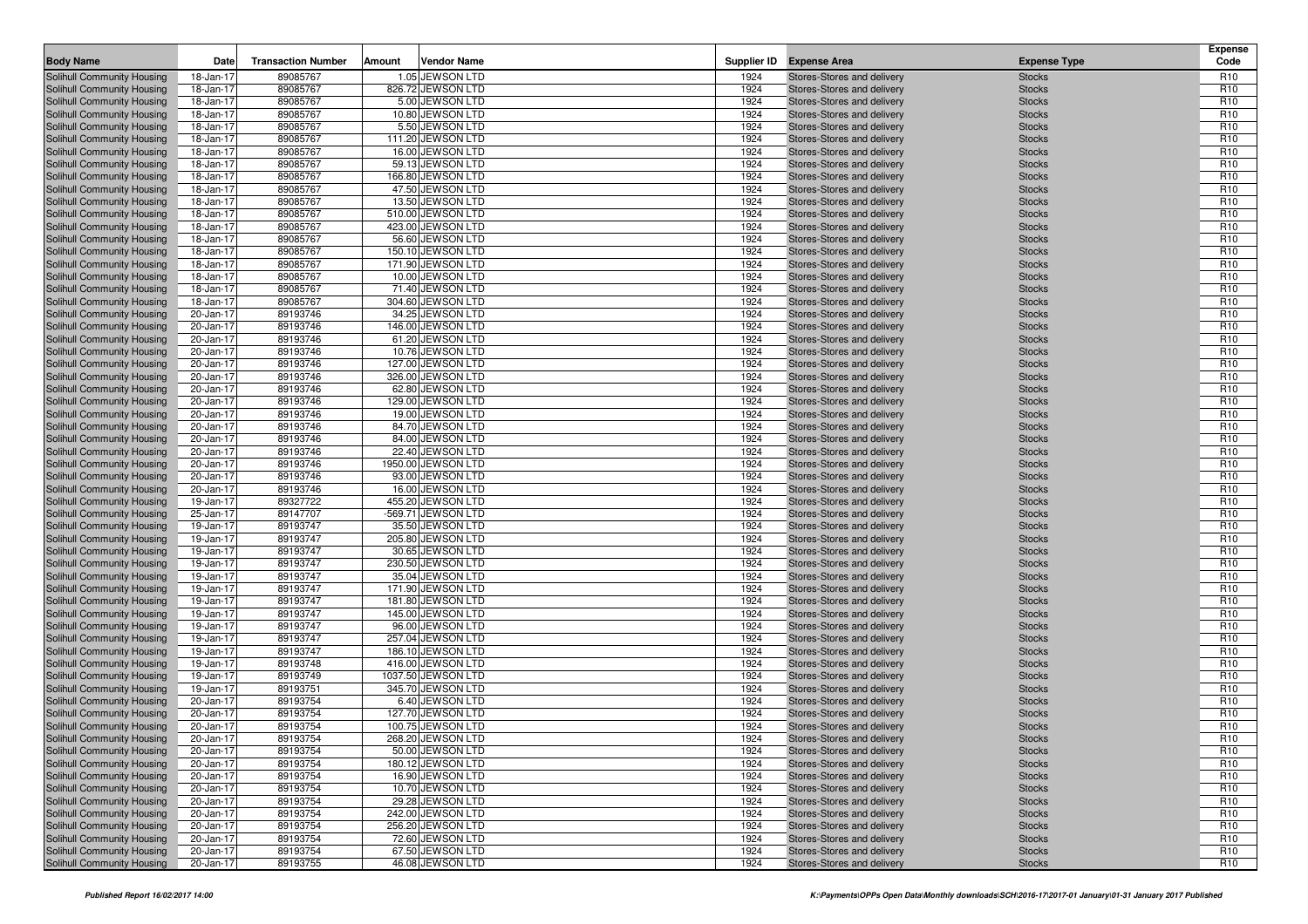| <b>Body Name</b>                                         | Date                   | <b>Transaction Number</b> | Amount | <b>Vendor Name</b>                                                |                  | Supplier ID Expense Area                         | <b>Expense Type</b>                     | <b>Expense</b><br>Code |
|----------------------------------------------------------|------------------------|---------------------------|--------|-------------------------------------------------------------------|------------------|--------------------------------------------------|-----------------------------------------|------------------------|
| <b>Solihull Community Housing</b>                        | 20-Jan-17              | 89193755                  |        | 322.56 JEWSON LTD                                                 | 1924             | Stores-Stores and delivery                       | <b>Stocks</b>                           | R <sub>10</sub>        |
| Solihull Community Housing                               | 20-Jan-17              | 89193755                  |        | 16.84 JEWSON LTD                                                  | 1924             | Stores-Stores and delivery                       | <b>Stocks</b>                           | R <sub>10</sub>        |
| Solihull Community Housing                               | 20-Jan-17              | 89193756                  |        | 64.08 JEWSON LTD                                                  | 1924             | Stores-Stores and delivery                       | <b>Stocks</b>                           | R <sub>10</sub>        |
| Solihull Community Housing                               | 20-Jan-17              | 89193756                  |        | 59.85 JEWSON LTD                                                  | 1924             | Stores-Stores and delivery                       | <b>Stocks</b>                           | R <sub>10</sub>        |
| Solihull Community Housing                               | 20-Jan-17              | 89193756                  |        | 160.00 JEWSON LTD                                                 | 1924             | Stores-Stores and delivery                       | <b>Stocks</b>                           | R <sub>10</sub>        |
| Solihull Community Housing                               | 20-Jan-17              | 89193757                  |        | 282.00 JEWSON LTD                                                 | 1924             | Stores-Stores and delivery                       | <b>Stocks</b>                           | R <sub>10</sub>        |
| Solihull Community Housing                               | 20-Jan-17              | 89327723                  |        | 46.08 JEWSON LTD                                                  | 1924             | Stores-Stores and delivery                       | <b>Stocks</b>                           | R <sub>10</sub>        |
| Solihull Community Housing                               | 20-Jan-17              | 89327723                  |        | 201.60 JEWSON LTD                                                 | 1924             | Stores-Stores and delivery                       | <b>Stocks</b>                           | R <sub>10</sub>        |
| Solihull Community Housing                               | 20-Jan-17              | 89327723                  |        | 11.63 JEWSON LTD                                                  | 1924             | Stores-Stores and delivery                       | <b>Stocks</b>                           | R <sub>10</sub>        |
| Solihull Community Housing                               | 23-Jan-17              | 89327724                  |        | 353.45 JEWSON LTD                                                 | 1924             | Stores-Stores and delivery                       | <b>Stocks</b>                           | R <sub>10</sub>        |
| Solihull Community Housing                               | 23-Jan-17              | 89327725                  |        | 48.00 JEWSON LTD                                                  | 1924             | Stores-Stores and delivery                       | <b>Stocks</b>                           | R <sub>10</sub>        |
| Solihull Community Housing                               | 23-Jan-17              | 89327725                  |        | 93.60 JEWSON LTD                                                  | 1924             | Stores-Stores and delivery                       | <b>Stocks</b>                           | R <sub>10</sub>        |
| Solihull Community Housing                               | 23-Jan-17              | 89327725                  |        | 4.20 JEWSON LTD                                                   | 1924             | Stores-Stores and delivery                       | <b>Stocks</b>                           | R <sub>10</sub>        |
| Solihull Community Housing                               | 23-Jan-17              | 89327725                  |        | 8.60 JEWSON LTD                                                   | 1924             | Stores-Stores and delivery                       | <b>Stocks</b>                           | R <sub>10</sub>        |
| Solihull Community Housing                               | 23-Jan-17              | 89327725                  |        | 78.00 JEWSON LTD                                                  | 1924             | Stores-Stores and delivery                       | <b>Stocks</b>                           | R <sub>10</sub>        |
| Solihull Community Housing                               | 23-Jan-17              | 89327725                  |        | 59.70 JEWSON LTD                                                  | 1924             | Stores-Stores and delivery                       | <b>Stocks</b>                           | R <sub>10</sub>        |
| Solihull Community Housing                               | 23-Jan-17              | 89327725                  |        | 29.10 JEWSON LTD                                                  | 1924             | Stores-Stores and delivery                       | <b>Stocks</b>                           | R <sub>10</sub>        |
| Solihull Community Housing                               | 23-Jan-17              | 89327725                  |        | 2.75 JEWSON LTD                                                   | 1924             | Stores-Stores and delivery                       | <b>Stocks</b>                           | R <sub>10</sub>        |
| Solihull Community Housing                               | 23-Jan-17              | 89327725                  |        | 46.00 JEWSON LTD                                                  | 1924             | Stores-Stores and delivery                       | <b>Stocks</b>                           | R <sub>10</sub>        |
| Solihull Community Housing                               | 23-Jan-17              | 89327725                  |        | 62.55 JEWSON LTD                                                  | 1924             | Stores-Stores and delivery                       | <b>Stocks</b>                           | R <sub>10</sub>        |
| Solihull Community Housing                               | 23-Jan-17              | 89327725                  |        | 95.00 JEWSON LTD                                                  | 1924             | Stores-Stores and delivery                       | <b>Stocks</b>                           | R <sub>10</sub>        |
| Solihull Community Housing                               | 23-Jan-17              | 89327725                  |        | 15.80 JEWSON LTD                                                  | 1924             | Stores-Stores and delivery                       | <b>Stocks</b>                           | R <sub>10</sub>        |
| Solihull Community Housing                               | 23-Jan-17              | 89327725                  |        | 329.20 JEWSON LTD                                                 | 1924             | Stores-Stores and delivery                       | <b>Stocks</b>                           | R <sub>10</sub>        |
| Solihull Community Housing                               | 24-Jan-17              | 89327727                  |        | 280.00 JEWSON LTD                                                 | 1924             | Stores-Stores and delivery                       | <b>Stocks</b>                           | R <sub>10</sub>        |
| Solihull Community Housing                               | 24-Jan-17              | 89327727                  |        | 143.00 JEWSON LTD                                                 | 1924             | Stores-Stores and delivery                       | <b>Stocks</b>                           | R <sub>10</sub>        |
| Solihull Community Housing                               | 24-Jan-17              | 89327727                  |        | 151.50 JEWSON LTD                                                 | 1924             | Stores-Stores and delivery                       | <b>Stocks</b>                           | R <sub>10</sub>        |
| Solihull Community Housing                               | 24-Jan-17              | 89327729                  |        | 7.00 JEWSON LTD                                                   | 1924             | Stores-Stores and delivery                       | <b>Stocks</b>                           | R <sub>10</sub>        |
| Solihull Community Housing                               | 24-Jan-17              | 89327729                  |        | 137.00 JEWSON LTD                                                 | 1924             | Stores-Stores and delivery                       | <b>Stocks</b>                           | R <sub>10</sub>        |
| Solihull Community Housing                               | 24-Jan-17              | 89327729                  |        | 3.60 JEWSON LTD                                                   | 1924             | Stores-Stores and delivery                       | <b>Stocks</b>                           | R <sub>10</sub>        |
| Solihull Community Housing                               | 24-Jan-17              | 89327729                  |        | 37.20 JEWSON LTD                                                  | 1924             | Stores-Stores and delivery                       | <b>Stocks</b>                           | R <sub>10</sub>        |
| Solihull Community Housing                               | 24-Jan-17              | 89327729                  |        | 14.00 JEWSON LTD                                                  | 1924             | Stores-Stores and delivery                       | <b>Stocks</b>                           | R <sub>10</sub>        |
| Solihull Community Housing                               | 24-Jan-17              | 89327729                  |        | 130.00 JEWSON LTD                                                 | 1924             | Stores-Stores and delivery                       | <b>Stocks</b>                           | R <sub>10</sub>        |
| Solihull Community Housing                               | 24-Jan-17              | 89327729                  |        | 16.30 JEWSON LTD                                                  | 1924             | Stores-Stores and delivery                       | <b>Stocks</b>                           | R <sub>10</sub>        |
| Solihull Community Housing                               | 24-Jan-17              | 89327729                  |        | 267.00 JEWSON LTD                                                 | 1924             | Stores-Stores and delivery                       | <b>Stocks</b>                           | R <sub>10</sub>        |
| Solihull Community Housing                               | 24-Jan-17              | 89327729                  |        | 80.80 JEWSON LTD                                                  | 1924             | Stores-Stores and delivery                       | <b>Stocks</b>                           | R <sub>10</sub>        |
| Solihull Community Housing                               | 24-Jan-17              | 89327729                  |        | 46.22 JEWSON LTD                                                  | 1924             | Stores-Stores and delivery                       | <b>Stocks</b>                           | R <sub>10</sub>        |
| Solihull Community Housing                               | 24-Jan-17              | 89327729                  |        | 150.10 JEWSON LTD                                                 | 1924             | Stores-Stores and delivery                       | <b>Stocks</b>                           | R <sub>10</sub>        |
| Solihull Community Housing                               | 24-Jan-17              | 89327729                  |        | 56.10 JEWSON LTD                                                  | 1924             | Stores-Stores and delivery                       | <b>Stocks</b>                           | R <sub>10</sub>        |
| Solihull Community Housing                               | 24-Jan-17              | 89327729                  |        | 14.70 JEWSON LTD                                                  | 1924             | Stores-Stores and delivery                       | <b>Stocks</b>                           | R <sub>10</sub>        |
| Solihull Community Housing                               | 24-Jan-17              | 89327729                  |        | 29.35 JEWSON LTD                                                  | 1924             | Stores-Stores and delivery                       | <b>Stocks</b>                           | R <sub>10</sub>        |
| Solihull Community Housing                               | 24-Jan-17              | 89327730                  |        | 249.90 JEWSON LTD                                                 | 1924             | Stores-Stores and delivery                       | <b>Stocks</b>                           | R <sub>10</sub>        |
| Solihull Community Housing                               | 01-Jan-17              | 89327731                  |        | 517.61 JEWSON LTD                                                 | 1924             | Stores-Stores and delivery                       | <b>Stocks</b>                           | R <sub>10</sub>        |
| Solihull Community Housing                               | 30-Jan-17              | 89406707                  |        | $-448.29$ JEWSON LTD                                              | 1924             | Stores-Stores and delivery                       | <b>Stocks</b>                           | R <sub>10</sub>        |
| Solihull Community Housing                               | 30-Jan-17              | 89405706                  |        | 448.29 JEWSON LTD                                                 | 1924             | Stores-Stores and delivery                       | <b>Stocks</b>                           | R <sub>10</sub>        |
| Solihull Community Housing                               | 04-Jan-17              | 88780756                  |        | 946.70 JEWSON LTD                                                 | 1924             | Stores-Stores and delivery                       | <b>Stocks</b>                           | R <sub>10</sub>        |
| Solihull Community Housing                               | 04-Jan-17              | 88270193                  |        | 270.00 KILLGERM CHEMICALS LTD<br>1500.00 KIRONA SOLUTIONS LIMITED | 2033             | <b>Pest Control</b>                              | <b>Materials</b>                        | D <sub>13</sub><br>D30 |
| Solihull Community Housing<br>Solihull Community Housing | 27-Jan-17<br>16-Jan-17 | 89326706<br>88793755      |        | 505.00 LEGRAND                                                    | 163938<br>267298 | <b>IT Strategy</b><br>Safe and Sound Operational | ICT - General<br>Equipment Rental/Lease | D <sub>18</sub>        |
| Solihull Community Housing                               | 31-Jan-17              | 89537707                  |        | 4742.14 LEGRAND                                                   | 267298           | Safe and Sound Operational                       | Equipment Rental/Lease                  | D <sub>18</sub>        |
| Solihull Community Housing                               | 31-Jan-17              | 89535706                  |        | 4886.70 LEGRAND                                                   | 267298           | Safe and Sound Operational                       | Equipment Rental/Lease                  | D18                    |
| Solihull Community Housing                               | 31-Jan-17              | 89535707                  |        | -550.68 LEGRAND                                                   | 267298           | Safe and Sound Operational                       | Equipment Rental/Lease                  | D <sub>18</sub>        |
| Solihull Community Housing                               | 31-Jan-17              | 89537709                  |        | -1192.98 LEGRAND                                                  | 267298           | Safe and Sound Operational                       | <b>Equipment Rental/Lease</b>           | D <sub>18</sub>        |
| Solihull Community Housing                               | 31-Jan-17              | 89537706                  |        | 3114.13 LEGRAND                                                   | 267298           | Safe and Sound Operational                       | Equipment Rental/Lease                  | D18                    |
| Solihull Community Housing                               | 31-Jan-17              | 89533714                  |        | 5701.15 LEGRAND                                                   | 267298           | Safe and Sound Operational                       | <b>Equipment Rental/Lease</b>           | D18                    |
| Solihull Community Housing                               | 16-Jan-17              | 88793754                  |        | 505.00 LEGRAND                                                    | 267298           | Safe and Sound Operational                       | Equipment Rental/Lease                  | D18                    |
| Solihull Community Housing                               | 16-Jan-17              | 88793753                  |        | 820.67 LEGRAND                                                    | 267298           | Safe and Sound Operational                       | <b>Equipment Rental/Lease</b>           | D <sub>18</sub>        |
| Solihull Community Housing                               | 16-Jan-17              | 88793753                  |        | 867.63 LEGRAND                                                    | 267298           | Safe and Sound Operational                       | <b>Equipment Rental/Lease</b>           | D <sub>18</sub>        |
| Solihull Community Housing                               | 13-Jan-17              | 88726709                  |        | 317.60 LEX AUTOLEASE LIMITED                                      | 233251           | Client - Fleet Management                        | Vehicle Hire                            | C30                    |
| Solihull Community Housing                               | 13-Jan-17              | 88726719                  |        | 483.67 LEX AUTOLEASE LIMITED                                      | 233251           | Client - Fleet Management                        | Vehicle Hire                            | C30                    |
| Solihull Community Housing                               | 13-Jan-17              | 88726722                  |        | 317.60 LEX AUTOLEASE LIMITED                                      | 233251           | Client - Fleet Management                        | Vehicle Hire                            | C <sub>30</sub>        |
| Solihull Community Housing                               | 30-Jan-17              | 89389706                  |        | -479.25 LEX AUTOLEASE LIMITED                                     | 233251           | Client - Fleet Management                        | Vehicle Hire                            | C30                    |
| Solihull Community Housing                               | 30-Jan-17              | 89386707                  |        | 2963.65 LEX AUTOLEASE LIMITED                                     | 233251           | Client - Fleet Management                        | Vehicle Hire                            | C30                    |
| Solihull Community Housing                               | 13-Jan-17              | 88726718                  |        | 640.64 LEX AUTOLEASE LIMITED                                      | 233251           | Client - Fleet Management                        | Vehicle Hire                            | C30                    |
| Solihull Community Housing                               | 13-Jan-17              | 88726716                  |        | 640.64 LEX AUTOLEASE LIMITED                                      | 233251           | Client - Fleet Management                        | Vehicle Hire                            | C30                    |
|                                                          |                        |                           |        |                                                                   |                  |                                                  |                                         |                        |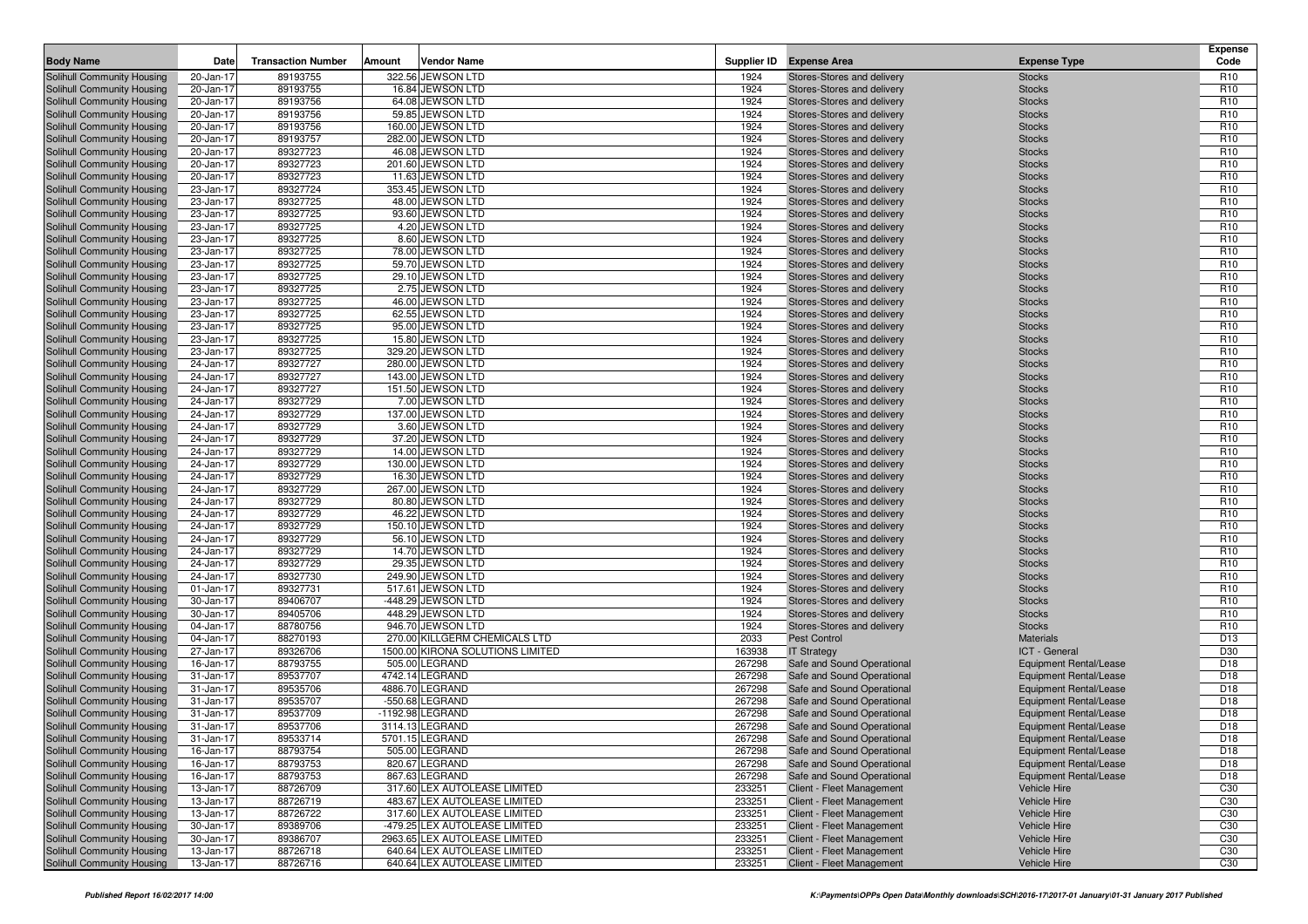| <b>Body Name</b>                                         | Date                   | <b>Transaction Number</b> | Amount | <b>Vendor Name</b>                                               |                  | Supplier ID Expense Area                                 | <b>Expense Type</b>                                 | <b>Expense</b><br>Code             |
|----------------------------------------------------------|------------------------|---------------------------|--------|------------------------------------------------------------------|------------------|----------------------------------------------------------|-----------------------------------------------------|------------------------------------|
| <b>Solihull Community Housing</b>                        | 13-Jan-17              | 88726717                  |        | 640.64 LEX AUTOLEASE LIMITED                                     | 233251           | Client - Fleet Management                                | <b>Vehicle Hire</b>                                 | C <sub>30</sub>                    |
| Solihull Community Housing                               | 13-Jan-17              | 88726744                  |        | 640.64 LEX AUTOLEASE LIMITED                                     | 233251           | Client - Fleet Management                                | <b>Vehicle Hire</b>                                 | C <sub>30</sub>                    |
| Solihull Community Housing                               | 30-Jan-17              | 89389709                  |        | 640.64 LEX AUTOLEASE LIMITED                                     | 233251           | Client - Fleet Management                                | <b>Vehicle Hire</b>                                 | C <sub>30</sub>                    |
| Solihull Community Housing                               | 30-Jan-17              | 89389708                  |        | 640.64 LEX AUTOLEASE LIMITED                                     | 233251           | Client - Fleet Management                                | <b>Vehicle Hire</b>                                 | C <sub>30</sub>                    |
| Solihull Community Housing                               | 13-Jan-17              | 88726715                  |        | 22986.69 LEX AUTOLEASE LIMITED                                   | 233251           | Client - Fleet Management                                | <b>Vehicle Hire</b>                                 | C <sub>30</sub>                    |
| Solihull Community Housing                               | 30-Jan-17              | 89389710                  |        | 22986.69 LEX AUTOLEASE LIMITED                                   | 233251           | Client - Fleet Management                                | <b>Vehicle Hire</b>                                 | C30                                |
| Solihull Community Housing                               | 12-Jan-17              | 88642706                  |        | 12696.00 LIBERATA UK LIMITED                                     | 169038           | <b>Income Collection Team</b>                            | <b>Court Fees</b>                                   | D <sub>54</sub>                    |
| Solihull Community Housing                               | 01-Jan-17              | 88619100                  |        | 873.49 LIFT & ENGINEERING SERVICES                               | 198330           | <b>Mechanical &amp; Electrical</b>                       | <b>Utility Related Works</b>                        | <b>B34</b>                         |
| Solihull Community Housing                               | 01-Jan-17              | 88619102                  |        | 698.98 LIFT & ENGINEERING SERVICES                               | 198330           | <b>Mechanical &amp; Electrical</b>                       | <b>Utility Related Works</b>                        | <b>B34</b>                         |
| Solihull Community Housing                               | 01-Jan-17              | 88619112                  |        | 313.72 LIFT & ENGINEERING SERVICES                               | 198330           | <b>Mechanical &amp; Electrical</b>                       | <b>Utility Related Works</b>                        | <b>B34</b>                         |
| Solihull Community Housing                               | 01-Jan-17              | 88619113                  |        | 1736.87 LIFT & ENGINEERING SERVICES                              | 198330           | Flat Re-roofing                                          | <b>Contractor Payments</b>                          | <b>B70</b>                         |
| Solihull Community Housing                               | 01-Jan-17              | 88619115                  |        | 2531.78 LIFT & ENGINEERING SERVICES                              | 198330           | <b>Mechanical &amp; Electrical</b>                       | <b>Utility Related Works</b>                        | <b>B34</b>                         |
| Solihull Community Housing                               | 01-Jan-17              | 88619116                  |        | 1036.83 LIFT & ENGINEERING SERVICES                              | 198330           | <b>Mechanical &amp; Electrical</b>                       | <b>Utility Related Works</b>                        | <b>B34</b>                         |
| Solihull Community Housing                               | 01-Jan-17              | 88851758                  |        | 1644.70 LIFT & ENGINEERING SERVICES                              | 198330           | <b>Mechanical &amp; Electrical</b>                       | <b>Utility Related Works</b>                        | <b>B34</b>                         |
| Solihull Community Housing                               | 06-Jan-17              | 88398707                  |        | 4155.60 LIFT & ENGINEERING SERVICES                              | 198330           | <b>Mechanical &amp; Electrical</b>                       | <b>Utility Related Works</b>                        | <b>B34</b>                         |
| Solihull Community Housing                               | 06-Jan-17              | 88398706                  |        | 3817.05 LIFT & ENGINEERING SERVICES                              | 198330           | <b>Mechanical &amp; Electrical</b>                       | <b>Utility Related Works</b>                        | <b>B34</b>                         |
| Solihull Community Housing                               | 11-Jan-17              | 89168752                  |        | 1062.32 LIFT & ENGINEERING SERVICES                              | 198330           | <b>Mechanical &amp; Electrical</b>                       | <b>Utility Related Works</b>                        | <b>B34</b>                         |
| Solihull Community Housing                               | 01-Jan-17              | 88619120                  |        | 18431.78 LIFT & ENGINEERING SERVICES                             | 198330           | <b>Lift Refurbishment</b>                                | <b>Contractor Payments</b>                          | <b>B70</b>                         |
| Solihull Community Housing                               | 01-Jan-17              | 89168753                  |        | 43892.98 LIFT & ENGINEERING SERVICES                             | 198330           | <b>Lift Refurbishment</b>                                | <b>Contractor Payments</b>                          | <b>B70</b>                         |
| Solihull Community Housing                               | 01-Jan-17              | 89168754                  |        | 43892.98 LIFT & ENGINEERING SERVICES                             | 198330           | <b>Lift Refurbishment</b>                                | <b>Contractor Payments</b>                          | <b>B70</b>                         |
| Solihull Community Housing                               | 09-Jan-17              | 88459711                  |        | 10.50 LIGHTHOUSE (UK) LTD                                        | 219272           | Health & Safety                                          | Materials<br><b>Materials</b>                       | D <sub>13</sub><br>D <sub>13</sub> |
| Solihull Community Housing                               | 09-Jan-17              | 88459711<br>89109717      |        | 371.25 LIGHTHOUSE (UK) LTD                                       | 219272<br>210897 | Health & Safety<br>Direct-Standby                        |                                                     | C <sub>10</sub>                    |
| Solihull Community Housing<br>Solihull Community Housing | 24-Jan-17<br>05-Jan-17 | 88370706                  |        | 254.89 LLOYD SALE<br>199544.34 LOVELL PARTNERSHIP LTD            | 184463           | New Build - Richmond Road                                | <b>Car Allowances</b><br><b>Contractor Payments</b> | <b>B70</b>                         |
| Solihull Community Housing                               | 11-Jan-17              | 88596720                  |        | 357.41 LYRECO UK LTD                                             | 41343            | <b>Endeavour House</b>                                   | Stationery                                          | D <sub>25</sub>                    |
| Solihull Community Housing                               | 11-Jan-17              | 88596719                  |        | 261.47 LYRECO UK LTD                                             | 41343            | <b>Endeavour House</b>                                   | Stationery                                          | D <sub>25</sub>                    |
| Solihull Community Housing                               | 05-Jan-17              | 88330733                  |        | 18061.39 MAN COMMERCIAL PROTECTION LTD                           | 191676           | <b>CCTV</b>                                              | Security                                            | <b>B43</b>                         |
| Solihull Community Housing                               | 01-Jan-17              | 89327717                  |        | 15.00 MOBILITY WORLD LTD                                         | 178552           | Stores-Stores and delivery                               | <b>Stocks</b>                                       | R <sub>10</sub>                    |
| Solihull Community Housing                               | 01-Jan-17              | 89327717                  |        | 147.60 MOBILITY WORLD LTD                                        | 178552           | Stores-Stores and delivery                               | <b>Stocks</b>                                       | R <sub>10</sub>                    |
| Solihull Community Housing                               | 01-Jan-17              | 89327717                  |        | 112.80 MOBILITY WORLD LTD                                        | 178552           | Stores-Stores and delivery                               | <b>Stocks</b>                                       | R <sub>10</sub>                    |
| Solihull Community Housing                               | 01-Jan-17              | 89327713                  |        | 308.00 NATIONAL PLASTICS                                         | 148151           | Stores-Stores and delivery                               | <b>Stocks</b>                                       | R <sub>10</sub>                    |
| Solihull Community Housing                               | 01-Jan-17              | 89327713                  |        | 23.70 NATIONAL PLASTICS                                          | 148151           | Stores-Stores and delivery                               | <b>Stocks</b>                                       | R <sub>10</sub>                    |
| Solihull Community Housing                               | 01-Jan-17              | 89193726                  |        | 95.70 NATIONAL PLASTICS                                          | 148151           | Stores-Stores and delivery                               | <b>Stocks</b>                                       | R <sub>10</sub>                    |
| Solihull Community Housing                               | 01-Jan-17              | 89193726                  |        | 308.00 NATIONAL PLASTICS                                         | 148151           | Stores-Stores and delivery                               | <b>Stocks</b>                                       | R <sub>10</sub>                    |
| Solihull Community Housing                               | 01-Jan-17              | 89193726                  |        | 9.40 NATIONAL PLASTICS                                           | 148151           | Stores-Stores and delivery                               | <b>Stocks</b>                                       | R <sub>10</sub>                    |
| Solihull Community Housing                               | 01-Jan-17              | 89193726                  |        | 18.30 NATIONAL PLASTICS                                          | 148151           | Stores-Stores and delivery                               | <b>Stocks</b>                                       | R <sub>10</sub>                    |
| Solihull Community Housing                               | 01-Jan-17              | 89327714                  |        | 289.84 NATIONAL PLASTICS                                         | 148151           | Stores-Stores and delivery                               | <b>Stocks</b>                                       | R <sub>10</sub>                    |
| Solihull Community Housing                               | 01-Jan-17              | 89327714                  |        | 180.00 NATIONAL PLASTICS                                         | 148151           | Stores-Stores and delivery                               | <b>Stocks</b>                                       | R <sub>10</sub>                    |
| Solihull Community Housing                               | 01-Jan-17              | 89193733                  |        | 308.00 NATIONAL PLASTICS                                         | 148151           | Stores-Stores and delivery                               | <b>Stocks</b>                                       | R <sub>10</sub>                    |
| Solihull Community Housing                               | 01-Jan-17              | 89193734                  |        | 191.40 NATIONAL PLASTICS                                         | 148151           | Stores-Stores and delivery                               | <b>Stocks</b>                                       | R <sub>10</sub>                    |
| Solihull Community Housing                               | 01-Jan-17              | 89193734                  |        | 18.80 NATIONAL PLASTICS                                          | 148151           | Stores-Stores and delivery                               | <b>Stocks</b>                                       | R <sub>10</sub>                    |
| Solihull Community Housing                               | 01-Jan-17              | 89193734                  |        | 18.30 NATIONAL PLASTICS                                          | 148151           | Stores-Stores and delivery                               | <b>Stocks</b>                                       | R <sub>10</sub>                    |
| Solihull Community Housing                               | 01-Jan-17              | 89193735                  |        | 231.00 NATIONAL PLASTICS                                         | 148151           | Stores-Stores and delivery                               | <b>Stocks</b>                                       | R <sub>10</sub>                    |
| Solihull Community Housing                               | 01-Jan-17              | 89193736                  |        | 231.00 NATIONAL PLASTICS                                         | 148151           | Stores-Stores and delivery                               | <b>Stocks</b>                                       | R <sub>10</sub>                    |
| Solihull Community Housing                               | 01-Jan-17              | 89193736                  |        | 18.12 NATIONAL PLASTICS                                          | 148151           | Stores-Stores and delivery                               | <b>Stocks</b>                                       | R <sub>10</sub>                    |
| Solihull Community Housing                               | 01-Jan-17              | 89193736                  |        | 18.80 NATIONAL PLASTICS                                          | 148151           | Stores-Stores and delivery                               | <b>Stocks</b>                                       | R <sub>10</sub>                    |
| Solihull Community Housing                               | 01-Jan-17              | 89193736                  |        | 18.30 NATIONAL PLASTICS                                          | 148151           | Stores-Stores and delivery                               | <b>Stocks</b>                                       | R <sub>10</sub>                    |
| Solihull Community Housing                               | 01-Jan-17              | 89193736                  |        | 47.60 NATIONAL PLASTICS                                          | 148151           | Stores-Stores and delivery                               | <b>Stocks</b>                                       | R <sub>10</sub>                    |
| Solihull Community Housing                               | 01-Jan-17              | 89327734                  |        | 21.28 NATIONAL SAFETY SUPPLIES                                   | 247298           | Stores-Stores and delivery                               | <b>Stocks</b>                                       | R <sub>10</sub>                    |
| Solihull Community Housing                               | 01-Jan-17              | 89327734                  |        | 60.96 NATIONAL SAFETY SUPPLIES                                   | 247298           | Stores-Stores and delivery                               | <b>Stocks</b>                                       | R <sub>10</sub>                    |
| Solihull Community Housing                               | 01-Jan-17              | 89327734                  |        | 121.90 NATIONAL SAFETY SUPPLIES                                  | 247298           | Stores-Stores and delivery                               | <b>Stocks</b>                                       | R <sub>10</sub>                    |
| Solihull Community Housing                               | 01-Jan-17              | 89327734                  |        | 90.54 NATIONAL SAFETY SUPPLIES                                   | 247298           | Stores-Stores and delivery                               | <b>Stocks</b>                                       | R <sub>10</sub>                    |
| Solihull Community Housing                               | 16-Jan-17              | 89085777                  |        | 37.60 NATIONAL SAFETY SUPPLIES                                   | 247298           | Stores-Stores and delivery                               | <b>Stocks</b>                                       | R <sub>10</sub>                    |
| Solihull Community Housing                               | 16-Jan-17              | 89085777                  |        | 7.80 NATIONAL SAFETY SUPPLIES                                    | 247298           | Stores-Stores and delivery                               | <b>Stocks</b>                                       | R <sub>10</sub>                    |
| Solihull Community Housing                               | 16-Jan-17              | 89085777                  |        | 6.12 NATIONAL SAFETY SUPPLIES                                    | 247298           | Stores-Stores and delivery                               | <b>Stocks</b>                                       | R <sub>10</sub>                    |
| Solihull Community Housing                               | 16-Jan-17              | 89085777                  |        | 31.80 NATIONAL SAFETY SUPPLIES<br>4.62 NATIONAL SAFETY SUPPLIES  | 247298           | Stores-Stores and delivery                               | <b>Stocks</b>                                       | R <sub>10</sub>                    |
| Solihull Community Housing                               | 16-Jan-17              | 89085777                  |        |                                                                  | 247298           | Stores-Stores and delivery                               | <b>Stocks</b>                                       | R <sub>10</sub>                    |
| Solihull Community Housing<br>Solihull Community Housing | 16-Jan-17              | 89085777                  |        | 31.50 NATIONAL SAFETY SUPPLIES                                   | 247298           | Stores-Stores and delivery<br>Stores-Stores and delivery | <b>Stocks</b>                                       | R <sub>10</sub>                    |
| Solihull Community Housing                               | 16-Jan-17<br>16-Jan-17 | 89085777<br>89085777      |        | 99.88 NATIONAL SAFETY SUPPLIES<br>12.20 NATIONAL SAFETY SUPPLIES | 247298<br>247298 | Stores-Stores and delivery                               | <b>Stocks</b><br><b>Stocks</b>                      | R <sub>10</sub><br>R <sub>10</sub> |
| Solihull Community Housing                               |                        | 89085777                  |        | 38.40 NATIONAL SAFETY SUPPLIES                                   | 247298           | Stores-Stores and delivery                               |                                                     | R <sub>10</sub>                    |
| Solihull Community Housing                               | 16-Jan-17<br>16-Jan-17 | 89085777                  |        | 68.76 NATIONAL SAFETY SUPPLIES                                   | 247298           | Stores-Stores and delivery                               | <b>Stocks</b><br><b>Stocks</b>                      | R <sub>10</sub>                    |
| <b>Solihull Community Housing</b>                        | 16-Jan-17              | 89085777                  |        | 2.80 NATIONAL SAFETY SUPPLIES                                    | 247298           | Stores-Stores and delivery                               | <b>Stocks</b>                                       | R <sub>10</sub>                    |
| Solihull Community Housing                               | 16-Jan-17              | 89085777                  |        | 17.64 NATIONAL SAFETY SUPPLIES                                   | 247298           | Stores-Stores and delivery                               | <b>Stocks</b>                                       | R <sub>10</sub>                    |
|                                                          |                        |                           |        |                                                                  |                  |                                                          |                                                     |                                    |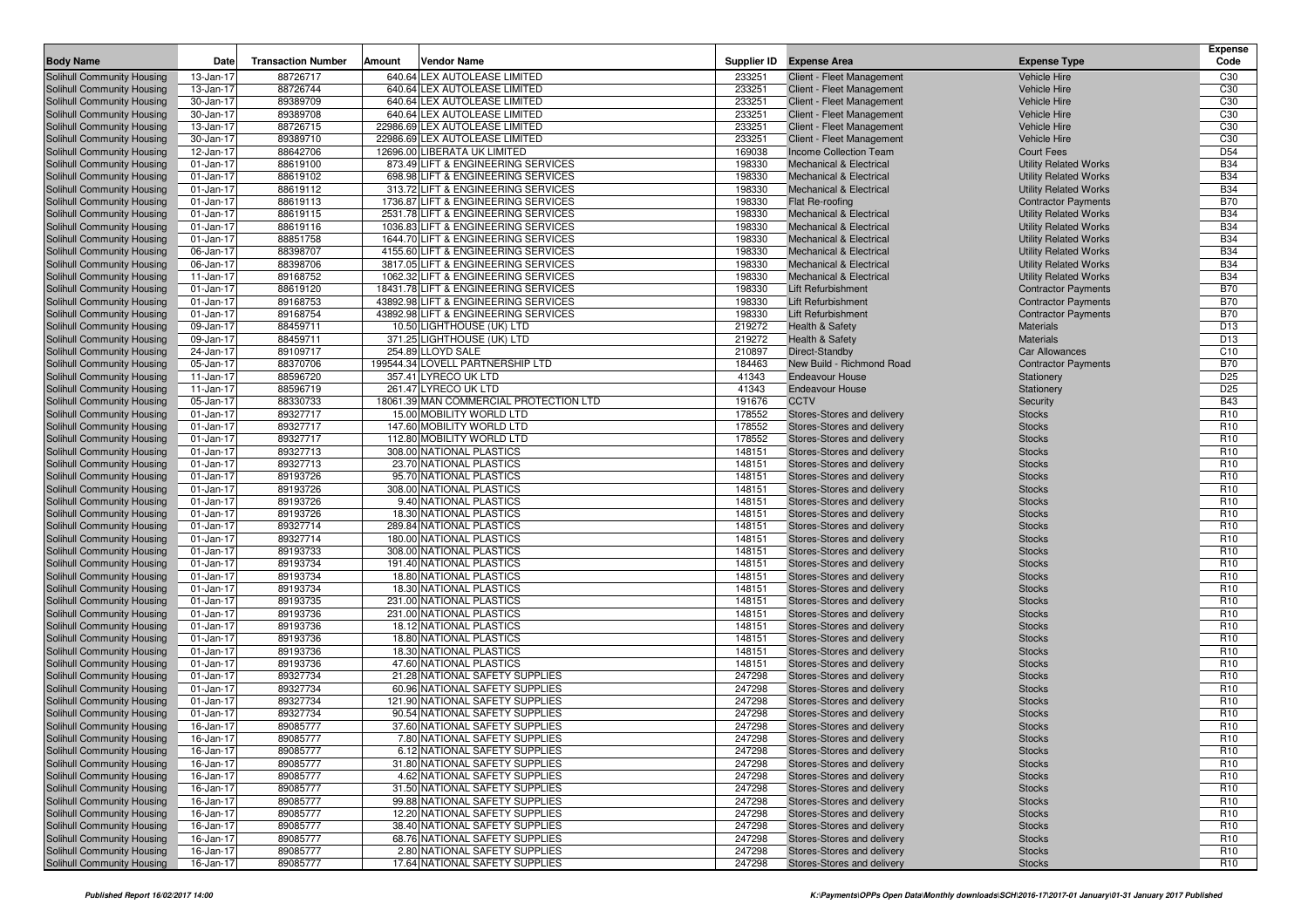| <b>Body Name</b>                                         | Date                   | <b>Transaction Number</b> | Amount | <b>Vendor Name</b>                                           | Supplier ID      | <b>Expense Area</b>                                          | <b>Expense Type</b>                        | <b>Expense</b><br>Code   |
|----------------------------------------------------------|------------------------|---------------------------|--------|--------------------------------------------------------------|------------------|--------------------------------------------------------------|--------------------------------------------|--------------------------|
| <b>Solihull Community Housing</b>                        | 16-Jan-17              | 89085777                  |        | 3.18 NATIONAL SAFETY SUPPLIES                                | 247298           | Stores-Stores and delivery                                   | <b>Stocks</b>                              | R <sub>10</sub>          |
| Solihull Community Housing                               | 17-Jan-17              | 89085778                  |        | 223.50 NATIONAL SAFETY SUPPLIES                              | 247298           | Stores-Stores and delivery                                   | <b>Stocks</b>                              | R <sub>10</sub>          |
| Solihull Community Housing                               | 17-Jan-17              | 89085778                  |        | 20.50 NATIONAL SAFETY SUPPLIES                               | 247298           | Stores-Stores and delivery                                   | <b>Stocks</b>                              | R <sub>10</sub>          |
| Solihull Community Housing                               | 17-Jan-17              | 89085778                  |        | 144.12 NATIONAL SAFETY SUPPLIES                              | 247298           | Stores-Stores and delivery                                   | <b>Stocks</b>                              | R <sub>10</sub>          |
| Solihull Community Housing                               | 09-Jan-17              | 88459707                  |        | 5140.80 NAVMAN WIRELESS UK LTD                               | 239668           | Client - Fleet Management                                    | <b>Vehicle Hire</b>                        | C <sub>30</sub>          |
| Solihull Community Housing                               | 25-Jan-17              | 89142709                  |        | 855.53 NEOPOST FINANCE LTD                                   | 76994            | <b>Endeavour House</b>                                       | Postages                                   | D <sub>21</sub>          |
| Solihull Community Housing                               | 13-Jan-17              | 89193707                  |        | 294.90 NICHOLLS & CLARKE BUILDING PRODUCTS LTD               | 104146           | Stores-Stores and delivery                                   | <b>Stocks</b>                              | R <sub>10</sub>          |
| Solihull Community Housing                               | 18-Jan-17              | 89193708                  |        | 214.20 NICHOLLS & CLARKE BUILDING PRODUCTS LTD               | 104146           | Stores-Stores and delivery                                   | <b>Stocks</b>                              | R <sub>10</sub>          |
| Solihull Community Housing                               | 19-Jan-17              | 88939723                  |        | 573.84 NIYAA PEOPLE                                          | 198298           | North Property Repairs-Voids                                 | <b>Agency Staff</b>                        | A60                      |
| Solihull Community Housing                               | 06-Jan-17              | 88401710                  |        | 231.13 NIYAA PEOPLE                                          | 198298           | North Property Repairs-Voids                                 | <b>Agency Staff</b>                        | A60                      |
| Solihull Community Housing                               | 06-Jan-17              | 88401708                  |        | 247.00 NIYAA PEOPLE                                          | 198298           | Call Centre                                                  | <b>Agency Staff</b>                        | A60                      |
| Solihull Community Housing<br>Solihull Community Housing | 06-Jan-17              | 88400706<br>88399707      |        | 350.68 NIYAA PEOPLE<br>350.68 NIYAA PEOPLE                   | 198298           | North Property Repairs-Voids                                 | <b>Agency Staff</b>                        | A60<br>A60               |
| Solihull Community Housing                               | 06-Jan-17<br>11-Jan-17 | 88596748                  |        | 588.84 NIYAA PEOPLE                                          | 198298<br>198298 | North Property Repairs-Voids<br><b>Capital Programmes</b>    | <b>Agency Staff</b><br><b>Agency Staff</b> | A60                      |
| Solihull Community Housing                               | 11-Jan-17              | 88596744                  |        | 350.68 NIYAA PEOPLE                                          | 198298           | North Property Repairs-Voids                                 | <b>Agency Staff</b>                        | A60                      |
| Solihull Community Housing                               | 11-Jan-17              | 88596745                  |        | 350.68 NIYAA PEOPLE                                          | 198298           | North Property Repairs-Voids                                 | <b>Agency Staff</b>                        | A60                      |
| Solihull Community Housing                               | 17-Jan-17              | 88834880                  |        | 186.74 NIYAA PEOPLE                                          | 198298           | North Property Repairs-Voids                                 | <b>Agency Staff</b>                        | A60                      |
| Solihull Community Housing                               | 17-Jan-17              | 88834880                  |        | 163.94 NIYAA PEOPLE                                          | 198298           | North Property Repairs-Voids                                 | <b>Agency Staff</b>                        | A60                      |
| Solihull Community Housing                               | 11-Jan-17              | 88596746                  |        | 221.25 NIYAA PEOPLE                                          | 198298           | Procurement                                                  | <b>Agency Staff</b>                        | A60                      |
| Solihull Community Housing                               | 17-Jan-17              | 88834883                  |        | 260.00 NIYAA PEOPLE                                          | 198298           | <b>Call Centre</b>                                           | <b>Agency Staff</b>                        | A60                      |
| Solihull Community Housing                               | 17-Jan-17              | 88834887                  |        | 494.00 NIYAA PEOPLE                                          | 198298           | <b>Call Centre</b>                                           | <b>Agency Staff</b>                        | A60                      |
| Solihull Community Housing                               | 17-Jan-17              | 88834890                  |        | 250.25 NIYAA PEOPLE                                          | 198298           | <b>Call Centre</b>                                           | <b>Agency Staff</b>                        | A60                      |
| Solihull Community Housing                               | 17-Jan-17              | 88834892                  |        | 555.00 NIYAA PEOPLE                                          | 198298           | Procurement                                                  | <b>Agency Staff</b>                        | A60                      |
| Solihull Community Housing                               | 17-Jan-17              | 88834897                  |        | 589.78 NIYAA PEOPLE                                          | 198298           | North Property Repairs-Voids                                 | <b>Agency Staff</b>                        | A60                      |
| Solihull Community Housing                               | 17-Jan-17              | 88834903                  |        | 589.78 NIYAA PEOPLE                                          | 198298           | North Property Repairs-Voids                                 | <b>Agency Staff</b>                        | A60                      |
| Solihull Community Housing                               | 17-Jan-17              | 88834911                  |        | 589.78 NIYAA PEOPLE                                          | 198298           | North Property Repairs-Voids                                 | <b>Agency Staff</b>                        | A60                      |
| Solihull Community Housing                               | 17-Jan-17              | 88834909                  |        | 383.50 NIYAA PEOPLE                                          | 198298           | North Property Repairs-Voids                                 | <b>Agency Staff</b>                        | A60                      |
| Solihull Community Housing                               | 17-Jan-17              | 88834913                  |        | 286.00 NIYAA PEOPLE                                          | 198298           | North Property Repairs-Voids                                 | <b>Agency Staff</b>                        | A60                      |
| Solihull Community Housing                               | 19-Jan-17              | 88939733                  |        | 444.00 NIYAA PEOPLE                                          | 198298           | Damp Removal & Painting                                      | <b>Agency Staff</b>                        | A60                      |
| Solihull Community Housing                               | 25-Jan-17              | 89144706                  |        | 518.74 NIYAA PEOPLE                                          | 198298           | <b>Capital Programmes</b>                                    | <b>Agency Staff</b>                        | A60                      |
| Solihull Community Housing                               | 24-Jan-17              | 89074722                  |        | 589.78 NIYAA PEOPLE                                          | 198298           | North Property Repairs-Voids                                 | <b>Agency Staff</b>                        | A60                      |
| Solihull Community Housing                               | 24-Jan-17              | 89074721                  |        | 494.00 NIYAA PEOPLE                                          | 198298           | Call Centre                                                  | <b>Agency Staff</b>                        | A60                      |
| Solihull Community Housing                               | 24-Jan-17              | 89074717                  |        | 589.78 NIYAA PEOPLE                                          | 198298           | North Property Repairs-Voids                                 | <b>Agency Staff</b>                        | A60                      |
| Solihull Community Housing                               | 24-Jan-17              | 89074727                  |        | 589.78 NIYAA PEOPLE                                          | 198298           | <b>North Property Repairs-Voids</b>                          | <b>Agency Staff</b>                        | A60                      |
| Solihull Community Housing                               | 24-Jan-17              | 89074726                  |        | 481.00 NIYAA PEOPLE                                          | 198298           | North Property Repairs-Voids                                 | <b>Agency Staff</b>                        | A60                      |
| Solihull Community Housing                               | 24-Jan-17              | 89074725                  |        | 555.00 NIYAA PEOPLE                                          | 198298           | Procurement                                                  | <b>Agency Staff</b>                        | A60<br>A60               |
| Solihull Community Housing                               | 25-Jan-17              | 89144708<br>89533712      |        | 444.00 NIYAA PEOPLE<br>487.50 NIYAA PEOPLE                   | 198298<br>198298 | Damp Removal & Painting<br>Call Centre                       | <b>Agency Staff</b>                        | A60                      |
| Solihull Community Housing<br>Solihull Community Housing | 31-Jan-17<br>31-Jan-17 | 89533709                  |        | 589.78 NIYAA PEOPLE                                          | 198298           | North Property Repairs-Voids                                 | <b>Agency Staff</b><br><b>Agency Staff</b> | A60                      |
| Solihull Community Housing                               | 31-Jan-17              | 89533708                  |        | 589.78 NIYAA PEOPLE                                          | 198298           | North Property Repairs-Voids                                 | <b>Agency Staff</b>                        | A60                      |
| Solihull Community Housing                               | 31-Jan-17              | 89533710                  |        | 481.00 NIYAA PEOPLE                                          | 198298           | North Property Repairs-Voids                                 | <b>Agency Staff</b>                        | A60                      |
| Solihull Community Housing                               | 31-Jan-17              | 89533713                  |        | 555.00 NIYAA PEOPLE                                          | 198298           | Procurement                                                  | <b>Agency Staff</b>                        | A60                      |
| Solihull Community Housing                               | 06-Jan-17              | 88393707                  |        | 13111.70 NOVUS PROPERTY SOLUTIONS                            | 219681           | Low Rise - Envelope Programme                                | <b>Contractor Payments</b>                 | <b>B70</b>               |
| Solihull Community Housing                               | 30-Jan-17              | 89392706                  |        | 15168.22 NOVUS PROPERTY SOLUTIONS                            | 219681           | <b>Cyclical Maintenance</b>                                  | <b>Contractor Payments</b>                 | <b>B70</b>               |
| Solihull Community Housing                               | 05-Jan-17              | 88330735                  |        | 260.00 NOWMEDICAL                                            | 84074            | Housing Aid & Homelessness                                   | <b>Tenant Medicals</b>                     | D63                      |
| Solihull Community Housing                               | 11-Jan-17              | 88596727                  |        | 2699.00 OCEAN MEDIA GROUP LTD                                | 105305           | <b>Board Administration</b>                                  | <b>Tenant Elections</b>                    | D64                      |
| Solihull Community Housing                               | 26-Jan-17              | 89268706                  |        | 1100.00 OCEAN MEDIA GROUP LTD                                | 105305           | <b>Board Administration</b>                                  | <b>Tenant Elections</b>                    | D64                      |
| Solihull Community Housing                               | 01-Jan-17              | 88651720                  |        | 435.00 OPENVIEW SECURITY SOLUTIONS LTD                       | 209177           | <b>Mechanical &amp; Electrical</b>                           | <b>Utility Related Works</b>               | <b>B34</b>               |
| Solihull Community Housing                               | 01-Jan-17              | 89168804                  |        | 325.36 OPENVIEW SECURITY SOLUTIONS LTD                       | 209177           | <b>Mechanical &amp; Electrical</b>                           | <b>Utility Related Works</b>               | <b>B34</b>               |
| Solihull Community Housing                               | 18-Jan-17              | 89328727                  |        | 296.48 OPUS STRUCTURAL SURVEYS                               | 243668           | <b>MST</b> -Structural Works                                 | <b>Contractor Payments</b>                 | <b>B70</b>               |
| Solihull Community Housing                               | 01-Jan-17              | 89168811                  |        | 251.55 ORBIS PROTECT LIMITED                                 | 235564           | North Property Repairs-Voids                                 | Voids                                      | <b>B38</b>               |
| Solihull Community Housing                               | 01-Jan-17              | 89168812                  |        | 280.79 ORBIS PROTECT LIMITED                                 | 235564           | North Property Repairs-Voids                                 | Voids                                      | <b>B38</b>               |
| Solihull Community Housing                               | 01-Jan-17              | 89168814                  |        | 251.19 ORBIS PROTECT LIMITED                                 | 235564           | North Property Repairs-Voids                                 | Voids                                      | <b>B38</b>               |
| Solihull Community Housing                               | $01$ -Jan-17           | 89168817                  |        | 347.14 ORBIS PROTECT LIMITED                                 | 235564           | North Property Repairs-Voids                                 | Voids                                      | <b>B38</b>               |
| Solihull Community Housing                               | 01-Jan-17              | 89168821                  |        | 221.49 ORBIS PROTECT LIMITED                                 | 235564           | North Property Repairs-Voids                                 | Voids                                      | <b>B38</b>               |
| Solihull Community Housing                               | 01-Jan-17              | 88851763                  |        | 501.38 ORBIS PROTECT LIMITED                                 | 235564           | North Property Repairs-Voids                                 | Voids                                      | <b>B38</b>               |
| Solihull Community Housing                               | 01-Jan-17              | 88651781                  |        | 280.79 ORBIS PROTECT LIMITED                                 | 235564           | North Property Repairs-Voids                                 | Voids                                      | <b>B38</b>               |
| Solihull Community Housing                               | 01-Jan-17              | 88651785                  |        | 228.35 ORBIS PROTECT LIMITED                                 | 235564           | North Property Repairs-Voids                                 | Voids                                      | <b>B38</b>               |
| Solihull Community Housing<br>Solihull Community Housing | 01-Jan-17<br>01-Jan-17 | 88651787<br>88651797      |        | 383.13 ORBIS PROTECT LIMITED<br>252.67 ORBIS PROTECT LIMITED | 235564<br>235564 | North Property Repairs-Voids                                 | Voids<br>Voids                             | <b>B38</b><br><b>B38</b> |
| Solihull Community Housing                               | 01-Jan-17              | 88651799                  |        | 228.67 ORBIS PROTECT LIMITED                                 | 235564           | North Property Repairs-Voids<br>North Property Repairs-Voids | Voids                                      | <b>B38</b>               |
| Solihull Community Housing                               | 01-Jan-17              | 88651812                  |        | 257.55 ORBIS PROTECT LIMITED                                 | 235564           | North Property Repairs-Voids                                 | Voids                                      | <b>B38</b>               |
| Solihull Community Housing                               | 01-Jan-17              | 88651813                  |        | 236.18 ORBIS PROTECT LIMITED                                 | 235564           | North Property Repairs-Voids                                 | Voids                                      | <b>B38</b>               |
| Solihull Community Housing                               | 10-Jan-17              | 88851765                  |        | 336.23 ORBIS PROTECT LIMITED                                 | 235564           | North Property Repairs-Voids                                 | Voids                                      | <b>B38</b>               |
|                                                          |                        |                           |        |                                                              |                  |                                                              |                                            |                          |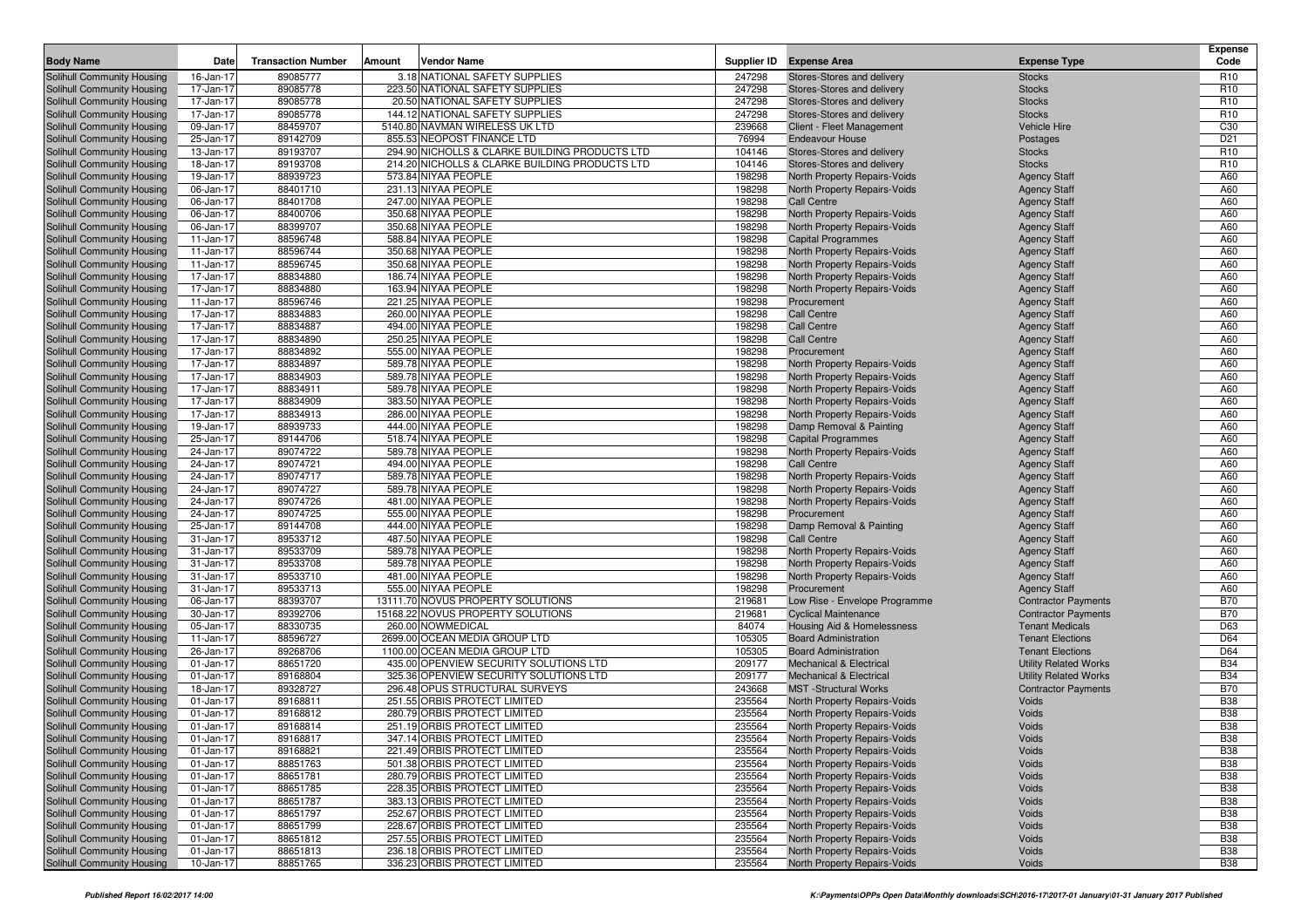|                                                          |                        |                           |        |                                                                                                |                  |                                                                |                                            | <b>Expense</b>           |
|----------------------------------------------------------|------------------------|---------------------------|--------|------------------------------------------------------------------------------------------------|------------------|----------------------------------------------------------------|--------------------------------------------|--------------------------|
| <b>Body Name</b>                                         | Date                   | <b>Transaction Number</b> | Amount | <b>Vendor Name</b>                                                                             | Supplier ID      | <b>Expense Area</b>                                            | <b>Expense Type</b>                        | Code                     |
| Solihull Community Housing                               | 10-Jan-17              | 88851776                  |        | 383.13 ORBIS PROTECT LIMITED                                                                   | 235564           | North Property Repairs-Voids                                   | Voids                                      | <b>B38</b>               |
| Solihull Community Housing                               | 10-Jan-17              | 88851791                  |        | 251.55 ORBIS PROTECT LIMITED                                                                   | 235564           | North Property Repairs-Voids                                   | Voids                                      | <b>B38</b>               |
| Solihull Community Housing                               | 10-Jan-17              | 88851799                  |        | 265.23 ORBIS PROTECT LIMITED<br>209.51 ORBIS PROTECT LIMITED                                   | 235564           | North Property Repairs-Voids                                   | Voids<br>Voids                             | <b>B38</b><br><b>B38</b> |
| Solihull Community Housing<br>Solihull Community Housing | 12-Jan-17<br>17-Jan-17 | 88851811<br>88931825      |        | 354.00 ORBIS PROTECT LIMITED                                                                   | 235564<br>235564 | North Property Repairs-Voids<br>North Property Repairs-Voids   | Voids                                      | <b>B38</b>               |
| Solihull Community Housing                               | 17-Jan-17              | 88931827                  |        | 921.03 ORBIS PROTECT LIMITED                                                                   | 235564           | North Property Repairs-Voids                                   | Voids                                      | <b>B38</b>               |
| Solihull Community Housing                               | 17-Jan-17              | 88931836                  |        | 230.09 ORBIS PROTECT LIMITED                                                                   | 235564           | North Property Repairs-Voids                                   | Voids                                      | <b>B38</b>               |
| Solihull Community Housing                               | 17-Jan-17              | 88931840                  |        | 368.51 ORBIS PROTECT LIMITED                                                                   | 235564           | North Property Repairs-Voids                                   | Voids                                      | <b>B38</b>               |
| Solihull Community Housing                               | 17-Jan-17              | 88931847                  |        | 266.24 ORBIS PROTECT LIMITED                                                                   | 235564           | North Property Repairs-Voids                                   | Voids                                      | <b>B38</b>               |
| Solihull Community Housing                               | 17-Jan-17              | 89168829                  |        | 278.81 ORBIS PROTECT LIMITED                                                                   | 235564           | North Property Repairs-Voids                                   | Voids                                      | <b>B38</b>               |
| Solihull Community Housing                               | 17-Jan-17              | 89168835                  |        | 346.36 ORBIS PROTECT LIMITED                                                                   | 235564           | North Property Repairs-Voids                                   | Voids                                      | <b>B38</b>               |
| Solihull Community Housing                               | 19-Jan-17              | 89168838                  |        | 263.13 ORBIS PROTECT LIMITED                                                                   | 235564           | North Property Repairs-Voids                                   | Voids                                      | <b>B38</b>               |
| Solihull Community Housing                               | 19-Jan-17              | 89168839                  |        | 656.40 ORBIS PROTECT LIMITED                                                                   | 235564           | North Property Repairs-Voids                                   | Voids                                      | <b>B38</b>               |
| Solihull Community Housing                               | 24-Jan-17              | 89575755                  |        | 225.40 ORBIS PROTECT LIMITED                                                                   | 235564           | North Property Repairs-Voids                                   | Voids                                      | <b>B38</b>               |
| Solihull Community Housing                               | 24-Jan-17              | 89575757                  |        | 246.73 ORBIS PROTECT LIMITED                                                                   | 235564           | North Property Repairs-Voids                                   | Voids                                      | <b>B38</b>               |
| Solihull Community Housing                               | 26-Jan-17              | 89575779                  |        | 219.30 ORBIS PROTECT LIMITED                                                                   | 235564           | North Property Repairs-Voids                                   | Voids                                      | <b>B38</b>               |
| Solihull Community Housing                               | 26-Jan-17              | 89575780                  |        | 299.00 ORBIS PROTECT LIMITED                                                                   | 235564           | North Property Repairs-Voids                                   | Voids                                      | <b>B38</b>               |
| Solihull Community Housing                               | 26-Jan-17              | 89575786                  |        | 271.34 ORBIS PROTECT LIMITED                                                                   | 235564           | North Property Repairs-Voids                                   | Voids                                      | <b>B38</b>               |
| Solihull Community Housing                               | 26-Jan-17              | 89575787                  |        | 243.57 ORBIS PROTECT LIMITED                                                                   | 235564           | North Property Repairs-Voids                                   | Voids                                      | <b>B38</b>               |
| Solihull Community Housing                               | 23-Jan-17              | 89043731                  |        | 3166.66 ORBIS PROTECT LIMITED                                                                  | 235564           | <b>Call Centre</b>                                             | <b>Other Fees and Charges</b>              | D <sub>59</sub>          |
| Solihull Community Housing                               | 06-Jan-17              | 88393708                  |        | 920.00 PENNINGTON CHOICE LTD                                                                   | 154611           | <b>Energy Performance Certificates</b>                         | Other Fees and Charges                     | D <sub>59</sub>          |
| Solihull Community Housing                               | 27-Jan-17<br>27-Jan-17 | 89319706                  |        | -347.82 RANDSTAD EMPLOYMENT BUREAU LTD                                                         | 24480<br>24480   | Lettings & Management                                          | <b>Agency Staff</b>                        | A60<br>A60               |
| Solihull Community Housing<br>Solihull Community Housing | 04-Jan-17              | 89318706<br>88269719      |        | -584.97 RANDSTAD EMPLOYMENT BUREAU LTD<br>286.50 RANDSTAD EMPLOYMENT BUREAU LTD                | 24480            | Lettings & Management<br>Safe and Sound Operational            | <b>Agency Staff</b><br><b>Agency Staff</b> | A60                      |
| Solihull Community Housing                               | 13-Jan-17              | 88726811                  |        | 271.26 RANDSTAD EMPLOYMENT BUREAU LTD                                                          | 24480            | <b>Welfare Reform Work</b>                                     | <b>Agency Staff</b>                        | A60                      |
| Solihull Community Housing                               | 13-Jan-17              | 88726812                  |        | 347.82 RANDSTAD EMPLOYMENT BUREAU LTD                                                          | 24480            | Lettings & Management                                          | <b>Agency Staff</b>                        | A60                      |
| Solihull Community Housing                               | 19-Jan-17              | 88939739                  |        | 286.50 RANDSTAD EMPLOYMENT BUREAU LTD                                                          | 24480            | Safe and Sound Operational                                     | <b>Agency Staff</b>                        | A60                      |
| Solihull Community Housing                               | 19-Jan-17              | 88939737                  |        | 456.21 RANDSTAD EMPLOYMENT BUREAU LTD                                                          | 24480            | <b>Welfare Reform Work</b>                                     | <b>Agency Staff</b>                        | A60                      |
| Solihull Community Housing                               | 19-Jan-17              | 88939738                  |        | 584.97 RANDSTAD EMPLOYMENT BUREAU LTD                                                          | 24480            | Lettings & Management                                          | <b>Agency Staff</b>                        | A60                      |
| Solihull Community Housing                               | 26-Jan-17              | 89274708                  |        | 513.92 RANDSTAD EMPLOYMENT BUREAU LTD                                                          | 24480            | Lettings & Management                                          | <b>Agency Staff</b>                        | A60                      |
| Solihull Community Housing                               | 26-Jan-17              | 89274707                  |        | 864.32 RANDSTAD EMPLOYMENT BUREAU LTD                                                          | 24480            | Lettings & Management                                          | <b>Agency Staff</b>                        | A60                      |
| Solihull Community Housing                               | 27-Jan-17              | 89320706                  |        | 456.21 RANDSTAD EMPLOYMENT BUREAU LTD                                                          | 24480            | <b>Welfare Reform Work</b>                                     | <b>Agency Staff</b>                        | A60                      |
| Solihull Community Housing                               | 27-Jan-17              | 89323735                  |        | 263.58 RANDSTAD EMPLOYMENT BUREAU LTD                                                          | 24480            | Safe and Sound Operational                                     | <b>Agency Staff</b>                        | A60                      |
| Solihull Community Housing                               | 27-Jan-17              | 89320707                  |        | 864.32 RANDSTAD EMPLOYMENT BUREAU LTD                                                          | 24480            | Lettings & Management                                          | <b>Agency Staff</b>                        | A60                      |
| Solihull Community Housing                               | 23-Jan-17              | 89036706                  |        | 10000.00 REDACTED PERSONAL INFORMATION                                                         | #N/A             | <b>Private Sector - Disabled Facilities Grants</b>             | <b>Contractor Payments</b>                 | <b>B70</b>               |
| Solihull Community Housing                               | 30-Jan-17              | 89413706                  |        | 4364.09 REDACTED PERSONAL INFORMATION                                                          | #N/A             | Private Sector - Disabled Facilities Grants                    | <b>Contractor Payments</b>                 | <b>B70</b>               |
| Solihull Community Housing                               | 16-Jan-17              | 88788707                  |        | 3791.16 REDACTED PERSONAL INFORMATION                                                          | #N/A             | Private Sector - Disabled Facilities Grants                    | <b>Contractor Payments</b>                 | <b>B70</b>               |
| Solihull Community Housing                               | 01-Jan-17              | 88241706                  |        | 10000.00 REDACTED PERSONAL INFORMATION                                                         | #N/A             | Private Sector - Disabled Facilities Grants                    | <b>Contractor Payments</b>                 | <b>B70</b>               |
| Solihull Community Housing                               | 23-Jan-17              | 89045706                  |        | 10000.00 REDACTED PERSONAL INFORMATION                                                         | #N/A             | Private Sector - Disabled Facilities Grants                    | <b>Contractor Payments</b>                 | <b>B70</b>               |
| Solihull Community Housing                               | 16-Jan-17              | 88788706                  |        | 4828.83 REDACTED PERSONAL INFORMATION                                                          | #N/A             | Private Sector - Disabled Facilities Grants                    | <b>Contractor Payments</b>                 | <b>B70</b>               |
| Solihull Community Housing                               | 23-Jan-17              | 89043728                  |        | 449.89 REED                                                                                    | 169027           | <b>Call Centre</b>                                             | <b>Agency Staff</b>                        | A60                      |
| Solihull Community Housing                               | 23-Jan-17              | 89043730                  |        | 473.22 REED<br>296.59 REED                                                                     | 169027           | <b>Call Centre</b><br>Call Centre                              | <b>Agency Staff</b>                        | A60<br>A60               |
| Solihull Community Housing<br>Solihull Community Housing | 23-Jan-17<br>23-Jan-17 | 89043740<br>89045708      |        | 323.25 REED                                                                                    | 169027<br>169027 | <b>Call Centre</b>                                             | <b>Agency Staff</b><br><b>Agency Staff</b> | A60                      |
| Solihull Community Housing                               | 18-Jan-17              | 88871707                  |        | 1074.00 RESOURCE PRINT SOLUTIONS                                                               | 192253           | Customer, Communication & Information Team                     | Printing                                   | D80                      |
| Solihull Community Housing                               | 20-Jan-17              | 89016706                  |        | 3200.00 RH ENVIRONMENTAL LTD                                                                   | 175813           | <b>Estate Mgmt Team</b>                                        | <b>ICT Software</b>                        | D31                      |
| Solihull Community Housing                               | 09-Jan-17              | 88459712                  |        | 1477.84 ROYAL MAIL                                                                             | 3267             | <b>Endeavour House</b>                                         | Postages                                   | D <sub>21</sub>          |
| Solihull Community Housing                               | 20-Jan-17              | 89018715                  |        | 4168.96 ROYAL MAIL                                                                             | 3267             | <b>Endeavour House</b>                                         | Postages                                   | D <sub>21</sub>          |
| Solihull Community Housing                               | 20-Jan-17              | 89018715                  |        | -2273.98 ROYAL MAIL                                                                            | 3267             | <b>Endeavour House</b>                                         | Postages                                   | D <sub>21</sub>          |
| Solihull Community Housing                               | 09-Jan-17              | 88459714                  |        | 870.00 RT ELECTRICAL & COMPUTING INSTALLATIONS LTD                                             | 52671            | Business Support - MST Back Office Support                     | <b>General Building Costs</b>              | <b>B30</b>               |
| Solihull Community Housing                               | 11-Jan-17              | 88635732                  |        | 284.00 RT ELECTRICAL & COMPUTING INSTALLATIONS LTD                                             | 52671            | <b>Endeavour House</b>                                         | <b>General Building Costs</b>              | <b>B30</b>               |
| Solihull Community Housing                               | 23-Jan-17              | 89043716                  |        | 7.00 SOLIHULL COMMUNITY HOUSING                                                                | 66172            | <b>MST</b> -Structural Works                                   | <b>Materials</b>                           | D13                      |
| Solihull Community Housing                               | 23-Jan-17              | 89043716                  |        | 15.01 SOLIHULL COMMUNITY HOUSING                                                               | 66172            | <b>MST</b> -Structural Works                                   | Fuel                                       | C40                      |
| Solihull Community Housing                               | 23-Jan-17              | 89043716                  |        | 13.32 SOLIHULL COMMUNITY HOUSING                                                               | 66172            | MST - Structural Works                                         | Vandalism                                  | <b>B35</b>               |
| Solihull Community Housing                               | 23-Jan-17              | 89043716                  |        | 16.20 SOLIHULL COMMUNITY HOUSING                                                               | 66172            | <b>MST</b> -Structural Works                                   | <b>Public Transport</b>                    | C <sub>20</sub>          |
| Solihull Community Housing                               | 23-Jan-17              | 89043716                  |        | 280.00 SOLIHULL COMMUNITY HOUSING                                                              | 66172            | <b>MST</b> -Structural Works                                   | Electricity                                | <b>B11</b>               |
| Solihull Community Housing                               | 23-Jan-17              | 89043716                  |        | 41.99 SOLIHULL COMMUNITY HOUSING                                                               | 66172            | <b>MST</b> - Structural Works                                  | <b>Contractor Payments</b>                 | <b>B70</b>               |
| Solihull Community Housing                               | 16-Jan-17              | 88795707                  |        | 4505.16 SOLIHULL MBC                                                                           | 46390            | Home Improvement Agency                                        | <b>Head Office: Charges</b>                | H <sub>10</sub>          |
| Solihull Community Housing                               | 16-Jan-17              | 88791707                  |        | 163.54 SOLIHULL METROPOLITAN BOROUGH COUNCIL                                                   | 4948             | <b>Central Administration</b>                                  | Employee Insurance                         | A92                      |
| Solihull Community Housing                               | 16-Jan-17              | 88791707                  |        | 2619.47 SOLIHULL METROPOLITAN BOROUGH COUNCIL                                                  | 4948             | <b>Central Administration</b>                                  | Employee Insurance                         | A92                      |
| Solihull Community Housing                               | 16-Jan-17              | 88791707                  |        | 327.18 SOLIHULL METROPOLITAN BOROUGH COUNCIL                                                   | 4948             | <b>Central Administration</b>                                  | Employee Insurance                         | A92                      |
| Solihull Community Housing                               | 16-Jan-17              | 88791707                  |        | 94.73 SOLIHULL METROPOLITAN BOROUGH COUNCIL                                                    | 4948             | <b>Central Administration</b>                                  | Employee Insurance                         | A92                      |
| Solihull Community Housing<br>Solihull Community Housing | 16-Jan-17<br>16-Jan-17 | 88791707<br>88791707      |        | 1040.25 SOLIHULL METROPOLITAN BOROUGH COUNCIL<br>1608.34 SOLIHULL METROPOLITAN BOROUGH COUNCIL | 4948<br>4948     | <b>Central Administration</b><br><b>Central Administration</b> | Employee Insurance<br>Insurances           | A92<br><b>B27</b>        |
|                                                          |                        |                           |        |                                                                                                |                  |                                                                |                                            |                          |